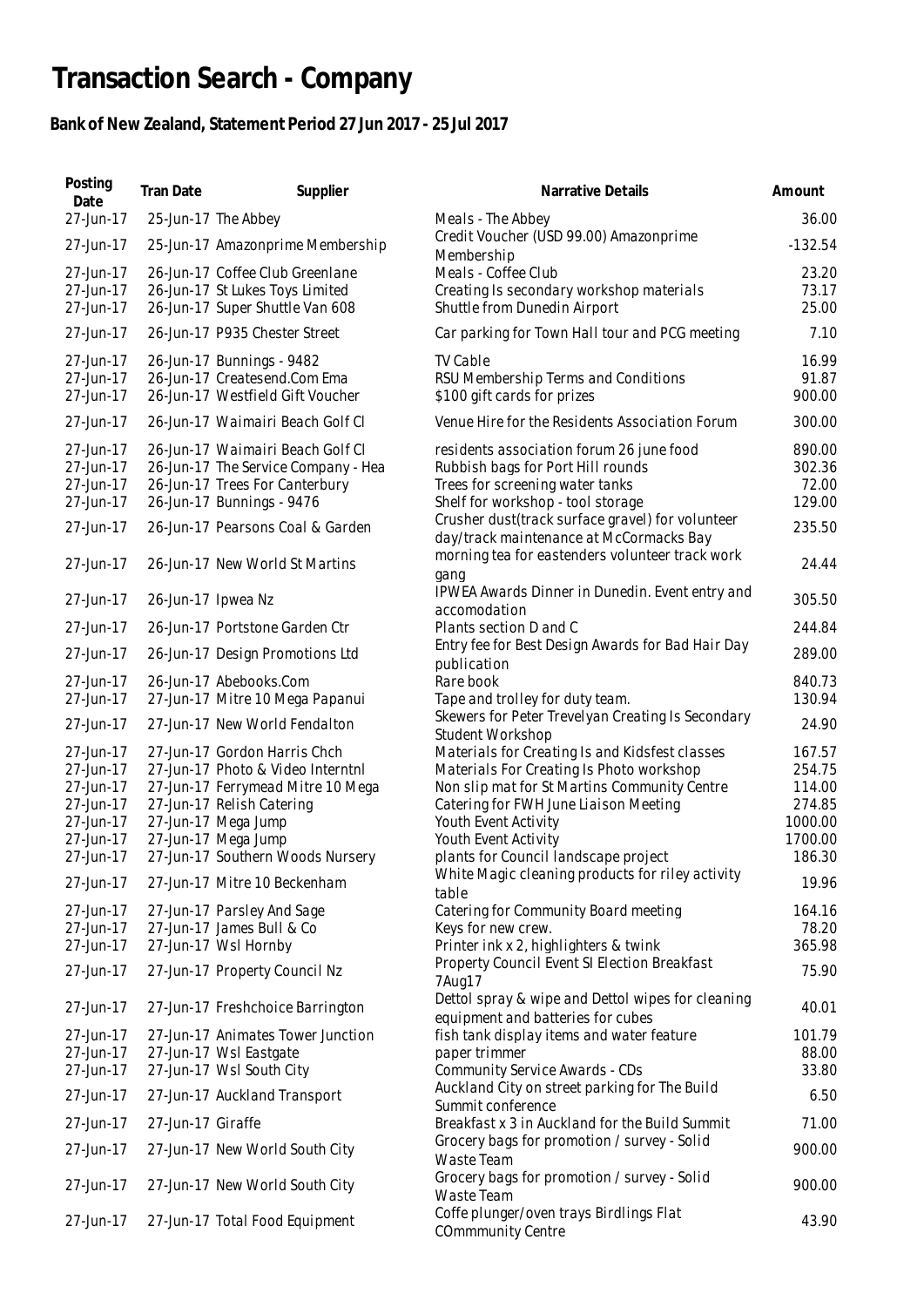| Posting<br>Date        | Tran Date          | Supplier                                                       | Narrative Details                                                                | Amount         |
|------------------------|--------------------|----------------------------------------------------------------|----------------------------------------------------------------------------------|----------------|
| 27-Jun-17              |                    | 27-Jun-17 Relish Catering                                      | Catering - Banks Peninsula Zone Committee<br>Meeting                             | 424.70         |
| 27-Jun-17              |                    | 27-Jun-17 Noel Leeming 1w                                      | Stock samsung a7 2017 chargers<br>Parking Coupons for Papanui-Innes Community    | 105.95         |
| 27-Jun-17              |                    | 27-Jun-17 Papanui Service Centre                               | Board members and Papanui-Innes Community<br>Governance Team                     | 155.00         |
| 27-Jun-17              |                    | 27-Jun-17 Wsl Eastgate                                         | Coloured copy paper - Blue+yellow needed in<br>hurry for project                 | 25.98          |
| 28-Jun-17              |                    | 23-Jun-17 Lestrange Art Gallery                                | Sumner Library staff uniform                                                     | 45.00          |
| 28-Jun-17              |                    | 25-Jun-17 Officemax                                            | OfficeMax                                                                        | 65.99          |
| 28-Jun-17              |                    | 25-Jun-17 Christchurch Airport                                 | Parking at airport for IPWEA Conference                                          | 75.00          |
| 28-Jun-17              |                    | 26-Jun-17 The Abbey                                            | Meals - The Abbey                                                                | 34.00          |
| 28-Jun-17              |                    | 26-Jun-17 Facebk *784w9as932                                   | Sport & Rec Facebook posts                                                       | 30.03          |
| 28-Jun-17              |                    | 26-Jun-17 Whitcoulls Thepalms 47                               | stationary purchased for residents association<br>meeting                        | 24.67          |
| 28-Jun-17              | 26-Jun-17 Nhbs Ltd |                                                                | Botanic Gardens library                                                          | 61.10          |
| 28-Jun-17              |                    | 27-Jun-17 Wilson Parking                                       | <b>Wilson Parking</b>                                                            | 14.60          |
| 28-Jun-17              |                    | 27-Jun-17 Coffee Club Greenlane                                | Meals - Coffee Club                                                              | 28.10          |
| 28-Jun-17              |                    | 27-Jun-17 Rca Forum                                            | Attendance at RCA Forum on 28 July 2017                                          | 80.00          |
| 28-Jun-17              |                    | 27-Jun-17 Shipleys Audiovisual                                 | Site assessment on PA system and diagnostics                                     | 229.71         |
| 28-Jun-17              |                    | 27-Jun-17 Blulink Limited                                      | Purchase of Jump Start kits for retained Council<br>fire response assets         | 959.96         |
| 28-Jun-17              |                    | 27-Jun-17 Createsend.Com Ema                                   | Dudley flood mitigation scheme operational and<br>Slater Street traffic changes  | 12.97          |
| 28-Jun-17              |                    | 27-Jun-17 French Bakery Limited                                | Get set go workshop catering                                                     | 82.20          |
| 28-Jun-17              |                    | 27-Jun-17 Kiwi Wood                                            | Groynes x 3 Picnic tables                                                        | 1138.50        |
| 28-Jun-17              |                    | 27-Jun-17 Nz Safety Blackwoods                                 | Hi viz vests for use by staff in head office                                     | 475.67         |
| 28-Jun-17              |                    | 27-Jun-17 Eeny Meeny                                           | mobile maker spaces additional bubble pumps                                      | 48.93          |
| 28-Jun-17              |                    | 27-Jun-17 Kmart - Riccarton                                    | Replacing drinking Glasses for Tourist flat &<br>Ironing Board cover             | 27.00          |
| 28-Jun-17              |                    | 27-Jun-17 Kmart - Shirley                                      | Babytimes programme resources                                                    | 15.00          |
| 28-Jun-17              |                    | 27-Jun-17 Wilson Parking                                       | <b>Wilson Parking</b>                                                            | 12.60          |
| 28-Jun-17              |                    | 27-Jun-17 Resene Paints                                        | paint for clerk's office, court house                                            | 56.65          |
| 28-Jun-17              | 27-Jun-17 2 Cheap  |                                                                | Community Service Awards - Presentation<br>material                              | 14.00          |
| 28-Jun-17              |                    | 27-Jun-17 Westfield Gift Voucher                               | Community Service Awards vouchers - split into<br>two transactions               | 350.00         |
| 28-Jun-17              |                    | 27-Jun-17 Westfield Gift Voucher                               | Community Service Awards vouchers - split into<br>two transactions               | 1000.00        |
| 28-Jun-17              |                    | 27-Jun-17 Farmlands Co-Operative So                            | Agrichemical for pastoral weed control and a<br>grubber for hand clearing weeds. | 653.84         |
| 28-Jun-17              |                    | 27-Jun-17 Wilson Parking                                       | Wilson Parking                                                                   | 4.60           |
| 28-Jun-17              |                    | 27-Jun-17 Nz Safety Blackwoods                                 | H & S Gloves                                                                     | 37.15          |
| 28-Jun-17              |                    | 27-Jun-17 Hirepool Ltd Ma                                      | hire rock breaker and accessories for signs<br>installation and track work       | 422.88         |
| 28-Jun-17              |                    | 27-Jun-17 Pulp Kitchen Catering                                | Chch West Melton Water Management Committee<br>- catering                        | 169.74         |
| 28-Jun-17              |                    | 27-Jun-17 Courier Post Christchurch                            | Courier tickets for the freight of CCC monthly pool<br>water samples.            | 55.50          |
| 28-Jun-17              |                    | 27-Jun-17 Nz Safety Blackwoods                                 | Safety Gear for Enforcement<br>staffjavascript:actionReceipt(1)                  | 64.07          |
| 28-Jun-17              |                    | 27-Jun-17 P B Tech Online 095269200                            | stock iphone chargers x10 plus 3 wall chargers                                   | 173.69         |
| 28-Jun-17              |                    | 28-Jun-17 Twl 220 Riccarton                                    | Volunteer expenses for Walk n Talk                                               | 36.04          |
| 28-Jun-17              |                    | 28-Jun-17 Pak N Save Riccarton                                 | Catering for staff leaving                                                       | 29.98          |
| 28-Jun-17              |                    | 28-Jun-17 Auckland Co Op Taxis                                 | Taxi HMI meeting to Wellington airport                                           | 66.40          |
| 28-Jun-17              |                    | 28-Jun-17 Paper Plus New Brighton                              | Whiteboard/cork board and A4 index tabs.                                         | 30.99          |
| 28-Jun-17              |                    | 28-Jun-17 Ccc Parking                                          | Car parking for city meeting                                                     | 5.15           |
| 28-Jun-17              |                    | 28-Jun-17 Wsl South City                                       | Magazine boxes for The Antarctic Office                                          | 14.97          |
| 28-Jun-17              |                    | 28-Jun-17 Twl 120 Northlands                                   | chocolates community services awards                                             | 339.83         |
| 28-Jun-17              |                    | 28-Jun-17 Pak N Save Wainoni                                   | Gift Vouchers purchased for capacity building<br>project                         | 800.00         |
| 28-Jun-17<br>28-Jun-17 |                    | 28-Jun-17 New World South City<br>28-Jun-17 Pak N Save Wainoni | End of course supper for volunteers<br>Rocket club and activities supplies       | 74.35<br>25.80 |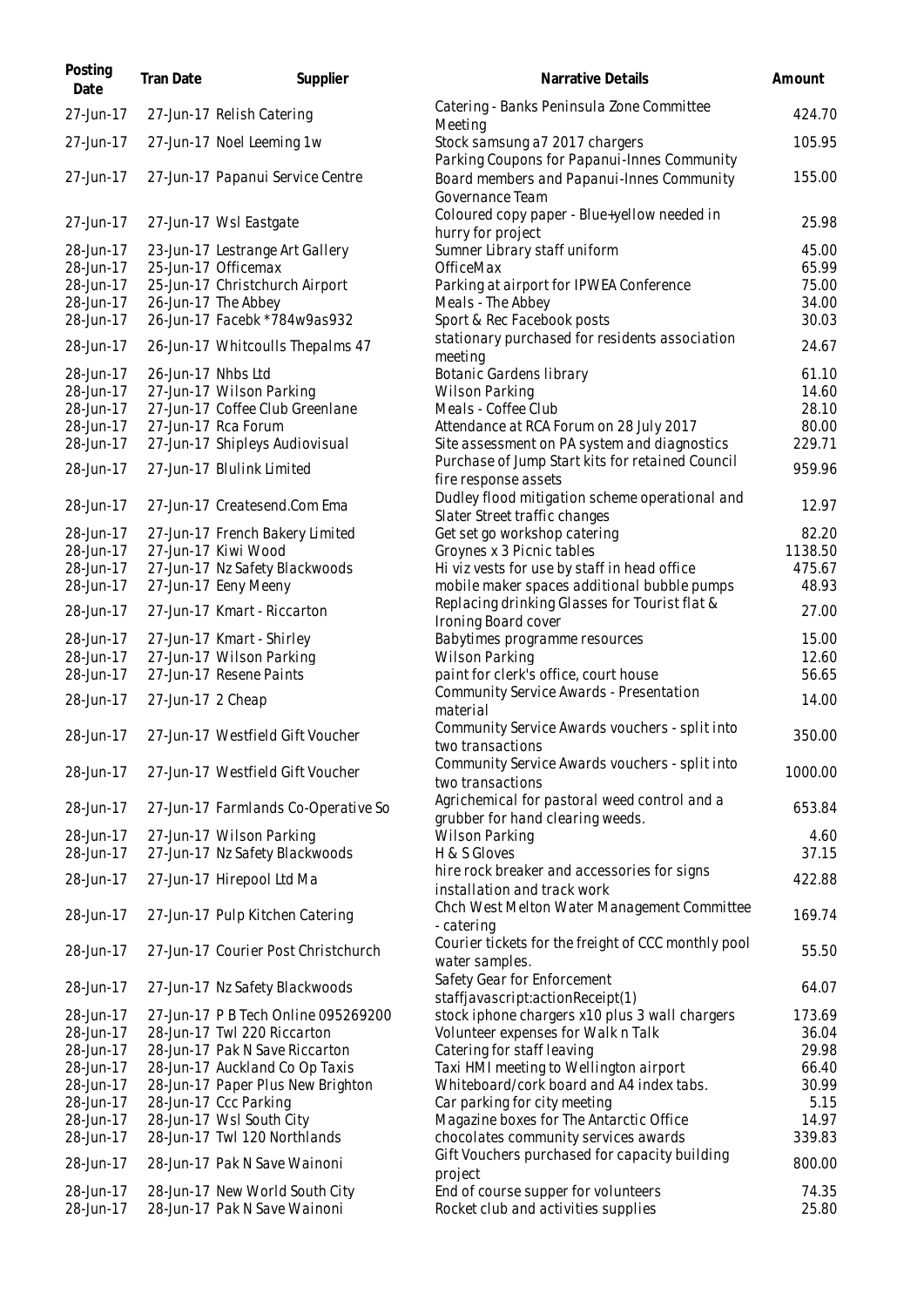| Posting<br>Date        | <b>Tran Date</b>   | Supplier                                                       | Narrative Details                                                                                                                   | Amount          |
|------------------------|--------------------|----------------------------------------------------------------|-------------------------------------------------------------------------------------------------------------------------------------|-----------------|
| 28-Jun-17              |                    | 28-Jun-17 Paper Plus Barringtons                               | farewell card for staff, glitter pens for colouring<br>& 2 laser springs for UV corner<br>paper trimmer - first choice returned and | 32.47           |
| 28-Jun-17              |                    | 28-Jun-17 Wsl Eastgate                                         | replaced with another model, hence an additional<br>\$21.95                                                                         | 21.95           |
| 28-Jun-17              |                    | 28-Jun-17 Twl 123 Eastgate                                     | portable vacuum cleaner                                                                                                             | 169.00          |
| 28-Jun-17              |                    | 28-Jun-17 Twl 120 Northlands                                   | Credit Voucher Twl 120 Northlands Community<br>Service Awards - Return of broken frame                                              | $-12.00$        |
| 28-Jun-17              |                    | 28-Jun-17 New World Fendalton                                  | <b>Community Service Awards - Flowers</b>                                                                                           | 399.92          |
| 28-Jun-17              |                    | 28-Jun-17 Cashmere Club                                        | Leaving function                                                                                                                    | 50.00           |
| 28-Jun-17              |                    | 28-Jun-17 National Heart Fndtn                                 | Heart foundation resources                                                                                                          | 28.00           |
| 28-Jun-17              |                    | 28-Jun-17 Countdown                                            | materials for Junk Free June healthy eating<br>promotion.                                                                           | 16.10           |
| 28-Jun-17              |                    | 28-Jun-17 Repco Burnside 44                                    | Laboratory Equipment                                                                                                                | 6.29            |
| 28-Jun-17              |                    | 28-Jun-17 Mighty Ape Limited                                   | VR PS4-test                                                                                                                         | 123.49          |
| 28-Jun-17              |                    | 28-Jun-17 Pak N Save Wainoni                                   | meat for FENZ and volunteers welcome and BBQ                                                                                        | 225.80          |
| 29-Jun-17              |                    | 27-Jun-17 Print My Balloons                                    | Its Great to Live Here                                                                                                              | 296.25          |
| 29-Jun-17              |                    | 28-Jun-17 Wilson Parking                                       | <b>Wilson Parking</b>                                                                                                               | 6.60            |
| 29-Jun-17              | 28-Jun-17 Algim    |                                                                | Membership                                                                                                                          | 115.00          |
| 29-Jun-17              |                    | 28-Jun-17 Bunnings - 9482                                      | Screw driver set, riveter, crc, disc paint stripper,<br>screw driver bits, weild wire, grease                                       | 173.76          |
| 29-Jun-17              |                    | 28-Jun-17 Hirepool Ltd Ma                                      | hire of roller for hard surface pot hole repairs                                                                                    | 510.00          |
| 29-Jun-17              |                    | 28-Jun-17 Bunnings - 9476                                      | Materials for Creating Is workshops and Della<br>Reese Artist workshop                                                              | 161.74          |
| 29-Jun-17              |                    | 28-Jun-17 Kidds Cakes & Bakery                                 | Deposit for cake for Bishopdale opening                                                                                             | 20.00           |
| 29-Jun-17              |                    | 28-Jun-17 Westfield Gift Voucher                               | Volunteer expenses for Walk n Talk                                                                                                  | 100.00          |
| 29-Jun-17              |                    | 28-Jun-17 Parker Hannifin (N.Z.) Li                            | ENZED (Parker Hannifin Ltd) Hose Repair - WO                                                                                        | 62.91           |
| 29-Jun-17              |                    | 28-Jun-17 Larson Juhl                                          | picture hangers                                                                                                                     | 16.94           |
| 29-Jun-17              |                    | 28-Jun-17 Larson Juhl                                          | Picture hangers & spanners                                                                                                          | 178.85          |
| 29-Jun-17              |                    | 28-Jun-17 Supershuttle/custom                                  | Shuttle to Dunedin airport                                                                                                          | 26.00           |
| 29-Jun-17              |                    | 28-Jun-17 Reliable Cabs                                        | taxi Auckland airport to HMI meeting                                                                                                | 87.50           |
| 29-Jun-17              |                    | 28-Jun-17 Bridon New Zealand - Chch                            | Rope and fittings for stadium net replacement                                                                                       | 221.42          |
| 29-Jun-17              |                    | 28-Jun-17 Wilson Parking                                       | Parking for Vbase board meeting                                                                                                     | 12.60           |
| 29-Jun-17              |                    | 28-Jun-17 Wilson Parking                                       | Parking for training                                                                                                                | 12.60           |
| 29-Jun-17              |                    | 28-Jun-17 Createsend.Com Ema                                   | Swimsmart Membership Booking                                                                                                        | 50.19           |
| 29-Jun-17              |                    | 28-Jun-17 Westfield Gift Voucher                               | 2 x \$100 Gift Cards                                                                                                                | 200.00          |
| 29-Jun-17              |                    | 28-Jun-17 Bunnings - 9482                                      | Vouvher purchased for residents assoication<br>beautification project in park                                                       | 300.00          |
| 29-Jun-17              |                    | 28-Jun-17 Trees For Canterbury                                 | voucher for residents association planting<br>project                                                                               | 300.00          |
| 29-Jun-17              |                    | 28-Jun-17 Elite Fitness - Christchu                            | Gym equipment for Fitness.                                                                                                          | 40.00           |
| 29-Jun-17              |                    | 28-Jun-17 Bunnings - 9482                                      | <b>Battery Tester</b>                                                                                                               | 8.25            |
| 29-Jun-17              |                    | 28-Jun-17 The Cheesecake Shop Edgew                            | Network Library Assistants Morning Tea                                                                                              | 34.00           |
| 29-Jun-17              |                    | 28-Jun-17 Cashmere Club                                        | catering for leaving function                                                                                                       | 23.00           |
| 29-Jun-17              |                    | 28-Jun-17 Wesfarmers Ind - St John                             | first aid supplies                                                                                                                  | 72.28           |
| 29-Jun-17              |                    | 28-Jun-17 Smiths City 3207                                     | ACC rehabilitation equipment                                                                                                        | 215.00          |
| 29-Jun-17              |                    | 28-Jun-17 Sign Network Ltd                                     | Corflute signs for Kennedys Bush Track                                                                                              | 121.53          |
| 29-Jun-17              |                    | 28-Jun-17 Ubs Canterbury                                       | Hugh Wilsons Natural history book of BP for the<br>office library                                                                   | 30.00           |
| 29-Jun-17              |                    | 28-Jun-17 Ballingers Hunting & Fish                            | glue for repairing waders                                                                                                           | 19.99           |
| 29-Jun-17              |                    | 28-Jun-17 Anderson & Hill                                      | Anderson & Hill                                                                                                                     | 359.90          |
| 29-Jun-17              |                    | 29-Jun-17 Just Incredible Barring                              | Busy Book club resources                                                                                                            | 28.47           |
| 29-Jun-17              | 29-Jun-17 Briscoes |                                                                | bean bag fillers for new gallery bean bags for<br>foyer                                                                             | 394.88          |
| 29-Jun-17              |                    | 29-Jun-17 Fresh Choice Parklands                               | Milk voucher for Fresh Choice supermarket for PK<br>team tea room                                                                   | 20.00           |
| 29-Jun-17              |                    | 29-Jun-17 Twl 123 Eastgate                                     | Bromely Community Centre - supplies                                                                                                 | 80.10           |
| 29-Jun-17              |                    | 29-Jun-17 Briscoes Chch Salisbury                              | Bromley Community Centre - supplies                                                                                                 | 514.71          |
| 29-Jun-17              |                    | 29-Jun-17 Countdown                                            | Padlock for crockery cupboard Waimairi Hall                                                                                         | 13.00           |
| 29-Jun-17              |                    | 29-Jun-17 Countdown                                            | rubbish bags purchased for the new brighton hub                                                                                     | 31.98           |
| 29-Jun-17<br>29-Jun-17 |                    | 29-Jun-17 Ross Galt Lock Alarm<br>29-Jun-17 Nature Discoveries | to repair safe digital lock<br>mobile maker spaces additional prisms                                                                | 125.50<br>43.98 |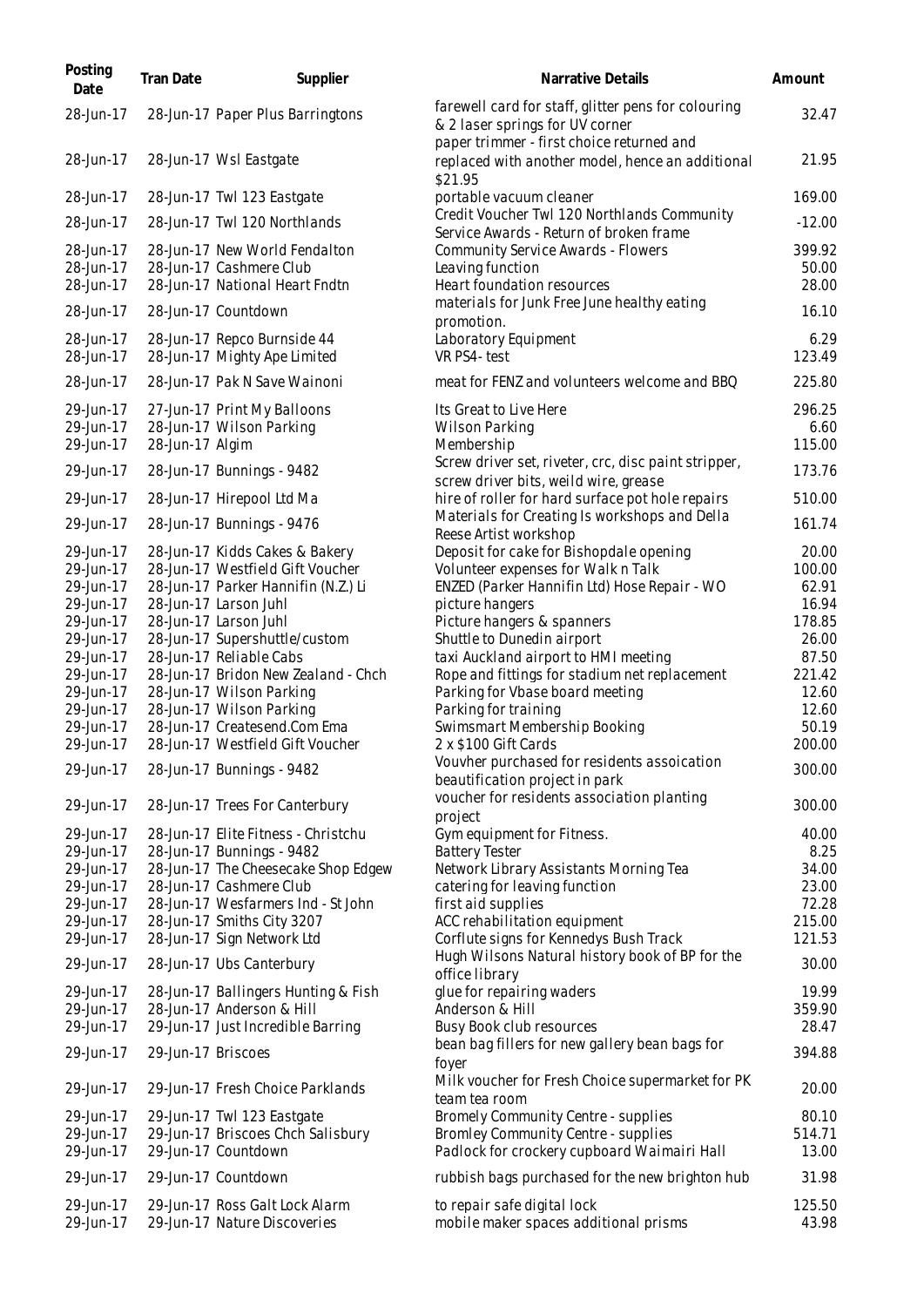| Posting<br>Date | <b>Tran Date</b>   | Supplier                            | Narrative Details                                                                            | Amount    |
|-----------------|--------------------|-------------------------------------|----------------------------------------------------------------------------------------------|-----------|
| 29-Jun-17       |                    | 29-Jun-17 Wainoni Fuel              | Gas bottle refill                                                                            | 21.45     |
| 29-Jun-17       |                    | 29-Jun-17 Pak N Save Wainoni        | End of term Rocket Club event                                                                | 36.85     |
| 29-Jun-17       |                    | 29-Jun-17 Nzrc Online Shop          | First Aid Revalidation                                                                       | 155.00    |
| 29-Jun-17       |                    | 29-Jun-17 Aarque Group Limited      | 400ml grey ink for HP7200 large format printer                                               | 326.91    |
| 29-Jun-17       |                    | 29-Jun-17 Noel Leeming 3h           | Benchtop oven Lyttelton Board room                                                           | 121.93    |
| 29-Jun-17       |                    | 29-Jun-17 Noel Leeming 3h           | OVen for kitchen Littl River Service Centre                                                  | 998.00    |
| 29-Jun-17       |                    | 29-Jun-17 Mitre 10 Mega Papanui     | Various glues for corner drain treads around Rec<br>pool at Jellie park                      | 74.08     |
| 29-Jun-17       |                    | 29-Jun-17 Wsl Papanui               | Printing of documents for a community<br>celebration in the Papanui-Innes ward area.         | 52.35     |
| 29-Jun-17       |                    | 29-Jun-17 Ouruhia Nursery Ltd       | Gifts for individual recipients (x17) - Papanui-<br>Innes Community Service Awards 2017.     | 390.00    |
| 29-Jun-17       |                    | 29-Jun-17 Laura Fergusson Trust (Ca | Catering for Papanui-Innes Community Service<br>Awards 2017                                  | 1622.08   |
| 29-Jun-17       | 29-Jun-17 Petpost  |                                     | Large dog beds for Dog shelter.                                                              | 636.72    |
| 29-Jun-17       |                    | 29-Jun-17 Fresh Choice Parklands    | Food supplies for volunteer thanks for Port Hills                                            | 99.81     |
| 30-Jun-17       |                    | 27-Jun-17 Swans Fine Books          | fire and welcome to FENZ<br>Passio Domini Nostri Jesu Christi BOOK FOR CAG<br><b>LIBRARY</b> | 2192.57   |
| 30-Jun-17       |                    | 27-Jun-17 Christchurch Airport      | Parking at Christchurch Airport while attending<br><b>Build Summit in Auckland</b>           | 50.00     |
| 30-Jun-17       |                    | 27-Jun-17 Paypal *conservatio       | Conservation supplies: Polyester                                                             | 257.10    |
|                 |                    |                                     | enclosuresClamshell document boxes                                                           |           |
| 30-Jun-17       |                    | 28-Jun-17 Hoo*hootsuite Media Inc.  | Hootsuite monthly licence fee                                                                | 93.05     |
| 30-Jun-17       |                    | 28-Jun-17 Wrike.Com                 | Yearly subscription to Wike                                                                  | 1410.01   |
| 30-Jun-17       |                    | 28-Jun-17 Whitcoulls NrthInd 158    | Community service awards thank you cards                                                     | 25.96     |
| 30-Jun-17       |                    | 28-Jun-17 Paypal *saltnpeppa        | Puppets for preschool programming                                                            | 235.75    |
| 30-Jun-17       |                    | 28-Jun-17 Paymate*classic Photo     | photot booth for film fest                                                                   | 299.00    |
| 30-Jun-17       |                    | 29-Jun-17 Harvey Norman             | Diamond Harbour Hall                                                                         | 466.00    |
| 30-Jun-17       |                    | 29-Jun-17 Hirepool Ltd Ma           | Credit Voucher Hirepool Ltd Ma - refund for hire<br>of roller                                | $-247.28$ |
| 30-Jun-17       |                    | 29-Jun-17 Saecowilson - Christch    | Workshop Supplies - WO                                                                       | 47.24     |
| 30-Jun-17       |                    | 29-Jun-17 Mrc Global (NZ) Ltd       | In House Maintenance - WO                                                                    | 239.27    |
| 30-Jun-17       |                    | 29-Jun-17 Blacks Fasteners Lt       | In House Maintenance - WO                                                                    | 762.30    |
| 30-Jun-17       |                    | 29-Jun-17 Egmont Commercial Lt M/O  | gloves and plant labels for production                                                       | 77.22     |
| 30-Jun-17       |                    | 29-Jun-17 P935 Chester Street       | Car parking for Town Hall Media event                                                        | 7.60      |
| 30-Jun-17       |                    | 29-Jun-17 French Bakery Limited     | <b>Community Board Plan Meetings</b>                                                         | 733.20    |
| 30-Jun-17       |                    | 29-Jun-17 Ullrich Alumnm Co Ltd     | Ullrich alluminium edging                                                                    | 14.18     |
| 30-Jun-17       |                    | 29-Jun-17 Bunnings - 9482           | Notice boards, container for markers                                                         | 83.75     |
| 30-Jun-17       | 29-Jun-17 Toyworld |                                     | mobile maker spaces meccano                                                                  | 59.99     |
| 30-Jun-17       |                    | 29-Jun-17 New Zealand Planning Inst | Registration fee to attend an NZPI Course called<br>Urban Design for Planners                | 900.00    |
| 30-Jun-17       |                    | 29-Jun-17 Wilson Parking            | <b>Wilson Parking</b>                                                                        | 4.60      |
| 30-Jun-17       |                    | 29-Jun-17 Wilson Parking            | Parking for PDP training                                                                     | 10.60     |
| 30-Jun-17       |                    | 29-Jun-17 Maxines Palace            | Reciprocate Catering, not covered in Policy.<br>Reimburse to Council                         | 182.80    |
| 30-Jun-17       |                    | 29-Jun-17 Ministry Of Justice       | Court fees paid directly to the high court.                                                  | 1350.00   |
| 30-Jun-17       |                    | 29-Jun-17 New World Bishopdale      | Catering for Papanui-Innes Community Board<br>meeting held on 30 June 2017.                  | 84.47     |
| 30-Jun-17       |                    | 29-Jun-17 Bunnings - 9482           | drill and bolt for BBQ door repairs                                                          | 52.31     |
| 30-Jun-17       |                    | 29-Jun-17 Bunnings - 9482           | battery charger for drill units                                                              | 79.98     |
| 30-Jun-17       |                    | 29-Jun-17 Kidds Cakes & Bakery      | Send off cakes                                                                               | 65.50     |
| 30-Jun-17       |                    | 29-Jun-17 The Naked Baker Ltd       | bread rolls for volunteers dinner thanking them<br>for port hills fires                      | 40.00     |
| 30-Jun-17       |                    | 30-Jun-17 Chch City Council Civic   | Alcohol licence for Move 4th of August Large<br>scale event at gallery                       | 575.00    |
| 30-Jun-17       |                    | 30-Jun-17 Kathmandu Chch Cbd        | Ever Evolving Events 2017 - Events Equipment -<br>Staff Safety Clothing                      | 487.00    |
| 30-Jun-17       |                    | 30-Jun-17 Nz Concrete Society       | concrete society membership for structural<br>engineers                                      | 552.00    |
| 30-Jun-17       |                    | 30-Jun-17 Briscoes Chch Salisbury   | Items for NCL Creative Studio                                                                | 323.20    |
| 30-Jun-17       |                    | 30-Jun-17 Peninsula Trading Post    | Light bulbs for Gaiety Hall                                                                  | 238.54    |
| 30-Jun-17       |                    | 30-Jun-17 Lincoln Hospitality       | Supply of catering for state of aquifer workshop                                             | 442.00    |
| 30-Jun-17       |                    | 30-Jun-17 Christchurch City Cncl    | CCC Parking Coupons June 2017                                                                | 465.00    |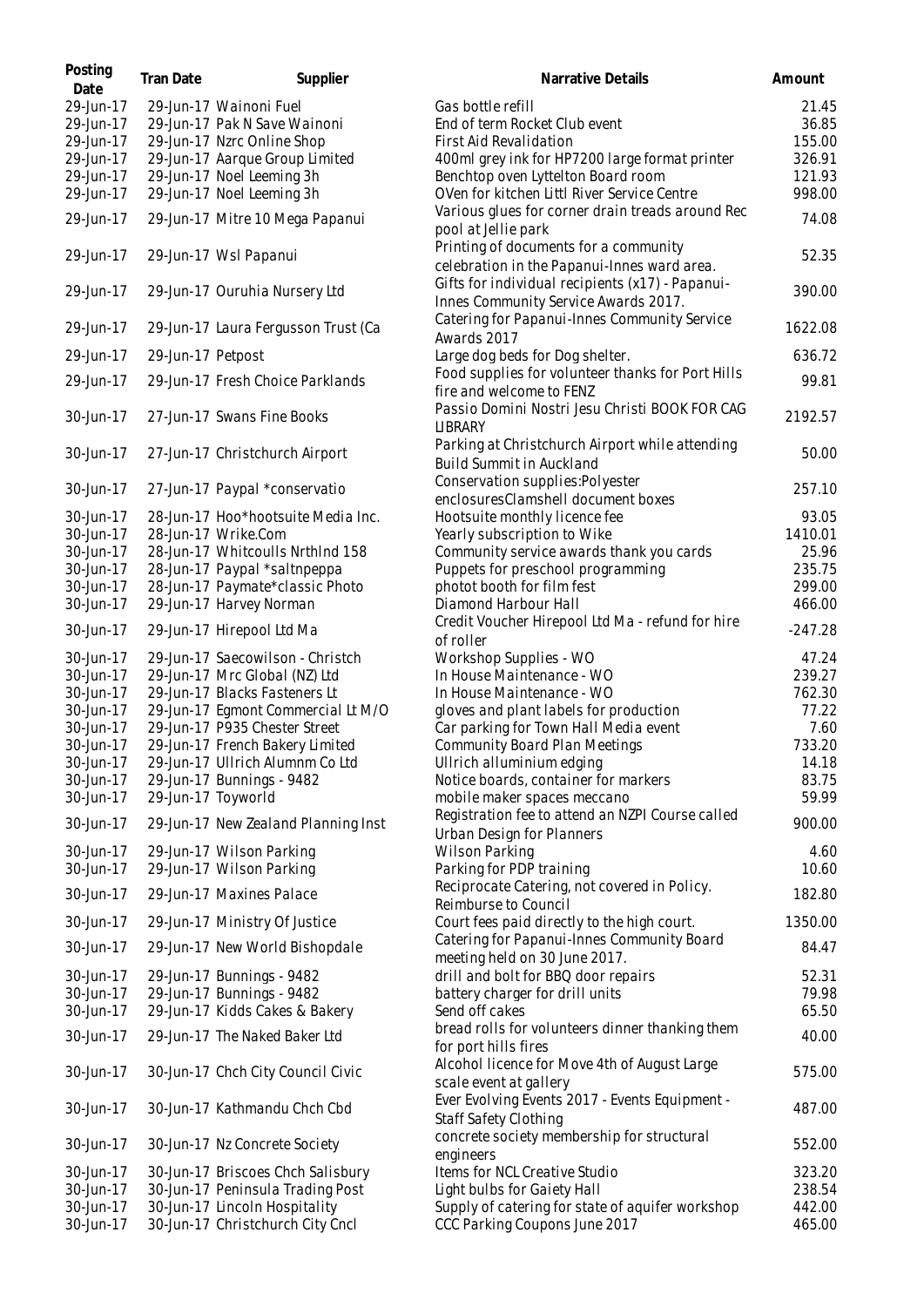| Posting<br>Date         | Tran Date | Supplier                                                     | Narrative Details                                                                                                                        | Amount           |
|-------------------------|-----------|--------------------------------------------------------------|------------------------------------------------------------------------------------------------------------------------------------------|------------------|
| 30-Jun-17               |           | 30-Jun-17 Laura Fergusson Trust (Ca                          | Catering for community service awards 2017<br>Linwood-Central-Heathcote                                                                  | 614.07           |
| 30-Jun-17               |           | 30-Jun-17 Akaroa Adventure Centre                            | postage                                                                                                                                  | 27.06            |
| 30-Jun-17               |           | 30-Jun-17 Ascent Technology Ltd                              | Microsoft LifeCam VX-2000 Webcam, 1.3<br>Megapixels, Black                                                                               | 88.94            |
| 30-Jun-17               |           | 30-Jun-17 Chch City Council Civic                            | Council Construction Specifications (CSS)<br>Updated 2017 Folder.                                                                        | 300.00           |
| 30-Jun-17               |           | 30-Jun-17 Pak N Save Northlands                              | For Community Service Awards 2017: Gifts for<br>recipients and wrapping paper.                                                           | 58.64            |
| 30-Jun-17               |           | 30-Jun-17 Mitre 10 Mega Papanui                              | Plastic tubs to put fruit trees in - for x17<br>Community Service Award recipients 2017.<br>The Cashmere Club - Venue hire for Spreydon- | 84.66            |
| 30-Jun-17               |           | 30-Jun-17 Cashmere Club                                      | Cashmere Community Service Awards on 27 June<br>2017.                                                                                    | 125.00           |
| 30-Jun-17               |           | 30-Jun-17 Briscoes Chch Salisbury                            | Crockery, cutlery & glassware for St Martins<br>Community Centre.                                                                        | 522.13           |
| 30-Jun-17               |           | 30-Jun-17 Cashmere Club                                      | The Cashmere Club - Catering for Spreydon-<br>Cashmere Community Service Awards on 27 June<br>2017.                                      | 920.00           |
| $3$ -Jul-17             |           | 19-Jun-17 Antics Marketing                                   | Children's items New Central Library                                                                                                     | 234.71           |
| 3-Jul-17                |           | 28-Jun-17 Christchurch Airport                               | parking at Chch airport while in Wellington at<br>HMI meeting                                                                            | 25.00            |
| $3$ -Jul-17             |           | 28-Jun-17 Officevibe                                         | ITDC Officevibe 2017-07                                                                                                                  | 1040.39          |
| $3$ -Jul-17             |           | 29-Jun-17 Apple NZ Gcs                                       | Purchase of Kiosk Pro Basic                                                                                                              | 29.99            |
| 3-Jul-17                |           | 29-Jun-17 Sparkfun Electronics                               | Electronic materials for the Creative Studio New<br>Central Library                                                                      | 263.88           |
| 3-Jul-17                |           | 29-Jun-17 Surveymonkey                                       | Monthly subscription                                                                                                                     | 36.46            |
| $3$ -Jul-17             |           | 29-Jun-17 Paypal *seriouslybo                                | Board games for New Central Library                                                                                                      | 499.00           |
| $3$ -Jul-17             |           | 29-Jun-17 Safari Bks Online-Flow                             | ITII Safari Online books 2017-07                                                                                                         | 54.83            |
| 3-Jul-17                |           | 29-Jun-17 Christchurch Airport                               | Christchurch Airport Parking 28-29 June 2017                                                                                             | 50.00            |
| 3-Jul-17                |           | 29-Jun-17 Paknsave Moorhouse                                 | Grocery items for resale in the shop                                                                                                     | 50.16            |
| 3-Jul-17                |           | 30-Jun-17 Facebk *7hpb6d6tl2                                 | 5001-4342 Social Media paid advertising                                                                                                  | 7.24<br>11.15    |
| $3$ -Jul-17<br>3-Jul-17 |           | 30-Jun-17 Facebk *5hpb6d6tl2<br>30-Jun-17 Facebk *bmg5gcaa32 | 5001-4342 Social Media paid advertising<br>5001-4342 Social Media paid advertising                                                       | 45.24            |
| 3-Jul-17                |           | 30-Jun-17 Facebk *9my7bc2b32                                 | 5001-4342 Social Media paid advertising                                                                                                  | 257.89           |
|                         |           |                                                              | Promotion of Mix event on facebook and                                                                                                   |                  |
| 3-Jul-17                |           | 30-Jun-17 Facebk *4nb5qce4y2                                 | instagram. boosted post.<br>Promotion of Gallery Mix Event on Facebook and                                                               | 14.03            |
| $3$ -Jul-17             |           | 30-Jun-17 Facebk *2nb5qce4y2                                 | Instagram. Boosted posts.                                                                                                                | 57.21            |
| 3-Jul-17                |           | 30-Jun-17 Wilson Parking                                     | <b>Wilson Parking</b>                                                                                                                    | 8.60             |
| 3-Jul-17                |           | 30-Jun-17 Facebk Xr46yb6c42                                  | Marketing cost for Christchurch Antarctic Talk -                                                                                         | 7.01             |
|                         |           |                                                              | boosted FB post                                                                                                                          |                  |
| $3$ -Jul-17             |           | 30-Jun-17 Skybus Coach Service                               | Shuttle bus to and from Melbourne airport                                                                                                | 38.78            |
| $3$ -Jul-17             |           | 30-Jun-17 061784370                                          | Lighting gels and Equipment                                                                                                              | 101.20           |
| 3-Jul-17                |           | 30-Jun-17 Design Promotions Ltd<br>30-Jun-17 Ecocentral Ltd  | Entry fee for Art Gallery Bulletin in Best Awards                                                                                        | 289.00<br>347.04 |
| 3-Jul-17<br>3-Jul-17    |           | 30-Jun-17 Nz Safety Blackwoods                               | Refuse disposal<br>Gloves                                                                                                                | 11.84            |
| 3-Jul-17                |           | 30-Jun-17 Nz Safety Blackwoods                               | safety gear for new staff                                                                                                                | 179.21           |
| 3-Jul-17                |           | 30-Jun-17 Design Promotions Ltd                              | architectural award entry - riccarton lounge                                                                                             | 289.00           |
| 3-Jul-17                |           | 30-Jun-17 Wilson Parking                                     | parking for city meeting                                                                                                                 | 6.60             |
| 3-Jul-17                |           | 30-Jun-17 Bernina Dress Sundries                             | Items for the New Central Library Creative Studio                                                                                        | 124.40           |
| $3$ -Jul-17             |           | 30-Jun-17 Bernina Dress Sundries                             | Items for Creative Studio New Central Library                                                                                            | 500.00           |
| $3$ -Jul-17             |           | 30-Jun-17 Bernina Dress Sundries                             | Items for Creative Studio New Central Library                                                                                            | 500.00           |
| 3-Jul-17                |           | 30-Jun-17 Facebk *nu42ea2a32                                 | Sport & Rec Facebook posts                                                                                                               | 9.96             |
| 3-Jul-17                |           | 30-Jun-17 Createsend.Com Ema                                 | Swimsmart Customer Membership Email 14 June<br>2017                                                                                      | 33.73            |
| 3-Jul-17                |           | 30-Jun-17 Facebk *dyku3c2722                                 | Libraries Facebook posts                                                                                                                 | 45.46            |
| 3-Jul-17                |           | 30-Jun-17 Facebk *7az76dss62                                 | Redcliffs Park, Transport survey, Sport & Rec,<br>Newsline and Lions Tour Instagram posts                                                | 68.91            |
| 3-Jul-17                |           | 30-Jun-17 Createsend.Com Ema                                 | Newsline 30/06/2017                                                                                                                      | 83.40            |
| 3-Jul-17                |           | 30-Jun-17 Facebk *n4v84cn622                                 | Libraries Instagram posts                                                                                                                | 136.52           |
| $3$ -Jul-17             |           | 30-Jun-17 Facebk *gx2cncelt2                                 | Kidsfest - Lantern Festival Facebook posts                                                                                               | 184.84           |
| 3-Jul-17                |           | 30-Jun-17 Facebk *97u54djvt2                                 | ChCh Marathon Facebook posts                                                                                                             | 387.54           |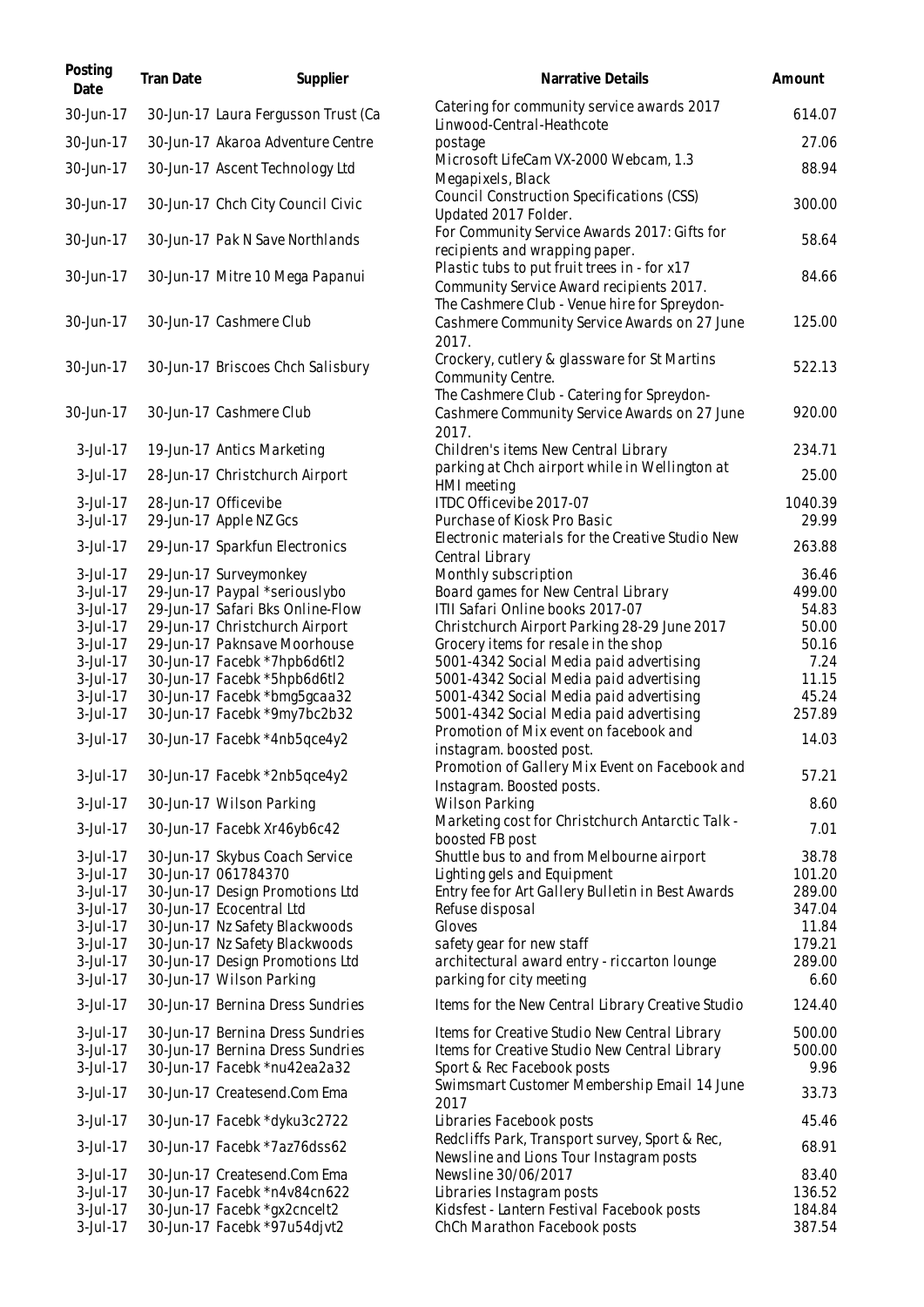| Posting<br>Date | Tran Date         | Supplier                            | Narrative Details                                                                                         | Amount   |
|-----------------|-------------------|-------------------------------------|-----------------------------------------------------------------------------------------------------------|----------|
| 3-Jul-17        |                   | 30-Jun-17 Facebk *6az76dss62        | Libraries, Redcliffs Park, Sport & Rec, Kidsfest,<br>Transport, Lions Tour and Newsline Facebook<br>posts | 623.14   |
| $3$ -Jul-17     |                   | 30-Jun-17 Hercules Store            | Valance for community board Gazebo                                                                        | 399.00   |
| $3$ -Jul-17     |                   | 30-Jun-17 The Villas                | leaving function                                                                                          | 19.00    |
| $3$ -Jul-17     |                   | 30-Jun-17 Dawes Grain & Stock Fd    | Hay for goats                                                                                             | 28.00    |
| $3$ -Jul-17     |                   | 30-Jun-17 Facebk *bbpa2cen32        | Facebook boost for Backyard Mistletoe project                                                             | 9.48     |
| 3-Jul-17        |                   | 30-Jun-17 Facebk *dbpa2cen32        | facebook boost for Backyard Mistletoe project                                                             | 12.91    |
| 3-Jul-17        |                   | 30-Jun-17 Order Of St John          | St johns 1st aid                                                                                          | 147.00   |
| $3$ -Jul-17     |                   | 30-Jun-17 Facebk *bxsp2d6mr2        | Facebook campaign                                                                                         | 2.54     |
| 3-Jul-17        |                   | 30-Jun-17 Ascent Technology Ltd     | Credit Voucher Ascent Technology Ltd                                                                      | $-88.94$ |
| 3-Jul-17        |                   | 30-Jun-17 Facebk *7guttcwys2        | Facebook campaign                                                                                         | 218.78   |
| 3-Jul-17        |                   | 30-Jun-17 Bunnings - 9476           | steam room repairs Pioneer - Sikaflex tubes, tape,                                                        | 92.01    |
| 3-Jul-17        | 30-Jun-17 Myfonts |                                     | sealant gun<br>Typeface for activity sheet                                                                | 12.99    |
| 3-Jul-17        |                   | 30-Jun-17 Countdown Online Shopping | Biscuits for catering at numerous meetings + 1 fly                                                        | 142.08   |
|                 |                   |                                     | spray can                                                                                                 |          |
| 3-Jul-17        |                   | 30-Jun-17 Bunnings - 9476           | Rat traps, respirator, scissors, netting                                                                  | 94.66    |
| $3$ -Jul-17     |                   | 30-Jun-17 Bridon New Zealand - Chch | HQP bollard chain and links                                                                               | 744.97   |
| $3$ -Jul-17     |                   | 30-Jun-17 Nz Safety Blackwoods      | Credit Voucher Nz Safety Blackwoods                                                                       | $-44.53$ |
| 3-Jul-17        |                   | 30-Jun-17 Nz Safety Blackwoods      | jacket                                                                                                    | 189.75   |
| 3-Jul-17        |                   | 30-Jun-17 Facebk *4xnfhdjsp2        | Facebook Media for TFC / CTOC                                                                             | 350.97   |
| 3-Jul-17        |                   | 30-Jun-17 Cashel St Post Shop       | Courier Envelopes                                                                                         | 6.00     |
| 3-Jul-17        |                   | 30-Jun-17 Nz Safety Blackwoods      | Safety equipment for staff                                                                                | 356.08   |
| 3-Jul-17        |                   | 30-Jun-17 Northlands Shopping Centr | Community Service Awards 2017: For Northcote<br>School re Kapa Haka entertainment.                        | 100.00   |
| $3$ -Jul-17     |                   | 1-Jul-17 Countdown                  | Snaplock bags for children paint activity for Art<br>Safari                                               | 6.78     |
| 3-Jul-17        |                   | 1-Jul-17 Kmart - Shirley            | washi tape for children's paint activity for Art<br>Safari                                                | 16.00    |
| $3$ -Jul-17     |                   | 1-Jul-17 Google*svcsapps Antarc     | The Antarctic Office gmail account monthly<br>charge                                                      | 73.62    |
| $3$ -Jul-17     |                   | 1-Jul-17 Createsend.Com Ema         | Graffiti Newsletter 1 July 2017                                                                           | 9.21     |
| 3-Jul-17        |                   | 1-Jul-17 Fulcrumapp.Com             | Supply of data capture tool CWW Assets                                                                    | 280.49   |
| 3-Jul-17        |                   | 1-Jul-17 Countdown                  | Programming resources                                                                                     | 7.04     |
| 3-Jul-17        |                   | 1-Jul-17 Briscoes Hornby            | Two coffee plungers for use in the Mayor's lounge                                                         | 79.98    |
| $3$ -Jul-17     |                   | 1-Jul-17 Countdown                  | Biscuits for sister city related meetings                                                                 | 8.00     |
| $3$ -Jul-17     |                   | 1-Jul-17 Bunnings - 9476            | Rat bait for alpine tunnel house                                                                          | 108.00   |
| $3$ -Jul-17     |                   | 1-Jul-17 Empire Coffee              | staff hot drinks - 3 fanzones                                                                             | 109.50   |
| $3$ -Jul-17     |                   | 2-Jul-17 Storage Box - Papanui      | Plastic containers for Volleyball nets in Sports<br>Hall 1                                                | 199.96   |
| 3-Jul-17        |                   | 2-Jul-17 Ecocentral Ltd             | Dump fees                                                                                                 | 9.80     |
| 3-Jul-17        |                   | 2-Jul-17 Mitre 10 Beckenham         | level for installing signs on tracks                                                                      | 4.38     |
| 3-Jul-17        |                   | 2-Jul-17 Z Cashmere                 | morning tea supplies for mtb track building<br>volunteers                                                 | 11.97    |
| 3-Jul-17        |                   | 2-Jul-17 Central Innovation         | ITCC ArchiCAD 2017-07                                                                                     | 339.25   |
| 3-Jul-17        |                   | 2-Jul-17 Cial Online Parking        | parking costs for conference attendance                                                                   | 44.00    |
| 3-Jul-17        |                   | 2-Jul-17 Wsl Papanui                | 9 volt batteries for safe, unable to use office max                                                       | 16.80    |
| 3-Jul-17        |                   | 3-Jul-17 Loose Change               | batteries as unsuitable<br>purple craft materials for Harold and The Purple                               | 99.00    |
|                 |                   |                                     | Crayon (gallery kids fest activity)                                                                       |          |
| $3$ -Jul-17     |                   | 3-Jul-17 Countdown                  | L-C-H Community Board Meeting Expenses                                                                    | 68.72    |
| 3-Jul-17        |                   | 3-Jul-17 Chch City Council Civic    | Team hard copy of CSS:PW                                                                                  | 75.00    |
| 3-Jul-17        |                   | 3-Jul-17 Twl 175 South City         | Storage box for Akaroa Volunteer Team                                                                     | 48.00    |
| 3-Jul-17        |                   | 3-Jul-17 Twl 178 Barrington         | Storage box for Akaroa Volunteer Team                                                                     | 66.00    |
| 3-Jul-17        |                   | 3-Jul-17 Wsl Eastgate               | different colour tape to also create a giant<br>checkerboard for kids (and adults) to play inter-         | 14.99    |
| 3-Jul-17        |                   | 3-Jul-17 Countdown                  | active *<br>Milk for 188 Carlyle St                                                                       | 6.74     |
| 3-Jul-17        |                   | 3-Jul-17 Ibm Fahrenheit Cafe        | Lunch during break at WWL/CCC Metadata                                                                    | 10.90    |
|                 |                   |                                     | Standards meeting in Wellington<br>Taxi Wellington Airport to WWL/CCC Metadata                            |          |
| 3-Jul-17        |                   | 3-Jul-17 Green Cabs Ltd             | Standards meeting at Petone 2 passengers                                                                  | 63.70    |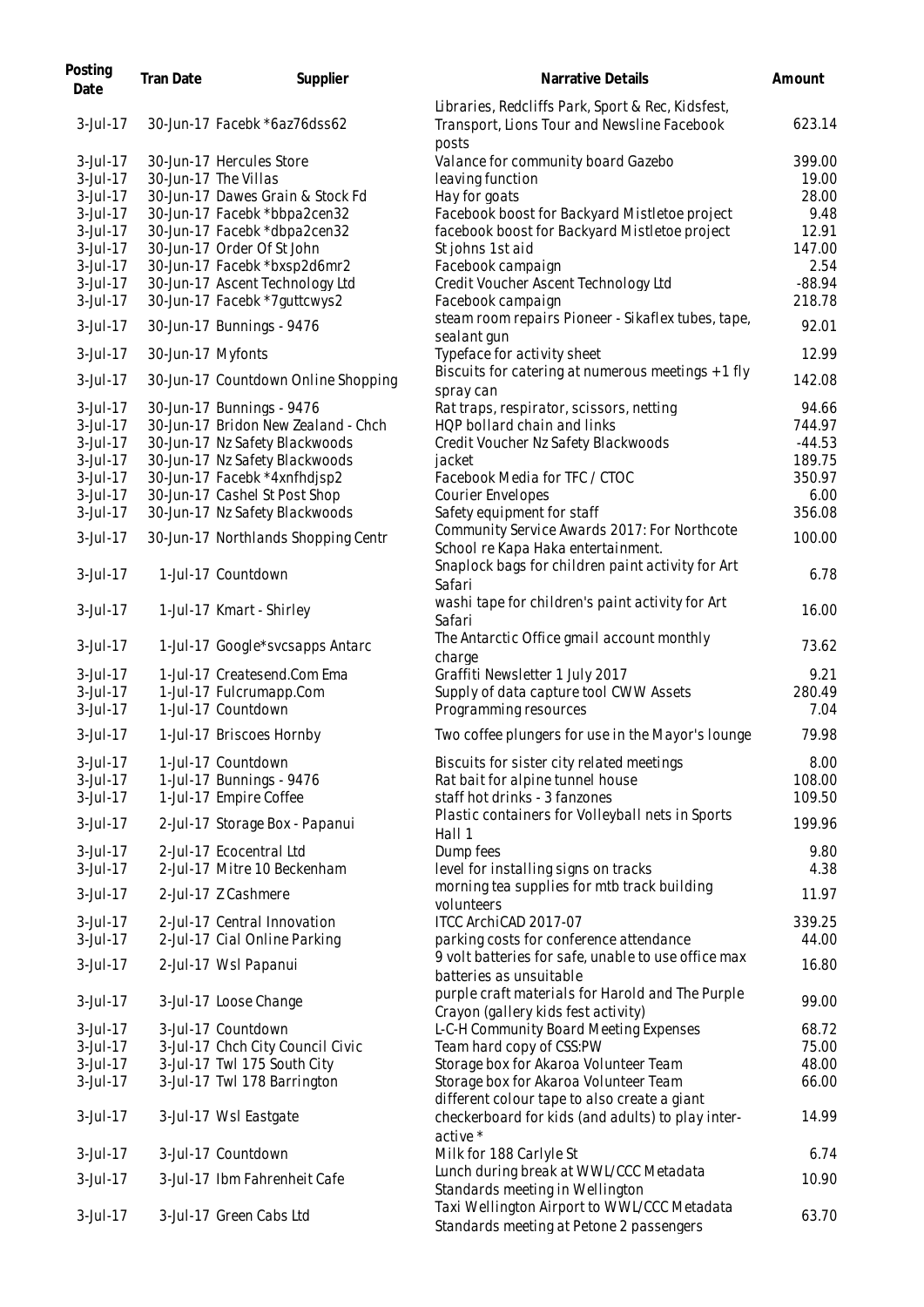| Posting<br>Date      | Tran Date         | Supplier                                                       | Narrative Details                                                                          | Amount          |
|----------------------|-------------------|----------------------------------------------------------------|--------------------------------------------------------------------------------------------|-----------------|
| $3$ -Jul-17          |                   | 3-Jul-17 Wgtn Combined Taxis                                   | Taxi Petone to Wellington Airport after WWL/CCC<br>Metadata Standards meeting 2 passengers | 79.90           |
| 3-Jul-17             |                   | 3-Jul-17 Noel Leeming 1w                                       | Replacement Belkin HDMI-VGA adapter - invoice<br>at end of group                           | 80.99           |
| 4-Jul-17<br>4-Jul-17 | 30-Jun-17 Goformz | 23-Jun-17 Ottoman Collection                                   | Goods for resale<br>ITCC GoFormz 2017-07                                                   | 205.51<br>88.35 |
| 4-Jul-17             |                   | 2-Jul-17 Whitcoulls Sth City 95                                | Board games Orauwhata Bishopdale<br>programming                                            | 39.99           |
| 4-Jul-17<br>4-Jul-17 |                   | 2-Jul-17 Tasmanian Redline Coac<br>2-Jul-17 Daci & Daci Bakers | Shuttle bus - airport to/fr Hobart<br>Lunch 2 July Hobart                                  | 37.71<br>19.40  |
| 4-Jul-17             |                   | 2-Jul-17 Fulcrumapp.Com                                        | x2 additional two users for Supply of data<br>capture tool CWW assets                      | 67.88           |
| 4-Jul-17             |                   | 2-Jul-17 Yogaglo.Com                                           | Yogaglo training tool for tutors                                                           | 25.25           |
| 4-Jul-17             |                   | 3-Jul-17 Createsend.Com Ema                                    | 5001-4312 EDM Event Info                                                                   | 22.38           |
| 4-Jul-17             |                   | 3-Jul-17 Seal Imports Chch                                     | In House Maintenance - WO                                                                  | 8.10            |
| 4-Jul-17             |                   | 3-Jul-17 Papertree                                             | Notionals - Catering - File Storage                                                        | 29.94           |
| 4-Jul-17             |                   | 3-Jul-17 Conference Innovators Ltd                             | Conference Registration -                                                                  | 647.22          |
| 4-Jul-17             |                   | 3-Jul-17 Modern Teaching Aids                                  | smelly balls, floor surfer, glitter balls leaf floor<br>mats                               | 700.95          |
| 4-Jul-17             |                   | 3-Jul-17 Ascot Television Ser                                  | Misc Eployment Exp - TV aerial connectors for<br>temporary accommodation                   | 50.00           |
| 4-Jul-17             |                   | 4-Jul-17 Gun City                                              | Freight charge for binocular repair                                                        | 35.00           |
| 4-Jul-17             |                   | 4-Jul-17 Twl 175 South City                                    | Store Set Up and Stocktake                                                                 | 50.00           |
| 4-Jul-17             |                   | 4-Jul-17 Repco Northwood 52                                    | D Shackles for Coastal misc useage                                                         | 20.00           |
| 4-Jul-17             |                   | 4-Jul-17 Riverside Horticulture Lt                             | plants for coastal plantings                                                               | 224.25          |
| 4-Jul-17             |                   | 4-Jul-17 Site Safe                                             | Site Safe Training                                                                         | 158.58          |
| 4-Jul-17             |                   | 4-Jul-17 Aarque Group Limited                                  | Credit Voucher Aarque Group LimitedAmount                                                  | $-499.19$       |
| 4-Jul-17             |                   | 4-Jul-17 Leedsafe Limited                                      | Laboratory Equipment                                                                       | 31.97           |
| 4-Jul-17             |                   | 4-Jul-17 Wsl South City                                        | Lavbel Dymo taape, alpine labels                                                           | 89.98           |
| 4-Jul-17             |                   | 4-Jul-17 Placemakers Chch South                                | Vic Park Kidsfest Materials                                                                | 263.02          |
| 4-Jul-17             |                   | 4-Jul-17 Noel Leeming 1w                                       | Replacement dustbuster for SP                                                              | 95.99           |
| 4-Jul-17             |                   | 4-Jul-17 Wsl Papanui                                           | Cleaning supplies for Papanui Board Room<br>Kitchenette, Papanui Service Centre            | 9.97            |
| $4$ -Jul-17          |                   | 4-Jul-17 Pak N Save Northlands                                 | Papanui-Innes 2017 Community Service Awards<br>held on 5 July 2017                         | 118.40          |
| 4-Jul-17             |                   | 4-Jul-17 Shirley Vet Clinic                                    | Vet consultation and treatment - injured pup at<br>shelter                                 | 423.60          |
| 5-Jul-17             |                   | 29-Jun-17 Richard Suckling                                     | eye test                                                                                   | 51.75           |
| 5-Jul-17             |                   | 30-Jun-17 Myki Sthrncrss Rs Sst                                | Rail / tram travel in Melbourne between meetings<br>and accommodation                      | 21.50           |
| 5-Jul-17             |                   | 3-Jul-17 Paknsave Moorhouse                                    | Provisions for Parking and Enf workshop 4 July<br>2017                                     | 120.83          |
| 5-Jul-17             |                   | 3-Jul-17 Jappss Pty Ltd                                        | Meal in Hobart whilst attending Antarctic Cities<br>Project workshops                      | 30.11           |
| 5-Jul-17             |                   | 3-Jul-17 Hobart Bookshop                                       | <b>Antarctic Policy Books</b>                                                              | 118.17          |
| 5-Jul-17             |                   | 3-Jul-17 Bookdepository.Com                                    | Purchase of 3 books called The Art of Policy<br>Advising 2017                              | 251.64          |
| 5-Jul-17             |                   | 3-Jul-17 Paknsave Moorhouse                                    | Aspirin purchased for all library first aid kits                                           | 21.98           |
| 5-Jul-17             |                   | 3-Jul-17 Www.Aliexpress.Com                                    | Walkie talkie radio clips                                                                  | 17.49           |
| 5-Jul-17             |                   | 3-Jul-17 Www.Aliexpress.Com                                    | Retractable security fob belt clips.                                                       | 81.15           |
| 5-Jul-17             |                   | 4-Jul-17 Wilson Parking                                        | <b>Wilson Parking</b>                                                                      | 6.60            |
| 5-Jul-17             |                   | 4-Jul-17 Createsend.Com Ema                                    | 5001-4312 EDM Event Info                                                                   | 14.32           |
| 5-Jul-17             |                   | 4-Jul-17 Spotify P02d240cbe                                    | Gallery spotify account monthly fee                                                        | 14.99           |
| 5-Jul-17             |                   | 4-Jul-17 Supershuttle/custom                                   | Shuttle from chch airport to accommodation<br>before Mix event                             | 24.96           |
| 5-Jul-17             |                   | 4-Jul-17 Supershuttle/custom                                   | shuttles to and from airport for the Mix                                                   | 81.12           |
| 5-Jul-17             |                   | 4-Jul-17 Bunnings - 9476                                       | gloves & metal rake for HP & BG op's team<br>members                                       | 56.95           |
| 5-Jul-17             |                   | 4-Jul-17 Nz Safety Blackwoods                                  | reflective tap for bollards on Rolleston Ave<br>frontage                                   | 80.32           |
| 5-Jul-17             |                   | 4-Jul-17 Papertree Bishopdale                                  | Stationery Orauwhata Bishopdale                                                            | 25.11           |
| 5-Jul-17             |                   | 4-Jul-17 Officemax                                             | Stationery - Stocktake Store Setup                                                         | 22.46           |
| 5-Jul-17             |                   | 4-Jul-17 Oderings Nurseries                                    | Grounds Maintenance -                                                                      | 64.95           |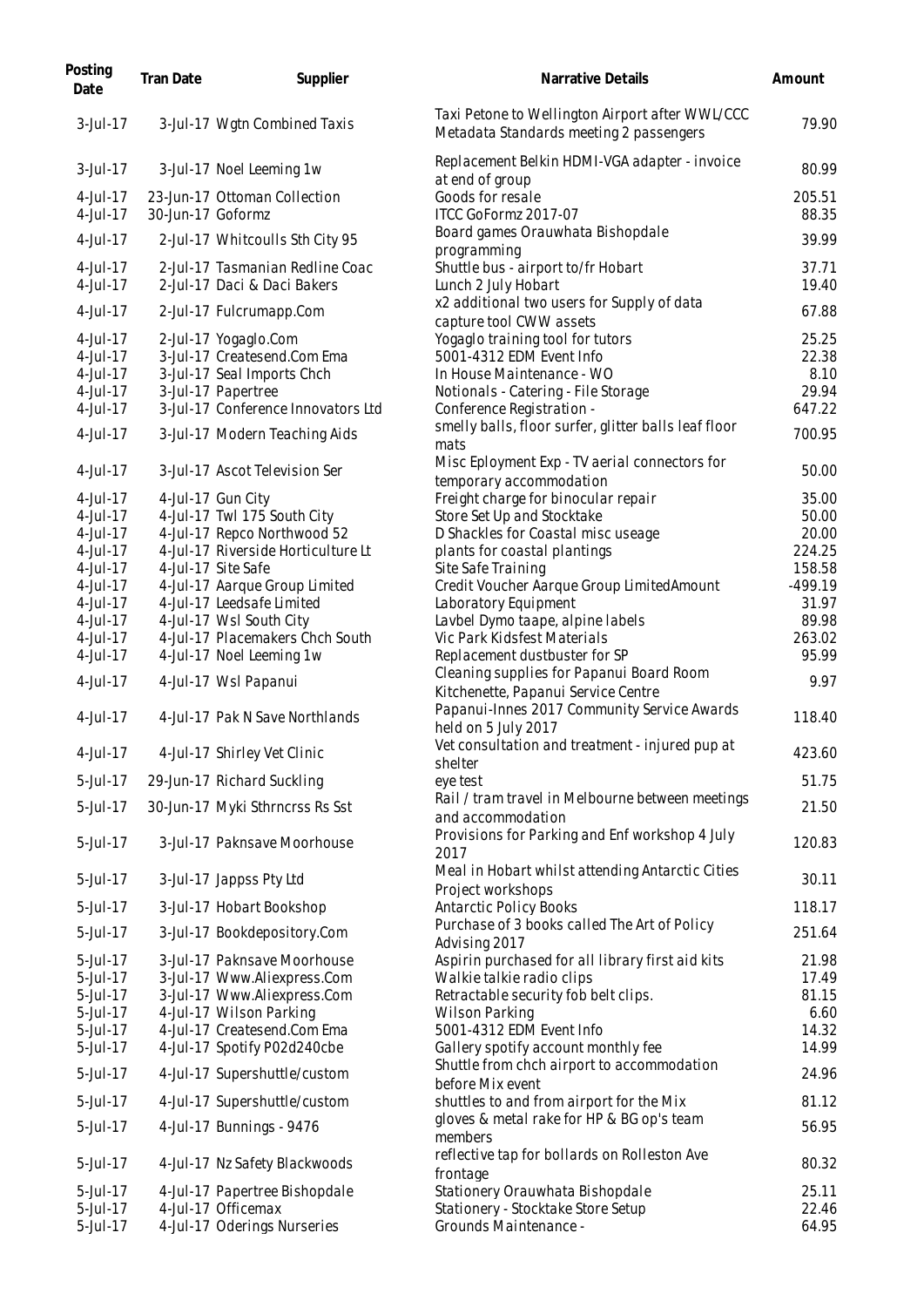| Posting<br>Date | <b>Tran Date</b> | Supplier                           | Narrative Details                                                           | Amount  |
|-----------------|------------------|------------------------------------|-----------------------------------------------------------------------------|---------|
| 5-Jul-17        |                  | 4-Jul-17 Sports Med Canterbury     | Lumbar Sprain                                                               | 65.00   |
| 5-Jul-17        |                  | 4-Jul-17 Processing Christchurch   | Workshop Supplies -                                                         | 218.21  |
| $5$ -Jul-17     |                  | 4-Jul-17 John Brooks Ltd Moto      | In House Maintenance - WO                                                   | 244.60  |
| 5-Jul-17        |                  | 4-Jul-17 Radio Spectrum            | Radio Spectrum License Renewal                                              | 598.02  |
| 5-Jul-17        |                  | 4-Jul-17 Anderson & Hill           | Table Tennis net and bracket for our hire tables                            | 19.90   |
| 5-Jul-17        |                  | 4-Jul-17 Wilson Parking            | Town Hall PSG meeting                                                       | 10.60   |
| 5-Jul-17        |                  | 4-Jul-17 Createsend.Com Ema        | CAG Friends of the Art Gallery email                                        | 8.01    |
| 5-Jul-17        |                  | 4-Jul-17 Nz Safety Blackwoods      | <b>Boots</b>                                                                | 398.78  |
| 5-Jul-17        |                  | 4-Jul-17 Tussock Creek             | moleskin uniform trousers for park ranger                                   | 171.39  |
| 5-Jul-17        |                  | 4-Jul-17 Nz Safety Blackwoods      | New Work boots and safety glasses                                           | 183.89  |
| 5-Jul-17        |                  | 4-Jul-17 Nz Safety Blackwoods      | new work gloves                                                             | 18.63   |
| 5-Jul-17        |                  | 4-Jul-17 Cyclone Cycles & Mowers L | Chainsaw service and repairs                                                | 277.30  |
| 5-Jul-17        |                  | 4-Jul-17 Parkhouse Rd Garden       | Mulch for Christ College frontage                                           | 864.00  |
| 5-Jul-17        |                  | 4-Jul-17 Perennial                 | verti drain tines and spray paint                                           | 593.75  |
| 5-Jul-17        |                  | 4-Jul-17 Corporate Consumable      | K400 Logitech keyboard                                                      | 74.75   |
| 5-Jul-17        |                  | 4-Jul-17 Corporate Consumable      | Label machine and label tapes Request 656069                                | 174.27  |
| 5-Jul-17        |                  | 4-Jul-17 Corporate Consumable      | Wacom Tablet S Holder Task 654615                                           | 174.80  |
| 5-Jul-17        |                  | 4-Jul-17 Corporate Consumable      | Ergomouse Request 652704                                                    | 187.40  |
| 5-Jul-17        |                  | 4-Jul-17 Couplands Bakeries        | Papanui-Innes 2017 Community Service Awards                                 | 43.38   |
|                 |                  |                                    | held on 5 July 2017                                                         |         |
| 5-Jul-17        |                  | 4-Jul-17 Computer Dynamics Ltd     | Computer Dynamics - Cables for BI / SU                                      | 474.39  |
| 5-Jul-17        |                  | 5-Jul-17 Marketing Chemicals Ltd   | Engines Inhibitor                                                           | 1087.65 |
| 5-Jul-17        |                  | 5-Jul-17 Briscoes                  | <b>Heaters</b>                                                              | 534.91  |
| 5-Jul-17        |                  | 5-Jul-17 Countdown                 | Winter Blast 2017 - Te Waka Unua Kapa Haka                                  | 25.72   |
| 5-Jul-17        |                  | 5-Jul-17 Happyhire                 | Big Chill 2017 - Happy Hire Inflatables, Generator                          | 900.00  |
|                 |                  |                                    | and Porta Loo                                                               |         |
| 5-Jul-17        |                  | 5-Jul-17 No 1 Fitness              | Fitness Equipment                                                           | 220.99  |
| 5-Jul-17        |                  | 5-Jul-17 Noel Leeming 1w           | Case for iPad                                                               | 105.99  |
| 5-Jul-17        |                  | 5-Jul-17 Fab Plastics Limited      | acrylic sheeting matisse pages case                                         | 503.70  |
| 5-Jul-17        |                  | 5-Jul-17 Pak N Save Northlands     | Chocolate for competition prizes - PlayStation<br>competition               | 5.98    |
| 5-Jul-17        |                  | 5-Jul-17 New World Northwood       | Nursery tea room supplies                                                   | 44.06   |
| 5-Jul-17        |                  | 5-Jul-17 Supershuttle              | Attendance at IPANZ Awards, Taxi x 4 staff                                  | 70.00   |
| 5-Jul-17        |                  | 5-Jul-17 Animates Papanui          | Oxygen weed for goldfish.                                                   | 10.00   |
| 5-Jul-17        |                  | 5-Jul-17 Caltex Redwood            | Milk for Redwood staffroom                                                  | 6.30    |
| 5-Jul-17        |                  | 5-Jul-17 Pgg Wrightson Chch        | Rat Poison                                                                  | 219.00  |
| 5-Jul-17        |                  | 5-Jul-17 Burwood Produce           | bird seed                                                                   | 109.90  |
| 5-Jul-17        |                  | 5-Jul-17 Countdown Chch Airport    | Coffee and milk for The Antarctic Office                                    | 10.93   |
| 5-Jul-17        |                  | 5-Jul-17 Countdown                 | Koha for guest speakers at Matuku Takotako:<br>Sumner Centre team meeting.  | 27.64   |
| 5-Jul-17        |                  | 5-Jul-17 Waxglo House 1983 Ltd     | Giftware purchased for resale in B G V C Gift Shop                          | 167.67  |
| $6$ -Jul-17     |                  | 3-Jul-17 Brooke Street Larder      | Meal in Hobart - Antarctic Cities Project<br>workshops                      | 17.27   |
| $6$ -Jul-17     |                  | 3-Jul-17 Post Street Social        | Dinner Hobart                                                               | 57.74   |
| $6$ -Jul-17     |                  |                                    | Chch Airport Parking travel to WWL/CCC                                      | 25.00   |
|                 |                  | 3-Jul-17 Christchurch Airport      | Metadata Standards meeting in Wellington                                    |         |
| $6$ -Jul-17     |                  | 3-Jul-17 Dnh*godaddy.Com Nzd       | GoDaddy Certificate for Ezyproxy Live Server SSL                            | 517.49  |
| $6$ -Jul-17     |                  | 4-Jul-17 Paypal *saltnpeppa        | Items for new central library                                               | 641.12  |
| $6$ -Jul-17     |                  | 4-Jul-17 Paypal *rackpowerli       | Power cables for Cisco switch                                               | 151.28  |
| $6$ -Jul-17     |                  | 4-Jul-17 Formassembly.Com          | ITDC FormAssembly 2017-07                                                   | 367.56  |
| $6$ -Jul-17     |                  | 5-Jul-17 Wilson Parking            | Wilson Parking                                                              | 12.60   |
| $6$ -Jul-17     |                  | 5-Jul-17 Vimeo.Com                 | hire of the film muscles and dreams on vimeo for<br>the Mix: Big Adventures | 9.15    |
| $6$ -Jul-17     |                  | 5-Jul-17 Hirepool Ltd Hb           | hire of roller for hard surface pot hole repairs                            | 515.00  |
| $6$ -Jul-17     |                  | 5-Jul-17 Storage Box-Tower Junctio | Storage - Temp Electrical Workshop                                          | 371.64  |
| $6$ -Jul-17     |                  | 5-Jul-17 Ross Galt Lock & Key      | keys for Te Hapua                                                           | 352.00  |
| $6$ -Jul-17     |                  | 5-Jul-17 Oderings Nurseries        | Grounds Maintenance -                                                       | 38.97   |
| $6$ -Jul-17     |                  | 5-Jul-17 Resene Paints             | Paint and related supplies                                                  | 233.54  |
| $6$ -Jul-17     |                  | 5-Jul-17 Elite Fitness - Christchu | Equipment Fitness                                                           | 51.95   |
| $6$ -Jul-17     |                  | 5-Jul-17 Blue Eye Seafood          | Dinner Hobart 5 July                                                        | 62.37   |
| $6$ -Jul-17     |                  | 5-Jul-17 Createsend.Com Ema        | CAG Friends of the Art Gallery email                                        | 14.88   |
| 6-Jul-17        |                  | 5-Jul-17 Createsend.Com Ema        | Swimsmart Customer Bookings email 5th July                                  | 48.30   |
| 6-Jul-17        |                  | 5-Jul-17 Createsend.Com Ema        | Art Gallery email                                                           | 114.01  |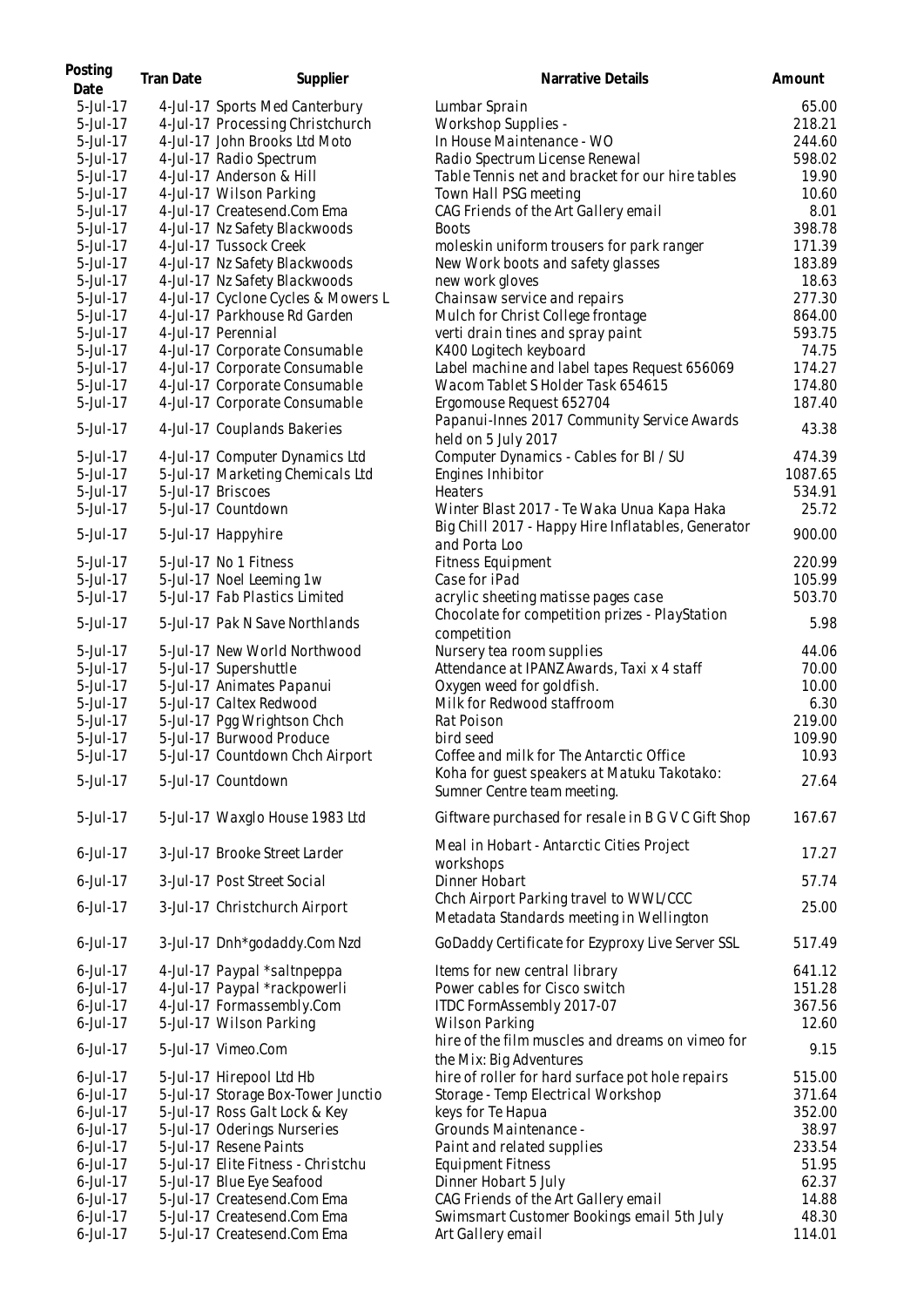| Posting<br>Date | Tran Date      | Supplier                           | Narrative Details                                                           | Amount    |
|-----------------|----------------|------------------------------------|-----------------------------------------------------------------------------|-----------|
| $6$ -Jul-17     |                | 5-Jul-17 2 Cheap                   | Drinking straws for school holiday crafts                                   | 2.00      |
| $6$ -Jul-17     |                | 5-Jul-17 Hoyts Northlands          | Movie tickets for competition prizes                                        | 55.00     |
| $6$ -Jul-17     |                | 5-Jul-17 Nz Safety Blackwoods      | Gloves                                                                      | 142.70    |
| $6$ -Jul-17     |                | 5-Jul-17 Lincoln Event Centre      | State of Aquifer Workshop                                                   | 350.00    |
| $6$ -Jul-17     |                | 5-Jul-17 Filecorp NZ Limited       | Filecorp - Stationery                                                       | 135.01    |
| $6$ -Jul-17     |                | 5-Jul-17 Nzls Cle - Zeald          | NZ Legal Executives Conference - Wellington,<br>August 2017                 | 760.00    |
| $6$ -Jul-17     |                | 5-Jul-17 Chain Reaction Limited    | Service of pool bikes for use.                                              | 549.50    |
| $6$ -Jul-17     |                | 5-Jul-17 Chain Reaction Limited    | Service of pool bikes for use                                               | 725.00    |
| $6$ -Jul-17     |                | 5-Jul-17 Nz Safety Blackwoods      | Safety Gear for new staff                                                   | 208.03    |
| $6$ -Jul-17     |                | 5-Jul-17 Dominos Pizza             | Papanui-Innes 2017 Community Service Awards<br>catering                     | 37.06     |
| $6$ -Jul-17     |                | 6-Jul-17 Supervalue Lyttelton      | Lyttelton Harbour Network Meeting - July 2017                               | 24.80     |
| $6$ -Jul-17     |                | 6-Jul-17 Countdown                 | 2 large soft toys for the children's area                                   | 50.00     |
| $6$ -Jul-17     |                | 6-Jul-17 Ccc Parking               | Ticketek/ITR meeting                                                        | 3.50      |
| $6$ -Jul-17     |                | 6-Jul-17 Mitre 10 Beckenham        | KidsFest Lantern Parade 2017 - Event Equipment                              | 71.58     |
| $6$ -Jul-17     |                | 6-Jul-17 Peninsula Trading Post    | Credit Voucher Peninsula Trading Post                                       | $-240.00$ |
| $6$ -Jul-17     |                | 6-Jul-17 Peninsula Trading Post    | Light bulbs Gaiety Hall                                                     | 240.00    |
|                 |                |                                    | New Brighton Boardroom coffee ans tea supplies                              |           |
| $6$ -Jul-17     |                | 6-Jul-17 Countdown                 | for Board meetings of the Coastal-Burwood<br><b>Community Board</b>         | 29.37     |
| $6$ -Jul-17     |                | 6-Jul-17 Rubber Stamps             | New stamp for the Strategy & Transformation<br>Group                        | 42.00     |
| $6$ -Jul-17     |                | 6-Jul-17 Wgtn Combined Taxis       | Taxi to Airport, IPANZ Awards in Wellington                                 | 38.00     |
| $6$ -Jul-17     | 6-Jul-17 Solgm |                                    | SOLGM Membership Renewal                                                    | 316.25    |
| $6$ -Jul-17     |                | 6-Jul-17 Animates Tower Junction   | fish food                                                                   | 15.63     |
| $6$ -Jul-17     |                | 6-Jul-17 Chch City Council Civic   | Parking Vouchers for Elected members attending<br>meetings in Civic Offices | 93.00     |
| $6$ -Jul-17     |                | 6-Jul-17 Mitre 10 Beckenham        | nails for survey control points                                             | 11.58     |
|                 |                |                                    | tape to make a giant checker board for indoor                               |           |
| $6$ -Jul-17     |                | 6-Jul-17 Twl 123 Eastgate          | game as part of regular in-house youth event                                | 15.00     |
| $6$ -Jul-17     |                | 6-Jul-17 Wsl South City            | Picture hanging strips                                                      | 36.99     |
| $6$ -Jul-17     |                | 6-Jul-17 Countdown                 | Milk for Carlyle                                                            | 6.88      |
| $6$ -Jul-17     |                | 6-Jul-17 Twl 175 South City        | Caddies and wallets - gaming BI / SU                                        | 89.00     |
| $6$ -Jul-17     |                | 6-Jul-17 Pakn Save Rangiora        | Grocery items for resale in the shop                                        | 79.59     |
| $6$ -Jul-17     |                | 6-Jul-17 Pakn Save Rangiora        | Hoon Hay Fiesta - Event Costs.                                              | 51.36     |
| 7-Jul-17        |                | 4-Jul-17 Christchurch Airport      | Parking Chch Airport                                                        | 25.00     |
|                 |                |                                    | Fulcrum Mapping Software - One off Access                                   |           |
| 7-Jul-17        |                | 4-Jul-17 Fulcrumapp.Com            | Payment                                                                     | 35.25     |
| 7-Jul-17        |                | 4-Jul-17 Fulcrumapp.Com            | Fulcrum Mapping Software - Monthly Plan                                     | 35.25     |
|                 |                |                                    | Subscription                                                                |           |
| 7-Jul-17        |                | 5-Jul-17 Preachers Pty Ltd         | Evening meal whilst attending Antarctic Cities                              | 23.04     |
|                 |                |                                    | Project workshops in Hobart                                                 |           |
| 7-Jul-17        |                | 5-Jul-17 Lola Coffee Co            | Breakfast Hobart                                                            | 23.04     |
| 7-Jul-17        |                | 5-Jul-17 Pmi - Certification       | PMI PMP Certification Renewal                                               | 84.58     |
| 7-Jul-17        |                | 5-Jul-17 Www.Aliexpress.Com        | iphone 5s cases for project                                                 | 532.83    |
| 7-Jul-17        |                | 6-Jul-17 Wilson Parking            | <b>Wilson Parking</b>                                                       | 10.60     |
| 7-Jul-17        |                | 6-Jul-17 Hirepool Ltd Hb           | Credit Voucher Hirepool Ltd Hb                                              | $-257.92$ |
| 7-Jul-17        |                | 6-Jul-17 Wilson Parking            | <b>Wilson Parking</b>                                                       | 4.60      |
| 7-Jul-17        |                | 6-Jul-17 Wilson Parking            | <b>Wilson Parking</b>                                                       | 6.60      |
| 7-Jul-17        |                | 6-Jul-17 Nz Safety Blackwoods      | PPE - Balance of annual PPE Allocation                                      | 197.09    |
| 7-Jul-17        |                | 6-Jul-17 Hcd Flow - Chch           | In House Maintenance - WO                                                   | 399.60    |
| 7-Jul-17        |                | 6-Jul-17 Efficiency Tasmania       | Meal in Hobart whilst attending Antarctic Cities<br>Project workshops       | 18.54     |
| 7-Jul-17        |                | 6-Jul-17 Gymsports New Zealand     | gym badges                                                                  | 313.89    |
| 7-Jul-17        |                | 6-Jul-17 Rangiora Bakery           | External NPW meeting                                                        | 7.70      |
| 7-Jul-17        |                | 6-Jul-17 MI & Jm Holdings Pty      | Breakfast Hobart 6 July                                                     | 24.64     |
| 7-Jul-17        |                | 6-Jul-17 Createsend.Com Ema        | Swimsmart Past Customers Email 6 July                                       | 47.38     |
| 7-Jul-17        |                | 6-Jul-17 Bunnings - 9476           | broom                                                                       | 21.80     |
| 7-Jul-17        |                | 6-Jul-17 2 Cheap                   | Programming resources                                                       | 6.00      |
| 7-Jul-17        |                | 6-Jul-17 Conference Innovators Ltd | Asia Pacific Cycle Congress                                                 | 1077.30   |
| 7-Jul-17        |                | 6-Jul-17 Bunnings - 9476           | Misc - light bulb                                                           | 1.74      |
| 7-Jul-17        |                | 6-Jul-17 Nz Safety Blackwoods      | Safety Gear - compliance                                                    | 72.54     |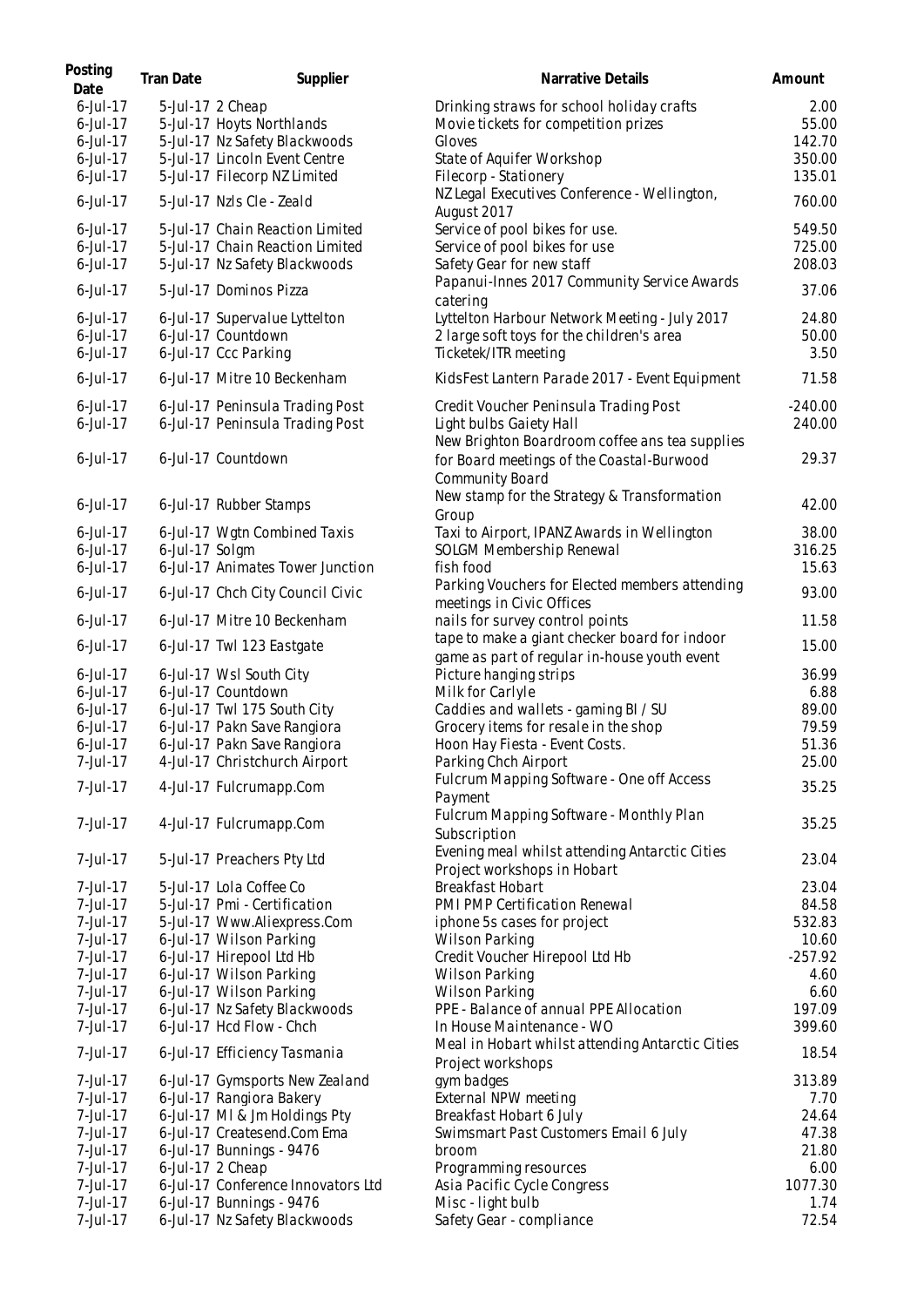| Posting<br>Date | Tran Date | Supplier                           | Narrative Details                                                             | Amount  |
|-----------------|-----------|------------------------------------|-------------------------------------------------------------------------------|---------|
| 7-Jul-17        |           | 6-Jul-17 Nz Safety Blackwoods      | safety glasses, work gloves, hazard tape, boot<br>insoles                     | 380.95  |
| 7-Jul-17        |           | 7-Jul-17 Auckland Art Gallery      | Admission to Body Laid Bare show                                              | 36.00   |
| 7-Jul-17        |           | 7-Jul-17 Fairfax Media (Ps)        | Press account for Month of June                                               | 264.40  |
| 7-Jul-17        |           | 7-Jul-17 Ccc Art Gallery Car Prk   | Art Callery Carpark                                                           | 4.00    |
| 7-Jul-17        |           | 7-Jul-17 Twl 220 Riccarton         | 5-3-08-4401 Storage for bow ties and other misc<br>materials                  | 273.84  |
| 7-Jul-17        |           | 7-Jul-17 Briscoes                  | Heater                                                                        | 89.99   |
| 7-Jul-17        |           | 7-Jul-17 Wsl Eastgate              | Its Great To Live Here 2017 - Posters                                         | 192.00  |
| 7-Jul-17        |           | 7-Jul-17 Four Square Akaroa        | Milk, light bulb Akaroa Service Centre                                        | 24.12   |
| 7-Jul-17        |           | 7-Jul-17 Rubber Monkey Sales       | Camera filters for photographer                                               | 361.82  |
| 7-Jul-17        |           | 7-Jul-17 Countdown                 | dusk to Dawn supplies                                                         | 29.58   |
| 7-Jul-17        |           | 7-Jul-17 Fresh Choice Parklands    | staff room expenses -<br>coffee, tea, sugar, milk, dishwash,                  | 52.79   |
| 7-Jul-17        |           | 7-Jul-17 Nz Post Online            | Equipment for children's area in network<br><b>Ibiraries</b>                  | 262.70  |
| 7-Jul-17        |           | 7-Jul-17 Nz Post Online            | Equipment for children's area in network<br>Ibiraries                         | 262.70  |
| 7-Jul-17        |           | 7-Jul-17 Placemakers Cranford      | workshop supplies                                                             | 534.99  |
| 7-Jul-17        |           | 7-Jul-17 Countdown                 | lunch supplies for mtb volunteer track builders                               | 138.23  |
| 7-Jul-17        |           | 7-Jul-17 Pak N Save Northlands     | Papanui-Innes Community Board - Dusk to Dawn                                  | 76.63   |
| 7-Jul-17        |           | 7-Jul-17 Frozen Direct 2010        | Papanui-Innes Community Board - Dusk to Dawn                                  | 78.10   |
| 7-Jul-17        |           | 7-Jul-17 Victoria Florists         | Victoria Florists - leaving                                                   | 85.00   |
| 7-Jul-17        |           | 7-Jul-17 Xcm Group Limited         | Cargo pants                                                                   | 63.60   |
| 7-Jul-17        |           | 7-Jul-17 Pakn Save Rangiora        | Grocery items for resale in the shop                                          | 3.56    |
| 7-Jul-17        |           | 7-Jul-17 Pakn Save Rangiora        | Grocery items for resale in the shop                                          | 17.45   |
| 7-Jul-17        |           | 7-Jul-17 Pakn Save Rangiora        | Grocery items for resale in the shop                                          | 27.06   |
| 7-Jul-17        |           | 7-Jul-17 Ccc Parking               | carparking at civic offices for workshop 7.7.17                               | 6.70    |
| 7-Jul-17        |           | 7-Jul-17 St Martins Garage         | Hoon Hay Fiesta - Event Costs.                                                | 37.50   |
| 10-Jul-17       |           | 5-Jul-17 Awa Ltd                   | Webinar attendance - Potable and non-potable<br>reuse of wastewater           | 26.77   |
| 10-Jul-17       |           | 5-Jul-17 Paypal *fionascater       | C&C Management Group Planning Day                                             | 200.10  |
| 10-Jul-17       |           | 6-Jul-17 Christchurch Airport      | parking fee at CHCH airport                                                   | 16.00   |
| 10-Jul-17       |           | 6-Jul-17 Taxi Epay Australia       | NGV meetings Melbourne. Airport to City                                       | 76.17   |
| 10-Jul-17       |           | 6-Jul-17 Tattooads                 | Kidsfest temporary tattoos                                                    | 556.86  |
| 10-Jul-17       |           | 6-Jul-17 Fulcrumapp.Com            | monthly subscription to app for Urban Rangers<br>for supplies calucation      | 70.58   |
| 10-Jul-17       |           | 6-Jul-17 Christchurch Airport      | Christchurch Airport Parking, overnight<br>Wellington 2017-07-05 IPANZ Awards | 32.00   |
| 10-Jul-17       |           | 6-Jul-17 Christchurch Airport      | Airport carparking for IPANZ Awards x 3 staff                                 | 25.00   |
| 10-Jul-17       |           | 6-Jul-17 Apple NZ 2                | ITTI Enterprise Mobility AppleCare for iPad                                   | 149.00  |
| 10-Jul-17       |           | 6-Jul-17 Christchurch Airport      | Parking at airport, IPANZ awards event                                        | 25.00   |
| 10-Jul-17       |           | 6-Jul-17 Christchurch Airport      | Airport parking in CHCH for workshop in                                       | 25.00   |
| 10-Jul-17       |           | 6-Jul-17 Eb 3rd Annual Generat     | Auckland<br>Attendance to conference /seminar                                 | 16.52   |
| 10-Jul-17       |           | 6-Jul-17 Paypal *fionascater       | Catering small lunch for external consults<br>working with IT management team | 335.80  |
| 10-Jul-17       |           | 7-Jul-17 Createsend.Com Ema        | 5308-4160 EDM Guest Survey                                                    | 10.78   |
| 10-Jul-17       |           | 7-Jul-17 Createsend.Com Ema        | 5308-4160 EDM Guest Survey                                                    | 15.13   |
| 10-Jul-17       |           | 7-Jul-17 Wilson Parking            | Wilson Parking                                                                | 8.60    |
| 10-Jul-17       |           | 7-Jul-17 Trumba Corporation        | Trumba monthly licence                                                        | 183.06  |
| 10-Jul-17       |           | 7-Jul-17 Ssp Australia Cateri      | Meal in Hobart whilst attending Antarctic Cities<br>Project workshops         | 9.64    |
| 10-Jul-17       |           | 7-Jul-17 The Service Company Ltd C | Biozyne cleaner and micro cloths                                              | 94.85   |
| 10-Jul-17       |           | 7-Jul-17 Farmers 5579              | GC Staff Room - Coffee/Tea Mugs                                               | 38.97   |
| 10-Jul-17       |           | 7-Jul-17 Harbour Lights Cafe       | Breakfast Hobart 7 July                                                       | 26.34   |
| 10-Jul-17       |           | 7-Jul-17 Post Street Social        | Dinner Hobart 7 July 2017                                                     | 30.53   |
| 10-Jul-17       |           | 7-Jul-17 Fox And Ferret Shirley    | Catering - Staff Leaving Function                                             | 400.00  |
| 10-Jul-17       |           | 7-Jul-17 Officemax                 | Replacement cordless phone Civic Cashiers                                     | 44.99   |
| 10-Jul-17       |           | 7-Jul-17 Createsend.Com Ema        | Port Hills fire resident update                                               | 15.36   |
| 10-Jul-17       |           | 7-Jul-17 Createsend.Com Ema        | Newsline 07/07/2017                                                           | 83.19   |
| 10-Jul-17       |           | 7-Jul-17 Matting Systems 2011 Ltd  | New mats for corridor                                                         | 1010.85 |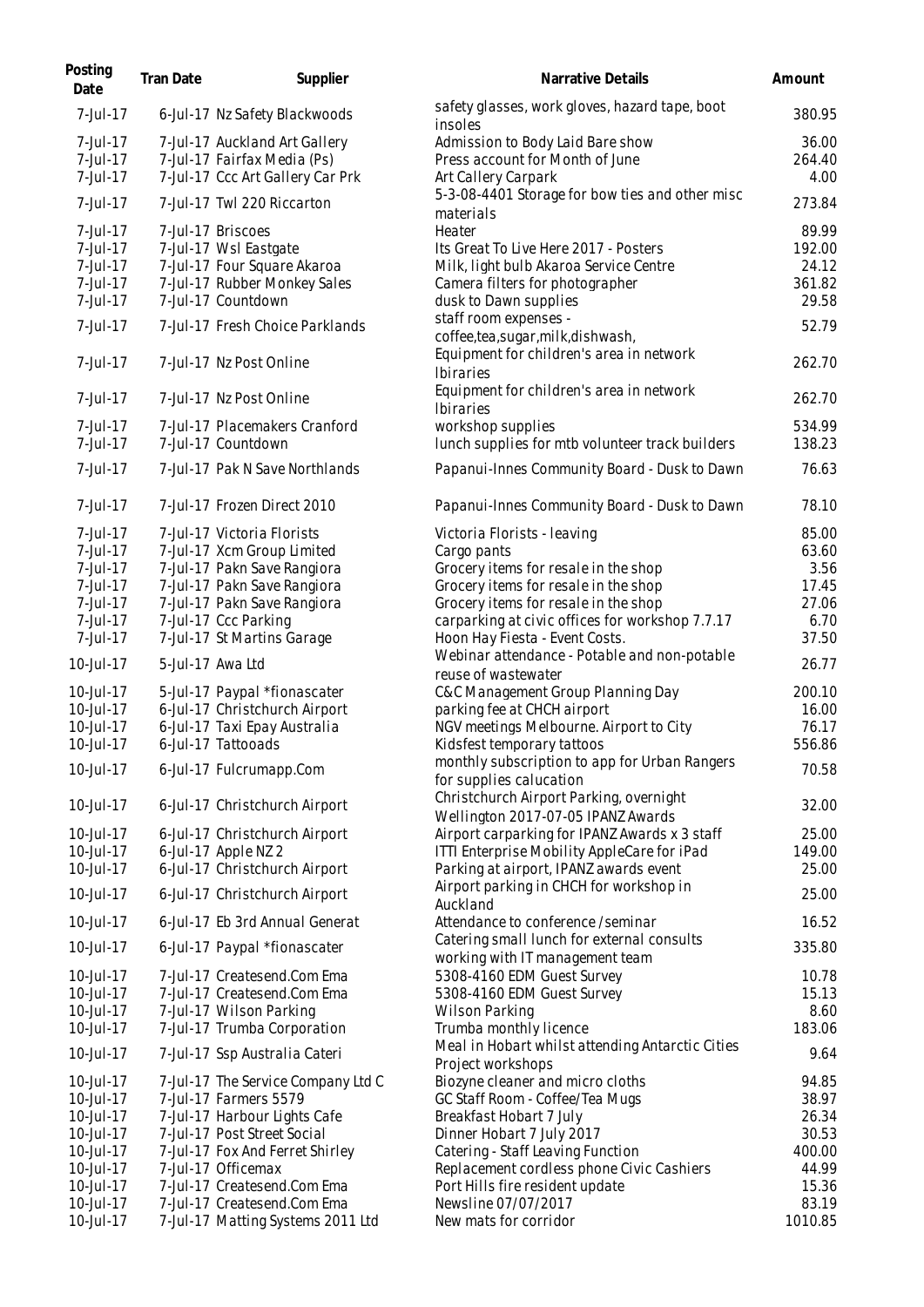| Posting<br>Date                     | Tran Date | Supplier                                                                                          | Narrative Details                                                                                             | Amount                 |
|-------------------------------------|-----------|---------------------------------------------------------------------------------------------------|---------------------------------------------------------------------------------------------------------------|------------------------|
| 10-Jul-17                           |           | 7-Jul-17 New World Bishopdale                                                                     | Cleaning Supplies for Orauwhata: bishopdale<br>Kitchen                                                        | 54.92                  |
| 10-Jul-17                           |           | 7-Jul-17 Marine Mail Agencies                                                                     | lifebuoy for diamond harbour wharf                                                                            | 218.28                 |
| 10-Jul-17                           |           | 7-Jul-17 Conferenz Ltd                                                                            | Registration fee to attend the EV World<br>Conference in Manukau                                              | 881.25                 |
| 10-Jul-17<br>10-Jul-17<br>10-Jul-17 |           | 7-Jul-17 Wilson Parking<br>7-Jul-17 New Zealand Law Society<br>7-Jul-17 Wilson Parking New Zealan | <b>Wilson Parking</b><br>NZLS Associate Membership<br><b>Wilson Parking</b>                                   | 10.60<br>23.00<br>4.60 |
| 10-Jul-17                           |           | 7-Jul-17 Lpg Chch Byron                                                                           | Gas bottle refill for cooking volunteer food on the<br>bbq                                                    | 25.00                  |
| 10-Jul-17<br>10-Jul-17              |           | 7-Jul-17 Computer Dynamics Ltd<br>7-Jul-17 P B Tech Online 095269200                              | CAT6A Network patch cables<br>HDMI to VGA converter x4                                                        | 174.33<br>170.91       |
| 10-Jul-17                           |           | 7-Jul-17 Couplands Bakeries                                                                       | Papanui-Innes Community Board - Dusk to Dawn                                                                  | 13.98                  |
| 10-Jul-17                           |           | 7-Jul-17 Pak N Save Northlands                                                                    | Papanui-Innes Community Board - Dusk to Dawn                                                                  | 30.00                  |
| 10-Jul-17                           |           | 7-Jul-17 Twl 120 Northlands                                                                       | Papanui-Innes Community Board - Dusk to Dawn -<br><b>DVDs</b>                                                 | 85.99                  |
| 10-Jul-17                           |           | 7-Jul-17 Casbolts                                                                                 | New mororcycle helmet                                                                                         | 159.00                 |
| 10-Jul-17                           |           | 7-Jul-17 Computer Dynamics Ltd                                                                    | 1 U power sockets for Durham St Cabinets                                                                      | 385.43                 |
| 10-Jul-17                           |           | 7-Jul-17 Bp Connect Marshlands                                                                    | milk for morning teas                                                                                         | 7.98                   |
| 10-Jul-17                           |           | 7-Jul-17 French Bakery Limited                                                                    | Catering for Spreydon-Cashmere Community<br>Board meeting on 4 July 2017                                      | 103.50                 |
| 10-Jul-17                           |           | 8-Jul-17 Skybus Coach Service                                                                     | Shuttle bus - Melbourne airport (Antarctic Cities<br>Project workshop week)                                   | 36.43                  |
| 10-Jul-17                           |           | 8-Jul-17 Penny Lane Records Ltd                                                                   | Record Cover sleeves for julian Dashper Artwork<br>in Arcade                                                  | 3.00                   |
| 10-Jul-17                           |           | 8-Jul-17 Wsl Papanui                                                                              | CCTV Surveillance notices for display at GC                                                                   | 23.98                  |
| 10-Jul-17                           |           | 8-Jul-17 Nzrc Online Shop                                                                         | First Aid course                                                                                              | 155.00                 |
| 10-Jul-17                           |           | 8-Jul-17 Couplands Bakeries                                                                       | Big Chill 2017 Sausage Sizzle                                                                                 | 27.00                  |
| 10-Jul-17                           |           | 8-Jul-17 Twl 175 South City                                                                       | KidsFest Lantern Parade 2017 - Event Equipment -<br>Safety Gear                                               | 209.50                 |
| 10-Jul-17                           |           | 8-Jul-17 Lola Coffee Co                                                                           | Breakfast Hobart 8 July                                                                                       | 23.04                  |
| 10-Jul-17                           |           | 8-Jul-17 McDonalds Merivale                                                                       | Dusk to Dawn coffee for leaders                                                                               | 13.20                  |
| 10-Jul-17                           |           | 8-Jul-17 Gus*spot Messenger                                                                       | Spot tracker charge                                                                                           | 1014.12                |
| 10-Jul-17                           |           | 8-Jul-17 Mitre 10 Mega Hornby                                                                     | Light bulbs for camp & rubbish bin                                                                            | 92.44                  |
| 10-Jul-17                           |           | 8-Jul-17 Bunnings - 9476                                                                          | door mats, interior and exterior                                                                              | 138.98                 |
| 10-Jul-17                           |           | 8-Jul-17 Gus*spot Messenger                                                                       | GPS tracking for Health and Safety                                                                            | 760.59                 |
| 10-Jul-17                           |           | 8-Jul-17 Countdown                                                                                | supplies for community youth event, smoothie<br>bike activity<br>supplies for community youth event, smoothie | 11.97                  |
| 10-Jul-17                           |           | 8-Jul-17 Countdown                                                                                | bike                                                                                                          | 12.31                  |
| 10-Jul-17                           |           | 8-Jul-17 New World Halswell                                                                       | HQP Gansu Volunteer Work Bee Morning Tea<br>Monthly Payment for the CTOC1 Spot Tracker July                   | 14.88                  |
| 10-Jul-17                           |           | 8-Jul-17 Gus*spot Messenger                                                                       | 2017                                                                                                          | 19.74                  |
| $10 -$ Jul $-17$                    |           | 8-Jul-17 Empire Coffee                                                                            | crew drinks lion fanzones x 4 days                                                                            | 52.00                  |
| 10-Jul-17                           |           | 8-Jul-17 Aerial Specialists                                                                       | sky install x 2 fanzones                                                                                      | 237.50                 |
| 10-Jul-17<br>10-Jul-17              |           | 8-Jul-17 Dux Central<br>9-Jul-17 Global Pc Shirley                                                | crew food for fanzone x 4 days<br>replacment power charger for coastal label                                  | 353.00<br>28.00        |
| 10-Jul-17                           |           | 9-Jul-17 Ecocentral Ltd                                                                           | printer<br>Dump fees                                                                                          | 24.50                  |
| 10-Jul-17                           |           | 9-Jul-17 Ferrymead Mitre 10 Mega                                                                  | Cleaning products for shelter                                                                                 | 75.46                  |
| 10-Jul-17                           |           | 9-Jul-17 Trade Me                                                                                 | Trademe fee for equipment sales.                                                                              | 151.46                 |
| 10-Jul-17                           |           | 9-Jul-17 Z Cashmere                                                                               | Morning tea supplies for mtb track volunteers                                                                 | 11.97                  |
| 10-Jul-17                           |           | 9-Jul-17 Halswell Post Shop                                                                       | Courier envelopes                                                                                             | 19.00                  |
| 10-Jul-17                           |           | 9-Jul-17 Couplands Bakeries                                                                       | Leaving Function                                                                                              | 46.85                  |
| 10-Jul-17                           |           | 10-Jul-17 Paper Plus Barringtons                                                                  | Bulk by of Farewell cards                                                                                     | 53.43                  |
| 10-Jul-17                           |           | 10-Jul-17 Z Moorhouse                                                                             | refill gas bottles x 4 9kg bottles for path weed<br>control                                                   | 143.60                 |
| 10-Jul-17                           |           | 10-Jul-17 Relish Catering                                                                         | Catering for the meeting of the Coastal-Burwood<br>community Board on 3 July 2017                             | 141.45                 |
| 10-Jul-17                           |           | 10-Jul-17 Trowel Trades Chch                                                                      | Trowel Trades Len Lye floor protction and paint<br>equipment                                                  | 404.86                 |
| 10-Jul-17                           |           | 10-Jul-17 Twl 123 Eastgate                                                                        | Resources for Botanics Event                                                                                  | 17.06                  |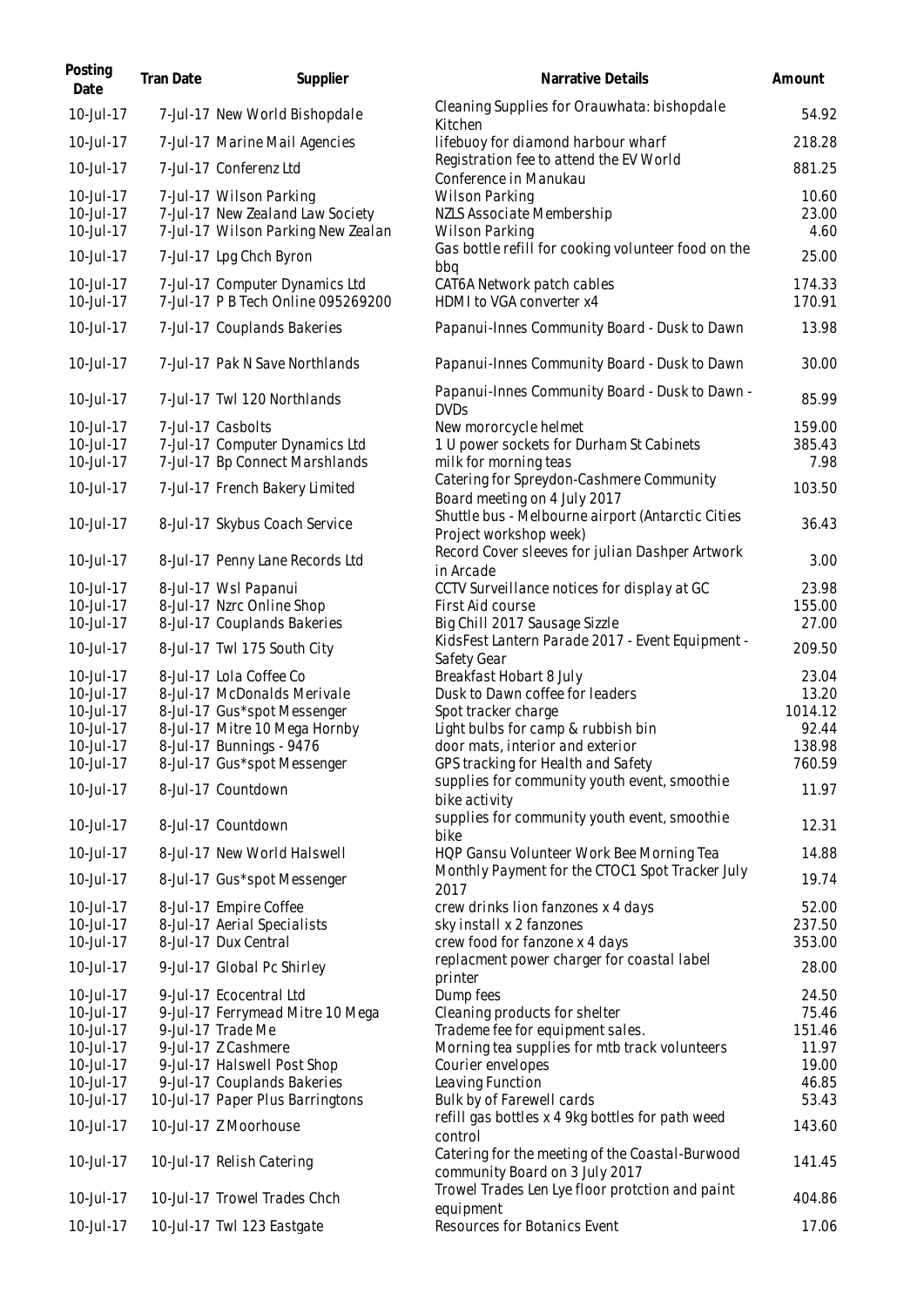| Posting<br>Date           | Tran Date | Supplier                                                                  | Narrative Details                                                                              | Amount         |
|---------------------------|-----------|---------------------------------------------------------------------------|------------------------------------------------------------------------------------------------|----------------|
| 10-Jul-17                 |           | 10-Jul-17 Countdown                                                       | Linwood Central Heathcote Youth Workers Hui<br>catering 12 July 2017                           | 65.92          |
| $10 -$ Jul $-17$          |           | 10-Jul-17 Wsl South City                                                  | <b>File rack</b>                                                                               | 39.99          |
| 10-Jul-17                 |           | 10-Jul-17 Freshchoice Barrington                                          | morning tea supplies for staff                                                                 | 14.00          |
| 10-Jul-17                 |           | 10-Jul-17 Supervalue Sumner                                               | Volunteer morning tea                                                                          | 10.87          |
| 10-Jul-17                 |           | 10-Jul-17 Garden Enterprises                                              | Organic plant health products                                                                  | 143.46         |
| 10-Jul-17                 |           | 10-Jul-17 Pak N Save Northlands                                           | Papanui Library - Youth Group held on Monday<br>10 July 2017                                   | 24.36          |
| 10-Jul-17                 |           | 10-Jul-17 Ascent Technology Ltd                                           | WiFi mice for BI                                                                               | 39.70          |
| $11 -$ Jul $-17$          |           | 30-Jun-17 Fine Art Papers                                                 | Paper for Ghost Printing Creating Is workshop                                                  | 83.37          |
| 11-Jul-17                 |           | 8-Jul-17 Macq 01                                                          | Dinner Hobart 8 July                                                                           | 103.93         |
| $11$ -Jul-17              |           | 9-Jul-17 Dragon Boat Restaura                                             | Dinner Melbourne 9 July                                                                        | 43.71          |
| $11 -$ Jul $-17$          |           | 9-Jul-17 United Taxi                                                      | Taxi Hobart to Airport                                                                         | 54.12          |
| $11 -$ Jul $-17$          |           | 9-Jul-17 Black Cab Vic 132227                                             | Taxi Airport to Melbourne                                                                      | 65.03          |
| $11$ -Jul-17              |           | 9-Jul-17 Sprout Social                                                    | ITDC Sprout Social monthly sub 2017-07                                                         | 453.58         |
| 11-Jul-17                 |           | 9-Jul-17 Paknsave Moorhouse                                               | Leaving Function                                                                               | 30.12          |
| $11$ -Jul-17              |           | 10-Jul-17 Wilson Parking                                                  | wilson Parking                                                                                 | 12.60          |
| 11-Jul-17                 |           | 10-Jul-17 Nz Safety Blackwoods                                            | Protective Equipment                                                                           | 409.86         |
|                           |           |                                                                           | Replacement phone adapter for Poolcontrol                                                      |                |
| $11 -$ Jul $-17$          |           | 10-Jul-17 Global Pc Riccarton                                             | landline phone.                                                                                | 5.00           |
| $11$ -Jul-17              |           | 10-Jul-17 Ideal Electrical Syd                                            | ideal electrical gallery lamps                                                                 | 517.22         |
| $11 -$ Jul $-17$          |           | 10-Jul-17 Dragon Pc                                                       | touch screen display                                                                           | 587.01         |
| 11-Jul-17                 |           | 10-Jul-17 Nz Safety Blackwoods                                            | PPE                                                                                            | 37.44          |
| 11-Jul-17<br>$11$ -Jul-17 |           | 10-Jul-17 Sifco Fastening Solutions<br>10-Jul-17 Catalyst It              | air staple pin gun and staples for workshop<br>Payment for hosting the smartView server on the | 441.03<br>5.12 |
|                           |           |                                                                           | cloud.                                                                                         |                |
| $11 -$ Jul $-17$          |           | 11-Jul-17 2degrees Mobile                                                 | Volunteer Phone Expenses                                                                       | 114.10         |
| 11-Jul-17                 |           | 11-Jul-17 Hydraquip                                                       | In House Maintenance - WO                                                                      | 96.02          |
| 11-Jul-17                 |           | 11-Jul-17 Parsley And Sage                                                | Catering for Community Board meeting                                                           | 171.93         |
| 11-Jul-17                 |           | 11-Jul-17 Peninsula Trading Post                                          | light bulbs, Gaiety Hall, exterior lighting                                                    | 159.98         |
| 11-Jul-17                 |           | 11-Jul-17 Jaycar Pty Ltd                                                  | Jaycar USB 3 type c adaptor for media player                                                   | 37.80          |
| 11-Jul-17                 |           | 11-Jul-17 Strandbags 324                                                  | Travelling suitcase for programme delivery                                                     | 179.00         |
| 11-Jul-17                 |           | 11-Jul-17 Shirley Vet Clinic                                              | Vet consultation for injured shelter puppy                                                     | 110.00         |
| $11$ -Jul-17              | 11-Jul-17 | Debit Adjustment - Rev Merchant<br>Credit                                 | Debit Adjustment Rev Merchant Credit                                                           | 1160.21        |
| $11$ -Jul-17              |           | 11-Jul-17 Credit Adjustment - Fraud Credit Credit Adjustment Fraud Credit |                                                                                                | $-3220.53$     |
| $11$ -Jul-17              |           | 11-Jul-17 Four Square Akaroa                                              | Milk for morning teas and Janola for cleaning<br>toilets                                       | 12.02          |
| 12-Jul-17                 |           | 8-Jul-17 Gm Cabs Pty Ltd                                                  | Taxi Melbourne Airport - city                                                                  | 77.41          |
| 12-Jul-17                 |           | 10-Jul-17 Dragon Boat Restaura                                            | Dinner Melbourne 10 July                                                                       | 41.04          |
|                           |           |                                                                           | Anti Glare Computer Screen purchased from                                                      |                |
| 12-Jul-17                 |           | 10-Jul-17 Amazon Mktplace Pmts                                            | Amazon                                                                                         | 112.27         |
| 12-Jul-17                 |           | 10-Jul-17 Dnh*godaddy.Com Nzd                                             | GoDaddy 2 year certificate for *.cclpub.biz                                                    | 931.48         |
| 12-Jul-17                 |           | 10-Jul-17 Smk*wufoo.Com Charge                                            | wufoo charge july vendor management                                                            | 42.18          |
| 12-Jul-17                 |           | 11-Jul-17 Createsend.Com Ema                                              | 5001-4312 EDM Industry Newsletter                                                              | 102.73         |
|                           |           |                                                                           | restocking purple supplies for Harold and the                                                  |                |
| 12-Jul-17                 |           | 11-Jul-17 Loose Change                                                    | Purple Crayon (Gallery Kids Fest Activity)                                                     | 33.00          |
| 12-Jul-17                 |           | 11-Jul-17 Hirepool Ltd Hb                                                 | hire of roller for hard surface pot hole repairs                                               | 570.00         |
| 12-Jul-17                 |           | 11-Jul-17 Super Cheap Auto                                                | Seat Cover for CAT                                                                             | 69.99          |
| 12-Jul-17                 |           | 11-Jul-17 Nzrc Online Shop                                                | NZ Red Cross - First Aid Revalidation                                                          | 130.00         |
| 12-Jul-17                 |           | 11-Jul-17 The Service Company Ltd C                                       | Disinfectant - General Cleaning WO                                                             | 179.81         |
| 12-Jul-17                 |           | 11-Jul-17 Super Cheap Auto                                                | Demineralized water for cons lab                                                               | 18.98          |
| 12-Jul-17                 |           | 11-Jul-17 Createsend.Com Ema                                              | Friends of the Art Gallery email                                                               | 9.03           |
| 12-Jul-17                 |           | 11-Jul-17 Westfield Gift Voucher                                          | Gift cards for Kerbside promo                                                                  | 100.00         |
| 12-Jul-17                 |           | 11-Jul-17 Christchurch Rockshop                                           | Microphone                                                                                     | 349.00         |
| 12-Jul-17                 |           | 11-Jul-17 Penny Lane Records Ltd                                          | Penny Lane Record sleves                                                                       | 7.20           |
| 12-Jul-17                 |           | 11-Jul-17 New World Bishopdale                                            | Dishwash for Orauwhata: Bishopdale Library<br>kitchen                                          | 17.48          |
| 12-Jul-17                 |           | 11-Jul-17 Giraffe Payments Vic                                            | Taxi Melbourne city - airport                                                                  | 67.52          |
| 12-Jul-17                 |           | 11-Jul-17 Sign Network Ltd                                                | LTA Architecture Magents for eduction programme                                                | 172.04         |
| 12-Jul-17                 |           | 11-Jul-17 Sign Network Ltd                                                | LTA Bug Hunt for education programme                                                           | 218.50         |
| 12-Jul-17                 |           | 11-Jul-17 Sign Network Ltd                                                | LTA Water Activiity programme                                                                  | 306.75         |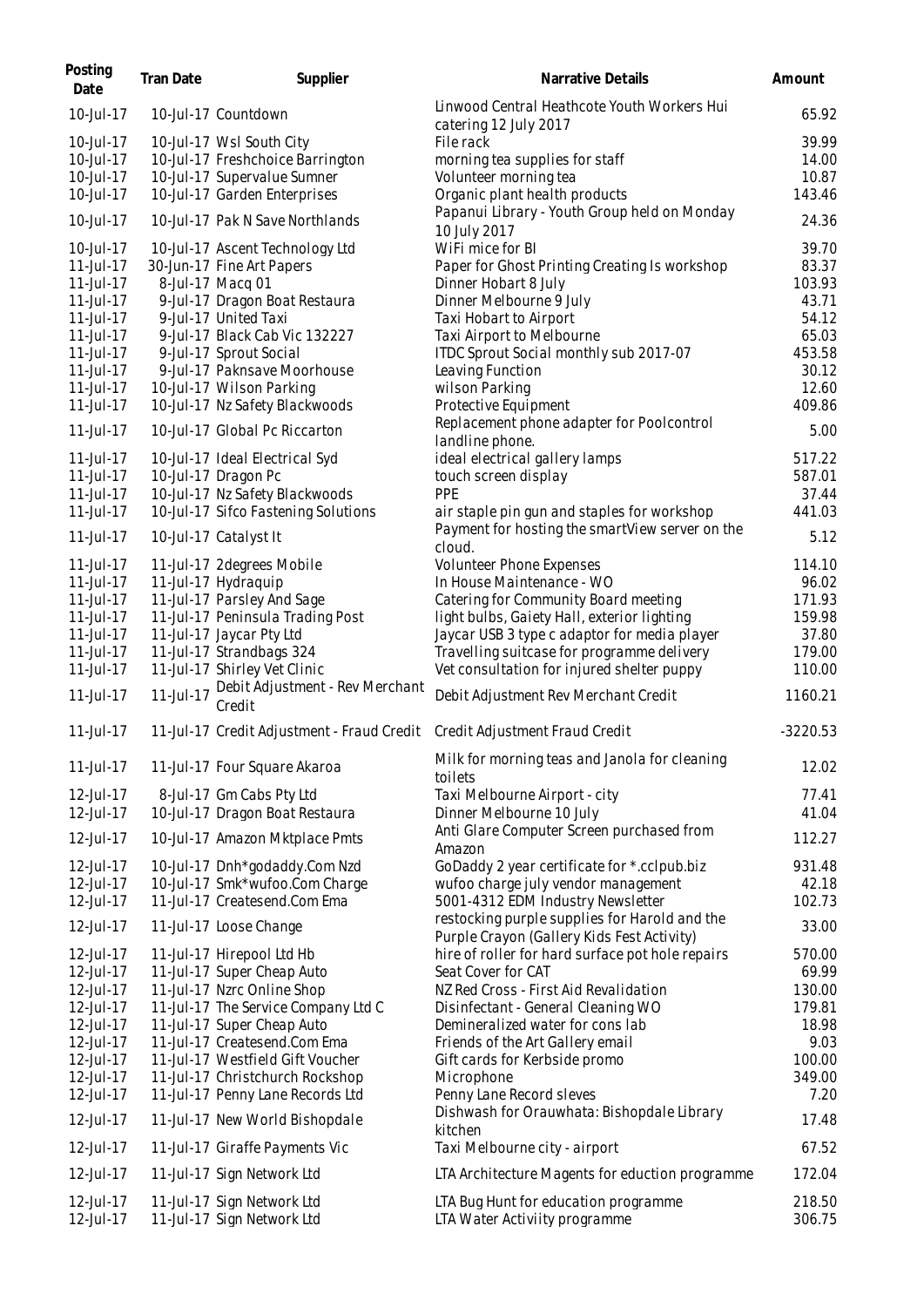| Posting<br>Date                     | Tran Date          | Supplier                                                                                       | Narrative Details                                                                                                      | Amount                     |
|-------------------------------------|--------------------|------------------------------------------------------------------------------------------------|------------------------------------------------------------------------------------------------------------------------|----------------------------|
| 12-Jul-17                           |                    | 11-Jul-17 Ascent Technology Ltd                                                                | Brateck LPA36-466 Wall Mount for digital signage                                                                       | 88.61                      |
| 12-Jul-17<br>12-Jul-17              | 11-Jul-17 Casbolts | 11-Jul-17 City Art Framing                                                                     | Laurence Aberhart re-cut matt<br>Helmet and gloves & Anti fog                                                          | 70.75<br>254.85            |
| 12-Jul-17<br>12-Jul-17<br>12-Jul-17 |                    | 11-Jul-17 Kiwi Disposals<br>11-Jul-17 The Frontrunner Bushin<br>11-Jul-17 Nz Safety Blackwoods | x6 pouches and x6 webbing belts for stock<br><b>Shoes</b><br><b>Boots</b>                                              | 297.00<br>358.00<br>413.77 |
| 12-Jul-17<br>12-Jul-17              |                    | 12-Jul-17 Hutt & City Taxis<br>12-Jul-17 Gold Band Taxis                                       | Taxi whilst working at MBIE in Wellington.<br>Taxi whilst working at MBIE in Wellington.                               | 39.20<br>39.30             |
| 12-Jul-17<br>12-Jul-17              |                    | 12-Jul-17 Charley Noble<br>12-Jul-17 Blue Star Taxis                                           | Dinner whilst working at MBIE in Wellington<br>Taxi from Airport to home following international                       | 53.00<br>53.20             |
| 12-Jul-17                           |                    | 12-Jul-17 New World South City                                                                 | flight<br>Catering Employee Farewell                                                                                   | 129.00                     |
| 12-Jul-17                           |                    | 12-Jul-17 Battery Masta Ltd                                                                    | Replacement battery for BI camera                                                                                      | 38.21                      |
| 12-Jul-17                           |                    | 12-Jul-17 Mighty Ape Limited                                                                   | Nyko PS4 Charge Block Duo - Bl                                                                                         | 84.00                      |
| 13-Jul-17                           |                    | 11-Jul-17 Rendezvous Grand Hotel                                                               | Hotel Wifi Access charge                                                                                               | 21.82                      |
| 13-Jul-17                           |                    | 11-Jul-17 Rendezvous Grand Hot                                                                 | Lunch Melbourne 11 July                                                                                                | 23.79                      |
| 13-Jul-17                           |                    | 11-Jul-17 Gm Cabs Pty Ltd                                                                      | Taxi Airport to Melbourne                                                                                              | 66.00                      |
| 13-Jul-17                           |                    | 11-Jul-17 Paknsave Moorhouse                                                                   | \$80 Unit Contribution towards Farewell Morning<br>Tea for 2 - 5 years service                                         | 78.11                      |
| 13-Jul-17                           |                    | 11-Jul-17 Dnh*godaddy.Com Nzd                                                                  | ITTI GoDaddy SSL SAN Cert up to 10 Servers 3<br>years adfs.ccc.govt.nz<br>hot chocolates for crew working in sleet and | 905.60                     |
| 13-Jul-17                           |                    | 11-Jul-17 Fiddlesticks                                                                         | snow at ETNZ Parade                                                                                                    | 37.80                      |
| 13-Jul-17                           |                    | 12-Jul-17 Hirepool Ltd Hb                                                                      | Credit Voucher Hirepool Ltd Hb                                                                                         | $-305.87$                  |
| 13-Jul-17                           |                    | 12-Jul-17 Nz Safety Blackwoods                                                                 | PPE - Safety Gumboots & Wet Weather Trousers                                                                           | 229.01                     |
| 13-Jul-17                           |                    | 12-Jul-17 Wilson Parking                                                                       | PR&D meeting                                                                                                           | 10.60                      |
| 13-Jul-17                           |                    | 12-Jul-17 The Kitchen Cafe                                                                     | External NPW meeting                                                                                                   | 4.30                       |
| 13-Jul-17                           |                    | 12-Jul-17 Wilson Parking                                                                       | Parking                                                                                                                | 16.60                      |
| 13-Jul-17                           |                    | 12-Jul-17 Ross Galt Lock & Key                                                                 | Lock replacement                                                                                                       | 304.85                     |
| 13-Jul-17                           |                    | 12-Jul-17 Createsend.Com Ema                                                                   | Peacocks Gallop - cycling community                                                                                    | 7.59                       |
| 13-Jul-17                           |                    | 12-Jul-17 Createsend.Com Ema                                                                   | Peacocks Gallop works                                                                                                  | 12.48                      |
| 13-Jul-17                           |                    | 12-Jul-17 New World Bishopdale                                                                 | Kitchen supplies Orauwhata: Bishopdale                                                                                 | 19.17                      |
| 13-Jul-17<br>13-Jul-17              |                    | 12-Jul-17 Nz Safety Blackwoods                                                                 | coastal ranger PPE                                                                                                     | 603.56                     |
|                                     |                    | 12-Jul-17 Sign Network Ltd                                                                     | LTA Water Activiity programme                                                                                          | 46.01                      |
| 13-Jul-17<br>13-Jul-17              |                    | 12-Jul-17 Bp Connect Marshlands<br>12-Jul-17 Piko Wholefoods                                   | Milk for BLFP<br>Tumeric tubers and Fenugreek seed Curators                                                            | 11.97<br>7.01              |
| 13-Jul-17                           |                    |                                                                                                | garden                                                                                                                 |                            |
| 13-Jul-17                           |                    | 12-Jul-17 Oderings Nurseries<br>12-Jul-17 Nz Safety Blackwoods                                 | Plants section A and B<br>Safety boots                                                                                 | 185.25<br>206.88           |
| 13-Jul-17                           |                    | 12-Jul-17 Hell Pizza Sydenham                                                                  | MEOC Lunch - America's Cup Parade (externals)                                                                          | 203.00                     |
| 13-Jul-17                           |                    | 12-Jul-17 Relish Catering                                                                      | Catering for Board Chairs and Staff Forum on 7<br><b>July 2017</b>                                                     | 242.31                     |
| 13-Jul-17                           |                    | 13-Jul-17 Briscoes Riccarton                                                                   | Tower Heater purchased: Air conditioning<br>malfunction meant the space was cold when                                  | 119.99                     |
| 13-Jul-17                           |                    | 13-Jul-17 Twl 220 Riccarton                                                                    | needed for a function<br>spoons, Knives for the staff kitchen                                                          | 19.00                      |
| 13-Jul-17                           |                    | 13-Jul-17 Twl 175 South City                                                                   | Shaving Cream for Kids Fest Activity                                                                                   | 25.44                      |
| 13-Jul-17                           |                    | 13-Jul-17 Gordon Harris Chch                                                                   | Medium for Kids Fest Activity                                                                                          | 52.12                      |
| 13-Jul-17                           |                    | 13-Jul-17 Ferrymead Mitre 10 Mega                                                              | Shed "A" Setup - Various Items - WO                                                                                    | 330.52                     |
| 13-Jul-17                           |                    | 13-Jul-17 Ccc Parking                                                                          | Parking for city centre meeting                                                                                        | 3.60                       |
| 13-Jul-17                           |                    | 13-Jul-17 The Morgan Foundation                                                                | Antarctic-themed books for gifts to Distinguished<br>Visitors to city                                                  | 205.00                     |
| 13-Jul-17                           |                    | 13-Jul-17 Twl 120 Northlands                                                                   | Replacement Leisure/rehab balls                                                                                        | 72.79                      |
| 13-Jul-17                           |                    | 13-Jul-17 Espresso Carwash Cafe                                                                | Steam clean mobile van carpet approved by fleet<br>manager                                                             | 85.00                      |
| 13-Jul-17                           |                    | 13-Jul-17 Four Square Akaroa                                                                   | tea, coffee, cleaning supplies                                                                                         | 62.54                      |
| 13-Jul-17                           |                    | 13-Jul-17 Aarque Group Limited                                                                 | 10 rolls Jetpro Bond Deluxe paper for HP7200<br>large format printer                                                   | 672.96                     |
| 13-Jul-17<br>13-Jul-17              |                    | 13-Jul-17 Mitre 10 Beckenham<br>13-Jul-17 Mitre 10 Beckenham                                   | paint brush<br>garden gloves, pruner snips, msic                                                                       | 5.99<br>198.40             |
|                                     |                    |                                                                                                |                                                                                                                        |                            |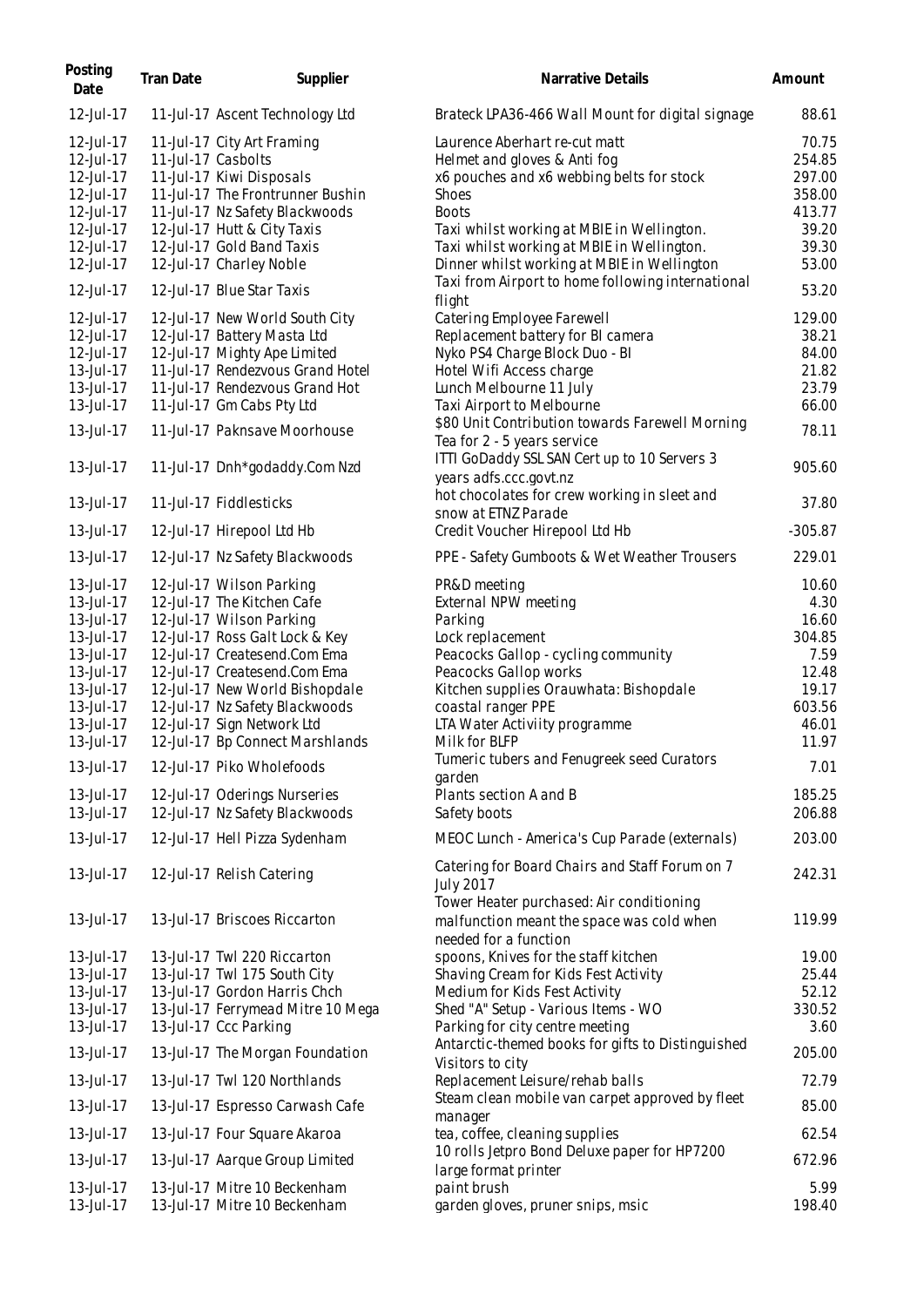| Posting<br>Date        | Tran Date       | Supplier                                                       | Narrative Details                                                                                  | Amount          |
|------------------------|-----------------|----------------------------------------------------------------|----------------------------------------------------------------------------------------------------|-----------------|
| 13-Jul-17              |                 | 13-Jul-17 Countdown                                            | Misc - gift cards to compensate tenants on use of<br>their electricity while unit repairs done     | 190.00          |
| 13-Jul-17              |                 | 13-Jul-17 Placemakers Antigua St                               | batteries for remotes, earmuffs etc                                                                | 20.11           |
| 13-Jul-17              |                 | 13-Jul-17 Countdown                                            | Milk for Carlyle                                                                                   | 8.98            |
| 14-Jul-17              |                 | 12-Jul-17 Spotify P02e379e80                                   | 5306-4615 Monthly music subscription                                                               | 14.99           |
| 14-Jul-17              |                 | 12-Jul-17 Fiddlesticks                                         | ETNZ Americas Cup Parade 2017 - Staff<br>Refreshments                                              | 92.50           |
| 14-Jul-17              |                 | 12-Jul-17 Acco Brands Direct                                   | Day Timer Planner refill                                                                           | 117.62          |
| 14-Jul-17              |                 | 13-Jul-17 Melbourne It Ltd                                     | 5016-4830 New domains: vbasejobs                                                                   | 50.00           |
| 14-Jul-17              |                 | 13-Jul-17 Melbourne It Ltd                                     | 5016-4830 New domains: vbasejobs                                                                   | 50.00           |
| 14-Jul-17              |                 | 13-Jul-17 Melbourne It Ltd                                     | 5016-4830 New domains: vbasejobs                                                                   | 50.00           |
| 14-Jul-17<br>14-Jul-17 |                 | 13-Jul-17 Bunnings - 9476<br>13-Jul-17 Envirowaste             | batteries for gate counters<br>recycle unwanted paint and stains from BG sheds                     | 49.96<br>276.89 |
| 14-Jul-17              |                 | 13-Jul-17 Saecowilson - Christch                               | In House Maintenance - WO                                                                          | 383.19          |
| 14-Jul-17              |                 | 13-Jul-17 Sew Eurodrive NZ Ltd                                 | In House Maintenance - WO                                                                          | 527.25          |
| 14-Jul-17              |                 | 13-Jul-17 Farmers 5579                                         | Small table for The Antarctic Office                                                               | 129.00          |
| 14-Jul-17              |                 | 13-Jul-17 Farmers 5579                                         | <b>Chairs for The Antarctic Office</b>                                                             | 963.50          |
| 14-Jul-17              |                 | 13-Jul-17 Gilt Edge Sydenham                                   | Carpet Tile edging for Len Lye projection space                                                    | 59.51           |
| 14-Jul-17              |                 | 13-Jul-17 Resene Paints                                        | Paint for Len Iye Exhibition                                                                       | 114.35          |
| 14-Jul-17              |                 | 13-Jul-17 Larson Juhl                                          | <b>Black Matt for Matisse case</b>                                                                 | 254.78          |
| 14-Jul-17              |                 | 13-Jul-17 Resene Paints                                        | spot colours for Matisse signage                                                                   | 276.85          |
| 14-Jul-17<br>14-Jul-17 |                 | 13-Jul-17 Bunnings - 9482<br>13-Jul-17 Digiweb New Zealand Ltd | tools<br>season of cycling webhosting fees                                                         | 42.23<br>189.75 |
| 14-Jul-17              |                 | 13-Jul-17 Wilson Parking                                       | <b>Wilson Parking</b>                                                                              | 6.60            |
| 14-Jul-17              |                 | 13-Jul-17 Nz Institute Of Surveyors                            | Subscription Fee                                                                                   | 939.00          |
| 14-Jul-17              |                 | 13-Jul-17 Bp Connect Qe li                                     | Gas refills - Community BBQ trailer                                                                | 116.97          |
| 14-Jul-17              |                 | 13-Jul-17 Bunnings - 9482                                      | Bunnings - replacement van eqipment                                                                | 201.87          |
| 14-Jul-17              |                 | 13-Jul-17 Computer Dynamics Ltd                                | Dynamics cables for BI                                                                             | 312.58          |
| 14-Jul-17              | 13-Jul-17 Crisp |                                                                | carrots and greens                                                                                 | 27.58           |
| 14-Jul-17              |                 | 14-Jul-17 Cq Hotels Wgtn                                       | Overnight stay while working at MBIE in<br>Wellington due to cancelled flight                      | 186.66          |
| 14-Jul-17              |                 | 14-Jul-17 Wgtn Combined Taxis                                  | taxi to Wellington airport after REG leadership                                                    | 38.10           |
|                        |                 |                                                                | meeting                                                                                            |                 |
| 14-Jul-17              |                 | 14-Jul-17 Wgtn Combined Taxis                                  | taxi from Wellington airport to REG leadership<br>meeting                                          | 40.10           |
| 14-Jul-17              |                 | 14-Jul-17 Canterbury Museum                                    | digital images for exhibition (lower gallery)                                                      | 200.00          |
|                        |                 |                                                                | Oven tray Birdlings Flat community centre;                                                         |                 |
| 14-Jul-17              |                 | 14-Jul-17 Total Food Equipment                                 | glasses Akaroa Sports complex for Board<br>meetings                                                | 32.30           |
| 14-Jul-17              |                 | 14-Jul-17 Noel Leeming 12                                      | Headphones for Akaroa CBA for skyping                                                              | 49.97           |
| 14-Jul-17              |                 | 14-Jul-17 Fresh Choice Parklands                               | BBQ supplies - Sumner planting day                                                                 | 61.98           |
| 14-Jul-17              |                 | 14-Jul-17 Peter Timbs Meats                                    | BBQ supplies - Sumner planting day                                                                 | 75.52           |
| 14-Jul-17              |                 | 14-Jul-17 South City Lotto                                     | Courier/Postage charge to B G V C Gift Shop<br>Customer                                            | 14.70           |
| 17-Jul-17              |                 | 4-Jul-17 Sue Kelly Water Systms                                | Filter System maintenance supplies                                                                 | 260.28          |
| 17-Jul-17              |                 | 13-Jul-17 Floriditas                                           | Dinner whilst working at MBIE in Wellington                                                        | 51.00           |
| 17-Jul-17              |                 | 13-Jul-17 Christchurch Airport                                 | parking at Chch airport for REG leadership<br>meeting in Wtn. flight cancelled                     | 12.00           |
| $17 -$ Jul $-17$       |                 | 13-Jul-17 Cips Australia Pty                                   | Annual membership for CIPS                                                                         | 415.14          |
| 17-Jul-17              |                 | 13-Jul-17 Christchurch Airport                                 | Parking Fees for Food Verifications                                                                | 16.00           |
| 17-Jul-17              |                 | 13-Jul-17 Pmi - Membership                                     | Helen's Annual Membership to Project                                                               | 182.07          |
| 17-Jul-17              |                 |                                                                | Management Institute<br><b>Wilson Parking</b>                                                      | 22.60           |
| 17-Jul-17              |                 | 14-Jul-17 Wilson Parking<br>14-Jul-17 First Direct Taxis       | Taxi whilst working at MBIE in Wellington.                                                         | 36.10           |
| 17-Jul-17              |                 | 14-Jul-17 Amalga Taxis 3-888-000                               | Taxi whilst working at MBIE in Wellington.                                                         | 48.00           |
| 17-Jul-17              |                 | 14-Jul-17 Storage Box-Tower Junctio                            | Shed "A" Setup - Storage Containers                                                                | 281.90          |
| 17-Jul-17              |                 | 14-Jul-17 Christchurch Airport                                 | parking at Chch airport for REG leadership                                                         | 25.00           |
| 17-Jul-17              |                 | 14-Jul-17 Bunnings - 9476                                      | meeting in Wtn.<br>hose clamps for stadium, sealant for swim<br>platforms and bolts for fit studio | 71.19           |
|                        |                 |                                                                | Summertimes 2017-2018 - Event Equipment -                                                          |                 |
| 17-Jul-17              |                 | 14-Jul-17 Bunnings - 9476                                      | <b>Crowd Control Gear</b>                                                                          | 88.98           |
| 17-Jul-17              |                 | 14-Jul-17 Createsend.Com Ema                                   | Ngā Puna Wai Sports Hub update - July 2017                                                         | 17.76           |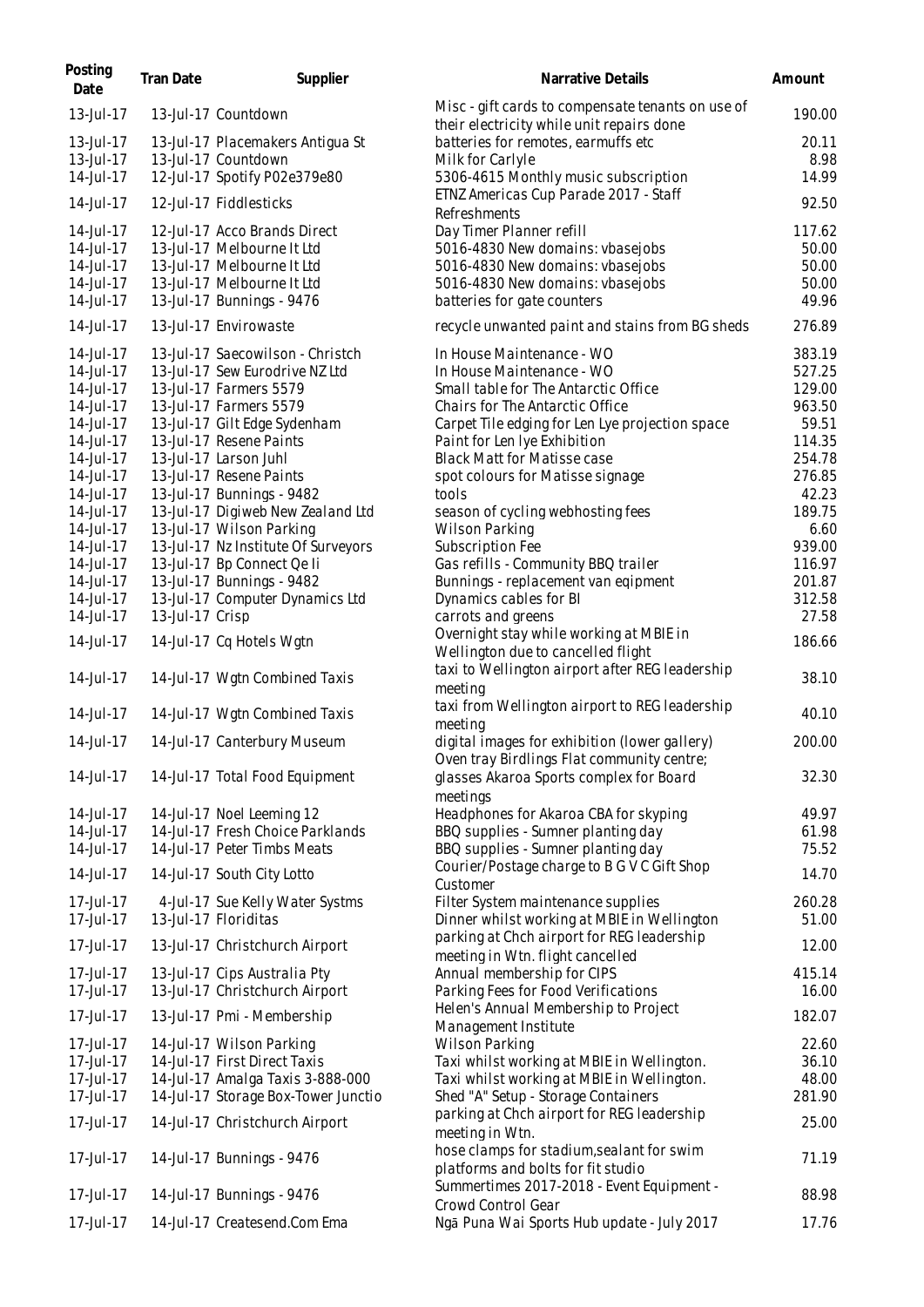| Posting<br>Date        | Tran Date         | Supplier                                                         | Narrative Details                                           | Amount          |
|------------------------|-------------------|------------------------------------------------------------------|-------------------------------------------------------------|-----------------|
| 17-Jul-17              |                   | 14-Jul-17 Facebk *f3luqba932                                     | Swimsmart Facebook ads                                      | 70.17           |
| 17-Jul-17              |                   | 14-Jul-17 Createsend.Com Ema                                     | Newsline 14/7                                               | 83.02           |
| 17-Jul-17              |                   | 14-Jul-17 Quick Skips Limited                                    | Skip hire for rubbish removal from Sockburn                 | 360.00          |
| 17-Jul-17              |                   | 14-Jul-17 Vehicle Testing Nz                                     | WOF for van 744                                             | 59.00           |
| 17-Jul-17              |                   | 14-Jul-17 Resene Paints                                          | graffiti remover                                            | 69.95           |
| 17-Jul-17              |                   | 14-Jul-17 Resene Paints                                          | paint edmonds factory garden                                | 155.01          |
| 17-Jul-17              |                   | 14-Jul-17 New World Halswell                                     | HQP Community volunteer planting food                       | 26.65           |
| 17-Jul-17              |                   | 14-Jul-17 Nz Safety Blackwoods                                   | safety gear                                                 | 201.01          |
| 17-Jul-17              |                   | 14-Jul-17 Christchurch Airport                                   | Parking Fees for Food Verifications                         | 25.00           |
| 17-Jul-17              |                   | 14-Jul-17 Christchurch Cleaning Sup                              | Hand Sanitiser for unit                                     | 87.58           |
| 17-Jul-17              |                   | 14-Jul-17 Ross Galt Lock & Key                                   | 166 padlocks for forest 50mm shank                          | 651.00          |
| 17-Jul-17              |                   | 15-Jul-17 Bunnings - 9476                                        | Stationery for Orauwhata Bishopdale                         | 21.49           |
| 17-Jul-17              |                   | 15-Jul-17 Vendhq.Com                                             | Vend monthly licence                                        | 674.00          |
| 17-Jul-17              |                   | 15-Jul-17 Briscoes Chch Salisbury                                | A4 size frame for the Camellia Room signage                 | 4.40            |
| 17-Jul-17              |                   | 15-Jul-17 Avonside Wainoni Vet                                   | Surgery and medication on injured shelter dog               | 261.60          |
| 17-Jul-17              |                   | 15-Jul-17 First Direct Taxis                                     | Travel to ChCh Airport                                      | 57.70           |
| 17-Jul-17              |                   | 16-Jul-17 Bunnings - 9476                                        | Equipment for Len Lye exhibition installation               | 86.18           |
| 17-Jul-17              |                   | 16-Jul-17 New World Halswell                                     | Light bulbs for amenities blocks and lithium                | 51.24           |
|                        |                   |                                                                  | batteries for weather station                               |                 |
| 17-Jul-17              |                   | 16-Jul-17 Z Cashmere                                             | morning tea supplies for mtb track volunteers               | 11.97           |
| 17-Jul-17              |                   | 16-Jul-17 Mitre 10 Mega Papanui                                  | Eye screws for rifleman nest boxes                          | 22.80           |
| 17-Jul-17              |                   | 16-Jul-17 Mitre 10 Beckenham                                     | pliers                                                      | 45.96           |
| 17-Jul-17              | 16-Jul-17 2 Cheap |                                                                  | gift bags film fest                                         | 2.00            |
| 17-Jul-17              |                   | 16-Jul-17 1 \$ 8 Shop The Palms Mall                             | clear bags for film fest                                    | 2.50            |
| 17-Jul-17              | 16-Jul-17 2 Cheap |                                                                  | gift bags film fest                                         | 6.00            |
| 17-Jul-17              |                   | 16-Jul-17 1 \$ 8 Shop The Palms Mall                             | gift bags film fest                                         | 10.00           |
| 17-Jul-17              |                   | 16-Jul-17 Ecocentral Ltd                                         | Dog shelter refuse disposal                                 | 39.20           |
| 17-Jul-17              |                   | 16-Jul-17 Ferrymead Mitre 10 Mega                                | Mop and 2x refills, gloves, plumbing part                   | 81.16           |
| 17-Jul-17              |                   | 17-Jul-17 Ccc Parking                                            | Parking for city centre meeting                             | 3.60            |
| 17-Jul-17              |                   | 17-Jul-17 Placemakers Riccarton                                  | Padbolt long200mm.                                          | 26.62           |
|                        |                   |                                                                  | Linwood Central Heathcote catering July 2017                |                 |
| 17-Jul-17              |                   | 17-Jul-17 Countdown                                              | Board meetings and It's Great to Live Here                  | 40.56           |
|                        |                   |                                                                  | committee meeting                                           |                 |
| 17-Jul-17              |                   | 17-Jul-17 Armstrong Locksmiths                                   | 7 padlocks with 50mm shackle keyed alike                    | 491.20          |
| 17-Jul-17              |                   | 17-Jul-17 Mitre 10 Mega Papanui                                  | ant bait gel & door wedges for GC                           | 31.49           |
| 17-Jul-17<br>17-Jul-17 |                   | 17-Jul-17 Caltex Redwood                                         | Milk for Redwood Staffroom                                  | 8.99            |
|                        |                   | 17-Jul-17 Mitre 10 Mega Papanui                                  | Wet weather gear                                            | 59.56           |
|                        |                   |                                                                  | Papanui-Innes Community Board School                        | 364.97          |
| 17-Jul-17              |                   | 17-Jul-17 Laura Fergusson Trust (Ca                              | Principals Breakfast meeting held on 16 June<br>2017        |                 |
| 17-Jul-17              |                   | 17-Jul-17 Hardings Chemist Post                                  | Sympathy card                                               | 5.99            |
| 18-Jul-17              |                   | 16-Jul-17 Pmi - Certification                                    | PMI CAPM Exam Fee                                           | 420.34          |
| 18-Jul-17              |                   | 16-Jul-17 Atlassian                                              | ITII Atlassian Confluence 2017-07 Last One as not           | 14.01           |
|                        |                   |                                                                  | renewed                                                     |                 |
| 18-Jul-17              |                   | 16-Jul-17 Axure Software                                         | ITDC Axure RP 2017-07 Monthly sub                           | 274.62          |
| 18-Jul-17              |                   | 17-Jul-17 Wilson Parking                                         | Wilson Parking                                              | 6.60            |
| 18-Jul-17              |                   | 17-Jul-17 Bunnings - 9476                                        | 2 part araldite for small repairs on prop's for<br>displays | 14.89           |
| 18-Jul-17              |                   | 17-Jul-17 Saecowilson - Christch                                 | In House Maintenance - WO                                   | 36.85           |
| 18-Jul-17              |                   | 17-Jul-17 Mrc Global (NZ) Ltd                                    | In House Maintenance - WO                                   | 865.77          |
| 18-Jul-17              |                   | 17-Jul-17 Bunnings - 9476                                        | Brackets and bolts for Fit studio, battle rope              | 109.51          |
|                        |                   |                                                                  | project                                                     |                 |
| 18-Jul-17              |                   | 17-Jul-17 Mulford Plastics (Nz                                   | PVC for swim platforms                                      | 184.49          |
| 18-Jul-17              | 17-Jul-17 Carters |                                                                  | coach bolts MV.                                             | 24.75<br>299.98 |
| 18-Jul-17              |                   | 17-Jul-17 Ballingers Hunting & Fish                              | Waders for new crew city.                                   | 252.36          |
| 18-Jul-17<br>18-Jul-17 |                   | 17-Jul-17 Nz Safety Blackwoods<br>17-Jul-17 Nz Safety Blackwoods | Safety boots and shoes<br>new golves                        | 8.97            |
|                        |                   |                                                                  | Sealer for July winter warmer theme activity in             |                 |
| 18-Jul-17              |                   | 17-Jul-17 Paper-Tree.Co.Nz                                       | library - stone painting session                            | 28.49           |
| 18-Jul-17              |                   | 17-Jul-17 Farmlands Co-Operative So                              | lacing wire for attaching nest boxes                        | 22.96           |
| 18-Jul-17              |                   | 17-Jul-17 Bunnings - 9482                                        | Batteries - TRAFX counters                                  | 9.98            |
| 18-Jul-17              |                   | 17-Jul-17 Bunnings - 9476                                        | Meths, spray bottles for rose pruning                       | 83.58           |
| 18-Jul-17              |                   | 17-Jul-17 Oderings Nurseries                                     | Plants temperate asia and winter interest border            | 726.79          |
| 18-Jul-17              |                   | 17-Jul-17 M J Shardlow & Colid                                   | polychip for Francis Upritchard deinstall                   | 69.00           |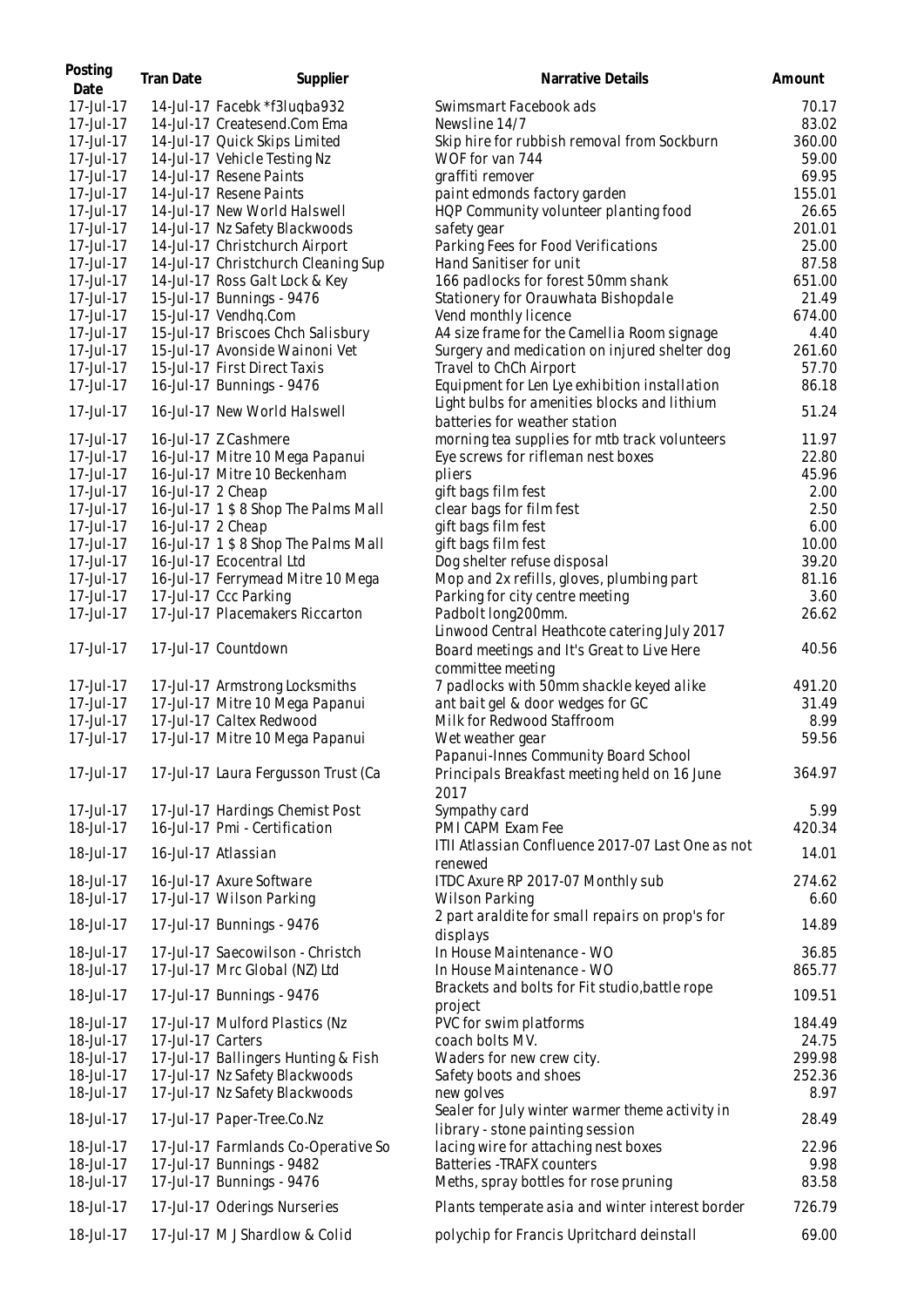| Posting<br>Date | <b>Tran Date</b>   | Supplier                            | Narrative Details                                                                                | Amount |
|-----------------|--------------------|-------------------------------------|--------------------------------------------------------------------------------------------------|--------|
| 18-Jul-17       |                    | 17-Jul-17 Nz Safety Blackwoods      | polychip Francis Upritchard deinstall                                                            | 200.61 |
| 18-Jul-17       |                    | 18-Jul-17 Parsley And Sage          | Board catering                                                                                   | 214.19 |
| 18-Jul-17       |                    | 18-Jul-17 Dyers Rd Timber & Bldg    | Store "A" Setup                                                                                  | 314.08 |
| 18-Jul-17       |                    | 18-Jul-17 The Waterfront Hotel      | Attendance at EVANZ mid year                                                                     | 160.00 |
| 18-Jul-17       |                    | 18-Jul-17 New Zealand Registered Ar | certificate of registration for NZ architects                                                    | 644.00 |
| 18-Jul-17       |                    | 18-Jul-17 Ccc Parking               | car parking for city meeting                                                                     | 2.05   |
| 18-Jul-17       |                    | 18-Jul-17 Shirley Service Centre    | parking coupons for attending meetings in Civic                                                  | 186.00 |
| 18-Jul-17       |                    | 18-Jul-17 Fresh Choice Parklands    | volunteer support travis wetland trust                                                           | 20.89  |
| 18-Jul-17       |                    | 18-Jul-17 New World Fendalton       | Ant Poisen for Office                                                                            | 8.79   |
| 18-Jul-17       | 18-Jul-17 Solgm    |                                     | SOLGM membership                                                                                 | 316.25 |
| 18-Jul-17       |                    | 18-Jul-17 New World South City      | Morning tea for the elected members - LTP<br>Briefing                                            | 39.86  |
| 18-Jul-17       |                    | 18-Jul-17 Mitre 10 Beckenham        | new tools for general carpentry work                                                             | 104.87 |
| 18-Jul-17       |                    | 18-Jul-17 Ccc Art Gallery Car Prk   | Parking - Lyttelton for Civic Meetings                                                           | 10.00  |
| 18-Jul-17       |                    | 18-Jul-17 Ccc Art Gallery Car Prk   | Parking Little River- for Civic meetings                                                         | 11.00  |
| 18-Jul-17       |                    | 18-Jul-17 Plastec-Plastic Repair    | Plastic welding Len Lye Universe control box                                                     | 46.00  |
| 18-Jul-17       |                    | 18-Jul-17 Party World NZ            | goody bags film fest                                                                             | 31.00  |
| 18-Jul-17       |                    | 18-Jul-17 Twl 181 Belfast           | Jugs, toaster and wine glasses for<br>accommodation                                              | 159.91 |
| 19-Jul-17       |                    | 16-Jul-17 Paypal *refold            | stand up desk for Bottle Lake                                                                    | 220.00 |
| 19-Jul-17       |                    | 17-Jul-17 Sq *aphasia Center Of Cal | New book resource to use with Aphasia Group<br>purchased through USA Aphasia Resource Centre.    | 244.86 |
| 19-Jul-17       |                    | 17-Jul-17 Paypal *yaya Tech         | 3D Pen for trialling for New Central Library<br>For testing: charger samsung, charger apple, LCD | 114.33 |
| 19-Jul-17       |                    | 17-Jul-17 Www.Aliexpress.Com        | screen for iphone 6 repair, HDMI cables for<br>testing                                           | 115.40 |
| 19-Jul-17       |                    | 18-Jul-17 Wilson Parking            | <b>Wilson Parking</b>                                                                            | 4.60   |
| 19-Jul-17       |                    | 18-Jul-17 Mainland Fasterners       | In House Maintenance - WO                                                                        | 84.12  |
| 19-Jul-17       |                    | 18-Jul-17 Wilson Parking            | Parking fee for Civic Office meeting                                                             | 8.60   |
| 19-Jul-17       |                    | 18-Jul-17 Ross Galt Lock & Key      | retractable belt loop key holder                                                                 | 30.15  |
| 19-Jul-17       |                    | 18-Jul-17 Pivotel Communicat        | Pivotel GPS locator inv 2312046                                                                  | 45.94  |
| 19-Jul-17       |                    | 18-Jul-17 Pivotel Communicat        | Pivotel GPS locator inv 2312084                                                                  | 45.94  |
| 19-Jul-17       |                    | 18-Jul-17 Loose Change              | Extra materials for KidsFest programme - Harold                                                  | 28.50  |
|                 |                    |                                     | and the Purple Crayon                                                                            |        |
| 19-Jul-17       |                    | 18-Jul-17 Wilson Parking            | Parking while attending meeting at Civic                                                         | 12.60  |
| 19-Jul-17       |                    | 18-Jul-17 Cashiers Off/Flats        | digital image from Hocken Library for exhibition                                                 | 23.00  |
| 19-Jul-17       |                    | 18-Jul-17 Couplands Bakeries        | Morning Tea for the elected members - LTP<br>briefings                                           | 167.80 |
| 19-Jul-17       |                    | 18-Jul-17 Bunnings - 9482           | plants to fill planters and film for window to give<br>customers more privacy                    | 129.80 |
| 19-Jul-17       |                    | 18-Jul-17 Bunnings - 9476           | Tarps for rose pruning                                                                           | 21.94  |
| 19-Jul-17       |                    | 18-Jul-17 Bunnings - 9476           | HQP Kidsfest 2017 materials                                                                      | 59.40  |
| 19-Jul-17       |                    | 18-Jul-17 Ballingers Hunting & Fish | HQP Freshwater monitoring equip.                                                                 | 119.99 |
| 19-Jul-17       |                    | 18-Jul-17 Nz Safety Blackwoods      | Health and Safety - safety boots                                                                 | 397.73 |
| 19-Jul-17       |                    | 18-Jul-17 Prezzy Card               | Prezzy cards x 2 prizes for Smart travel<br>registration                                         | 318.48 |
| 19-Jul-17       | 18-Jul-17 2 Cheap  |                                     | goody bags film fest                                                                             | 14.00  |
| 19-Jul-17       |                    | 18-Jul-17 Westfield Gift Voucher    | prize packs film fest                                                                            | 300.00 |
| 19-Jul-17       | 18-Jul-17 Casbolts |                                     | x3 wet weather pants                                                                             | 177.00 |
| 19-Jul-17       |                    | 18-Jul-17 Nz Post Internationa      | Customs clearance for rare book.                                                                 | 69.00  |
| 19-Jul-17       |                    | 19-Jul-17 Vodafone NZ Riccarton     | 5001-4160 new phone screen cover                                                                 | 24.90  |
| 19-Jul-17       |                    | 19-Jul-17 Twl 220 Riccarton         | 5016-4847 Staffroom & Bathroom supplies                                                          | 146.08 |
| 19-Jul-17       |                    | 19-Jul-17 Green Cabs Ltd            | Taxi whilst working at MBIE in Wellington.                                                       | 38.30  |
| 19-Jul-17       |                    | 19-Jul-17 Gold Band Taxis           | Taxi whilst working at MBIE in Wellington.                                                       | 41.50  |
| 19-Jul-17       |                    | 19-Jul-17 Southern Woods Nursery    | buy 424 plants                                                                                   | 999.58 |
| 19-Jul-17       |                    | 19-Jul-17 Z Moorhouse               | refill gas bottles x 4 9kg bottles for path weed<br>control                                      | 143.60 |
| 19-Jul-17       |                    | 19-Jul-17 Twl 175 South City        | Buying of supplies for The Bishopdale Community<br>Centre                                        | 163.50 |
| 19-Jul-17       |                    | 19-Jul-17 Ferrymead Mitre 10 Mega   | Store "A" Setup                                                                                  | 56.95  |
| 19-Jul-17       |                    | 19-Jul-17 Ccc Parking               | Parking for city centre meeting                                                                  | 5.15   |
| 19-Jul-17       |                    | 19-Jul-17 Black Pearl Mail Ltd      | Software monthly subscription - associated with<br>Antarctic-Office emails                       | 22.99  |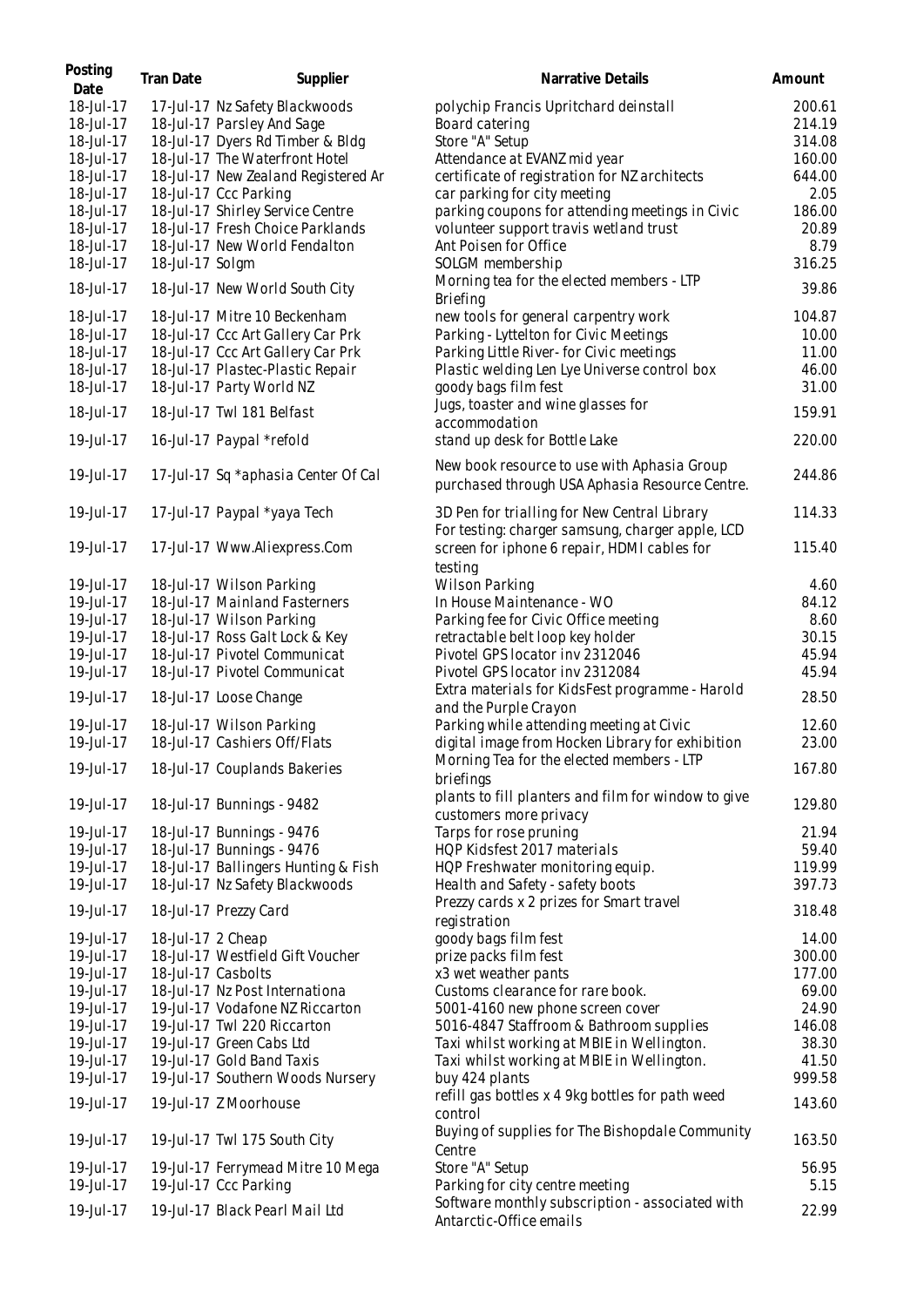| Posting<br>Date | Tran Date           | Supplier                            | Narrative Details                                                                                                                                        | Amount  |
|-----------------|---------------------|-------------------------------------|----------------------------------------------------------------------------------------------------------------------------------------------------------|---------|
| 19-Jul-17       |                     | 19-Jul-17 Twl 220 Riccarton         | 5-3-08-4401 Vbase Touch storage                                                                                                                          | 131.93  |
| 19-Jul-17       |                     | 19-Jul-17 Auldhouse Computer        | Microsoft project training                                                                                                                               | 1029.25 |
| 19-Jul-17       |                     | 19-Jul-17 Wsl Eastgate              | Supplies for Reading Promotion                                                                                                                           | 23.97   |
| 19-Jul-17       |                     | 19-Jul-17 New World South City      | Aspirin for first aid kits for all libraries                                                                                                             | 12.45   |
| 19-Jul-17       |                     | 19-Jul-17 Animates Papanui          | Oxygen weed for goldfish.                                                                                                                                | 10.00   |
| 19-Jul-17       |                     | 19-Jul-17 Chch City Council Civic   | Infringement of dedicated vehicle HHM823 -                                                                                                               | 200.00  |
| 19-Jul-17       |                     | 19-Jul-17 Chch City Council Civic   | Dedicated vehicle infringement HHM821 -<br>243/204/3084                                                                                                  | 200.00  |
| 19-Jul-17       | 19-Jul-17 Site Safe |                                     | Health & Safety - Site Safe - Supervisor course                                                                                                          | 488.75  |
| 19-Jul-17       |                     | 19-Jul-17 Xcm Group Limited         | x10 caps, x10 beanies and x15 hi-vis vests plus<br>embroidery for stock                                                                                  | 785.16  |
| 20-Jul-17       |                     | 17-Jul-17 Christchurch Airport      | <b>CHCH Airport Parking</b>                                                                                                                              | 25.00   |
| 20-Jul-17       |                     | 18-Jul-17 Paypal *eightysixtr       | ecoware cups for upcoming Move event paid via<br>paypal                                                                                                  | 365.70  |
| 20-Jul-17       |                     | 18-Jul-17 Facebk *lk7jgcet62        | Life in ChCh, Kidsfest, Sport & Rec, Lions Tour,<br>Libraries, and Dog Registration Instagram posts<br>Life in ChCh, Sport & Rec, Lions tour, Libraries, | 172.16  |
| 20-Jul-17       |                     | 18-Jul-17 Facebk *kk7jgcet62        | Kidsfest, MarineRiver & Lake bylaw, Roads &<br>Pipes                                                                                                     | 827.84  |
| 20-Jul-17       |                     | 19-Jul-17 Wilson Parking            | <b>Wilson Parking</b>                                                                                                                                    | 6.60    |
| 20-Jul-17       |                     | 19-Jul-17 Kmart - Riccarton         | 5016-4847 Staffroom & Bathroom supplies                                                                                                                  | 230.50  |
| 20-Jul-17       |                     | 19-Jul-17 Istana Malaysia Resnt     | Dinner whilst working at MBIE in Wellington                                                                                                              | 43.30   |
| 20-Jul-17       |                     | 19-Jul-17 Nz Safety Blackwoods      | 2 boot cleaners for staff messroom                                                                                                                       | 327.45  |
| 20-Jul-17       |                     | 19-Jul-17 Southern H/pitality Lt    | Supplies for Bishopdale Community Centre                                                                                                                 | 463.74  |
| 20-Jul-17       |                     | 19-Jul-17 Mainland Fasteners Ltd    | In House Maintenance                                                                                                                                     | 29.72   |
| 20-Jul-17       |                     | 19-Jul-17 Mainland Glass            | Building Maintenance - Broken Pane Glass                                                                                                                 | 252.32  |
| 20-Jul-17       |                     | 19-Jul-17 McKenzie & Willis         | 2 x Marine Outdoor Bean Bags & fill beans for<br>Sumner Library                                                                                          | 1398.00 |
| 20-Jul-17       |                     | 19-Jul-17 Spotify P02efd05ac        | Monthly Spotify account for Arena                                                                                                                        | 14.99   |
| 20-Jul-17       |                     | 19-Jul-17 Kmart - Riccarton         | 5-3-08-4401 Vbase TouchPots, throws, cushions<br>etc                                                                                                     | 257.00  |
| 20-Jul-17       |                     | 19-Jul-17 Bunnings - 9476           | Drill bits and rivets for swim platforms                                                                                                                 | 26.93   |
| 20-Jul-17       |                     | 19-Jul-17 Mulford Plastics (Nz      | Pvc sheets for swim platforms                                                                                                                            | 369.00  |
| 20-Jul-17       |                     | 19-Jul-17 Saeco Wilson              | Bearings for Fidget Spinners - LC Programme                                                                                                              | 18.78   |
| 20-Jul-17       |                     | 19-Jul-17 Scorpio Books             | landscape library -small scale creative solutions                                                                                                        | 131.99  |
|                 |                     |                                     | book                                                                                                                                                     |         |
| 20-Jul-17       |                     | 19-Jul-17 Wilson Parking            | car parking for city meeting                                                                                                                             | 20.60   |
| 20-Jul-17       |                     | 19-Jul-17 The Frontrunner Bushin    | shoes                                                                                                                                                    | 179.00  |
| 20-Jul-17       |                     | 19-Jul-17 Blacks Fasteners Lt       | <b>Bolts</b>                                                                                                                                             | 9.20    |
| 20-Jul-17       |                     | 19-Jul-17 Environment Southland     | 1 registration to the South Island CDEM<br>Conference                                                                                                    | 523.25  |
| 20-Jul-17       |                     | 19-Jul-17 Environment Southland     | South Island CDEM Conference 2017                                                                                                                        | 523.25  |
| 20-Jul-17       |                     | 19-Jul-17 Wilson Parking            | Wilson Parking                                                                                                                                           | 6.60    |
| 20-Jul-17       |                     | 19-Jul-17 Nz Institute Of Surveyors | <b>NZIS Fire Training Coarse</b>                                                                                                                         | 241.50  |
| 20-Jul-17       |                     | 19-Jul-17 Nz Institute Of Surveyors | NZIS Voting Membership                                                                                                                                   | 651.50  |
| 20-Jul-17       |                     | 19-Jul-17 Resene Paints             | Paint for winter warmer stone painting taster<br>session and potentially for ongoing use for future<br>events                                            | 31.50   |
| 20-Jul-17       |                     | 19-Jul-17 Wilson Parking            | Parking for meeting at Civic                                                                                                                             | 10.60   |
| 20-Jul-17       |                     | 19-Jul-17 Para Rubber Christchur    | rubber matting for corner boards around Rec<br>pool at Jellie Park.                                                                                      | 58.50   |
| 20-Jul-17       |                     | 19-Jul-17 Ministry Of Justice       | Speeding infringement GJH277 no driver                                                                                                                   | 60.00   |
| 20-Jul-17       |                     | 19-Jul-17 Ministry Of Justice       | Speeding Infringement GJH277 no driver (2)                                                                                                               | 60.00   |
| 20-Jul-17       |                     | 19-Jul-17 Wilson Parking            | Car parking for meetings at Civic building                                                                                                               | 16.60   |
| 20-Jul-17       |                     | 19-Jul-17 Kmart Online              | Wardrobe required for storage of CCC uniforms.                                                                                                           | 44.00   |
| 20-Jul-17       |                     | 19-Jul-17 Villa Coffee House        | lunch - Len Lye collection trip                                                                                                                          | 13.90   |
| 20-Jul-17       |                     | 19-Jul-17 St Pierres Northlands     | Catering for Papanui-Innes Community Board<br>seminar held on 19 July 2017                                                                               | 17.10   |
| 20-Jul-17       |                     | 19-Jul-17 Nz Safety Blackwoods      | New boots                                                                                                                                                | 146.39  |
| 20-Jul-17       |                     | 19-Jul-17 Storage Box-Tower Junctio | Key tags for Bishopdale Library key safe                                                                                                                 | 22.10   |
| 20-Jul-17       |                     | 19-Jul-17 Bunnings - 9476           | Key Safe & Door Stops Bishopdale Lib + Lib FM                                                                                                            | 248.32  |
|                 |                     |                                     | Safety equipment for client site visits                                                                                                                  |         |
| 20-Jul-17       |                     | 20-Jul-17 Twl 175 South City        | Display material Orauwhata Bishopdale                                                                                                                    | 9.10    |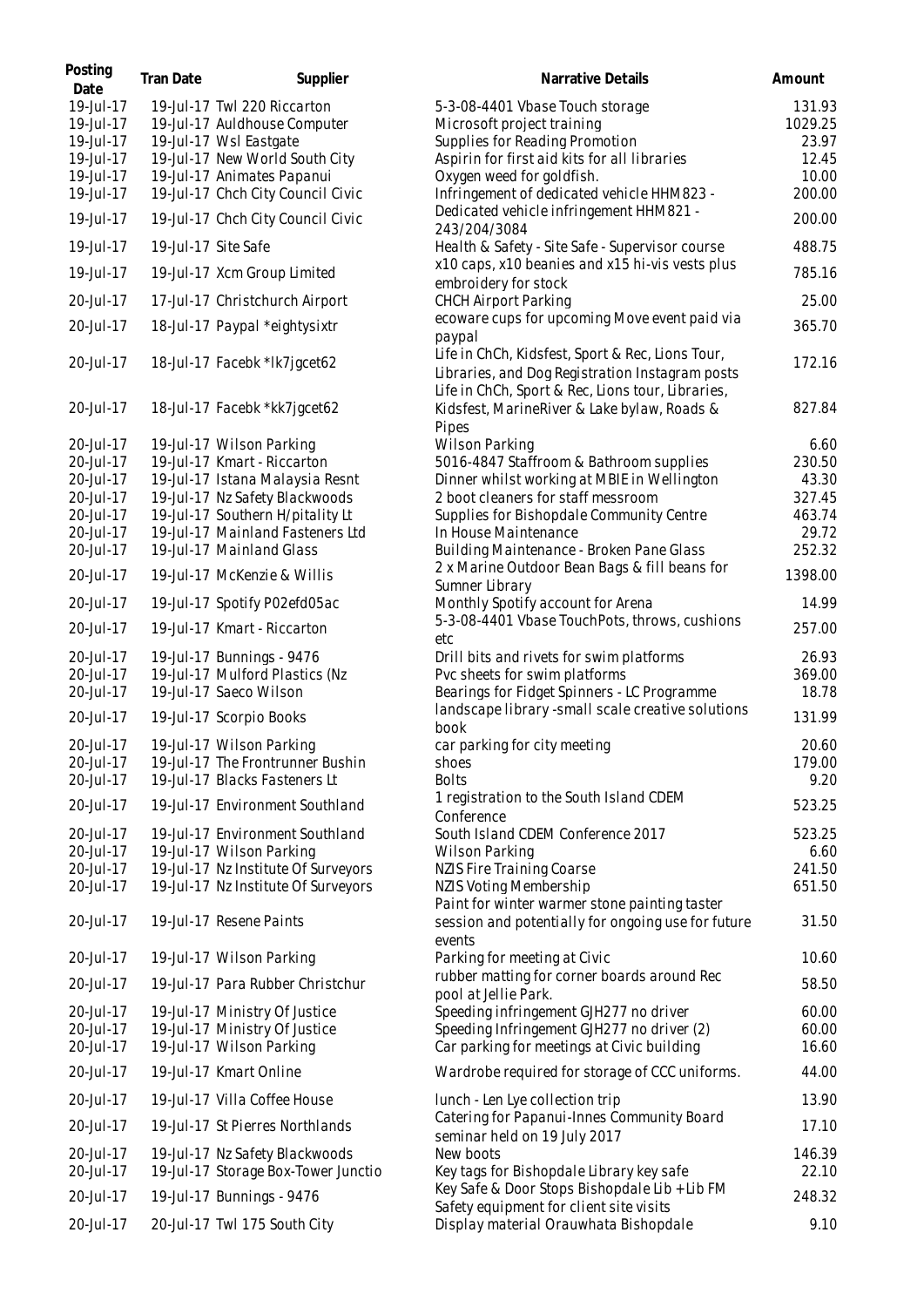| Posting<br>Date | <b>Tran Date</b> | Supplier                            | Narrative Details                                                                  | Amount   |
|-----------------|------------------|-------------------------------------|------------------------------------------------------------------------------------|----------|
| 20-Jul-17       |                  | 20-Jul-17 Fresh Choice Parklands    | Milk for tea room and balloons for preschool<br>session                            | 6.14     |
| 20-Jul-17       |                  | 20-Jul-17 Briscoes Northlands       | Miscellaneous staff room & first aid room items<br>for summer pools                | 245.83   |
| 20-Jul-17       |                  | 20-Jul-17 Fairfaxmedia Recurring    | The Press Subscription                                                             | 38.78    |
| 20-Jul-17       |                  | 20-Jul-17 Fairfaxmedia Recurring    | The Press subscription                                                             | 56.85    |
| 20-Jul-17       |                  | 20-Jul-17 Armstrong Locksmiths      | 3x Lock installs at St Martins CC                                                  | 389.70   |
| 20-Jul-17       |                  | 20-Jul-17 Ccc Parking               | Parking                                                                            | 3.60     |
| 20-Jul-17       |                  | 20-Jul-17 Twl 220 Riccarton         | Soap Powder & 2 light bulbs                                                        | 17.48    |
| 20-Jul-17       |                  | 20-Jul-17 Wsl Hornby                | 2 x ink, 2 x folders, staples, envelope Labels &<br>memo cube refill               | 280.54   |
| 20-Jul-17       |                  | 20-Jul-17 Fairfaxmedia Recurring    | The Press subscription for CAG library archives                                    | 45.50    |
| 20-Jul-17       |                  | 20-Jul-17 Nz Organisation For Qu    | ITQP NZ Quality Annual Subscription                                                | 650.00   |
| 20-Jul-17       |                  | 20-Jul-17 New World Halswell        | HQP Kidsfest 2017 materials                                                        | 53.52    |
| 20-Jul-17       |                  | 20-Jul-17 James Bull & Co           | Misc Eployment Exp - keys cut                                                      | 73.60    |
| 20-Jul-17       |                  | 20-Jul-17 Modica Group Limited      | Service contract email to SMS one month payment<br>FingerTip Library               | 207.85   |
| 20-Jul-17       |                  | 20-Jul-17 Trowel Trades Chch        | roller poles safety gloves Len Lye                                                 | 241.70   |
| 21-Jul-17       |                  | 19-Jul-17 Amazon Mktplace Pmts      | Disaster Planning book                                                             | 36.38    |
| 21-Jul-17       |                  | 19-Jul-17 Red Rocks Cafe            | dinner Len Lye collection trip to wgtn                                             | 20.30    |
| 21-Jul-17       |                  | 20-Jul-17 Wilson Parking            | Wilson Parking                                                                     | 2.60     |
| 21-Jul-17       |                  | 20-Jul-17 Wilson Parking            | <b>Wilson Parking</b>                                                              | 2.60     |
| 21-Jul-17       |                  | 20-Jul-17 Amalga Taxis 3-888-000    | Taxi whilst working at MBIE in Wellington.                                         | 52.00    |
| 21-Jul-17       |                  | 20-Jul-17 Smc Pneumatics (NZ)       | In House Maintenance                                                               | 156.26   |
| 21-Jul-17       |                  | 20-Jul-17 Smc Pneumatics (NZ)       | In House Maintenance - WO                                                          | 221.96   |
| 21-Jul-17       |                  | 20-Jul-17 Go Wireless Nz            | In House Maintenance - WO                                                          | 455.98   |
| 21-Jul-17       |                  | 20-Jul-17 Mainland Fasteners Ltd    | Store "A" Setup                                                                    | 5.52     |
| 21-Jul-17       |                  | 20-Jul-17 Mainland Fasteners Ltd    | Credit Voucher Mainland Fasteners Ltd - In House<br>Maintenance                    | $-29.72$ |
| 21-Jul-17       |                  | 20-Jul-17 Nz Safety Blackwoods      | PPE - Annual Allocation                                                            | 274.41   |
| 21-Jul-17       |                  | 20-Jul-17 Dominos Pizza             | 5-0-08-4160 Senior Host Meeting food                                               | 96.92    |
| 21-Jul-17       |                  | 20-Jul-17 Bunnings - 9476           | Hose adaptors for cleaning                                                         | 16.60    |
| 21-Jul-17       |                  | 20-Jul-17 Workplace Safety Sup      | First Aid supplies                                                                 | 178.25   |
| 21-Jul-17       |                  | 20-Jul-17 The Service Company Ltd C | Laundry deter and cleaning product for poolside                                    | 384.10   |
| 21-Jul-17       |                  | 20-Jul-17 Voyager Internet Ltd      | Webhosting for Spencer Beach Holiday Park                                          | 34.44    |
| 21-Jul-17       |                  | 20-Jul-17 Trade Me                  | ERROR WRONG CARD USED WILL REIMBURSE                                               | 79.99    |
| 21-Jul-17       |                  | 20-Jul-17 Bunnings - 9482           | General maintenance items                                                          | 103.78   |
| 21-Jul-17       |                  | 20-Jul-17 Createsend.Com Ema        | Bays Area skate e-newsletter                                                       | 7.98     |
| 21-Jul-17       |                  | 20-Jul-17 Createsend.Com Ema        | Lancaster Park deconstruction news July 2017                                       | 8.73     |
| 21-Jul-17       |                  | 20-Jul-17 Relish Catering           | Board meeting catering - 17 July Meeting of the<br>Coastal-Burwood Community Board | 141.45   |
| 21-Jul-17       |                  | 20-Jul-17 Copenhagen Bakery         | Catering for the Blessing for Orauwhata:                                           | 187.55   |
|                 |                  |                                     | Bishopdale Library                                                                 |          |
| 21-Jul-17       |                  | 20-Jul-17 Voyager Internet Ltd      | Bulletin messaging                                                                 | 32.20    |
| 21-Jul-17       |                  | 20-Jul-17 Bunnings - 9482           | materials for coastal furniture/seats                                              | 289.18   |
| 21-Jul-17       |                  | 20-Jul-17 Nz Safety Blackwoods      | Safety Boots, gloves and vest                                                      | 73.43    |
| 21-Jul-17       |                  | 20-Jul-17 Bunnings - 9476           | Sander attachment to do camp picnic tables                                         | 108.30   |
| 21-Jul-17       |                  | 20-Jul-17 Dans Produce              | Oranges for It's Great to Live Here July 2017<br>Linwood-Central-Heathcote         | 14.10    |
| 21-Jul-17       |                  | 20-Jul-17 New World Bishopdale      | Consumables for the opening of Bishopdale<br>Library and Community Centre          | 135.54   |
| $21$ -Jul-17    |                  | 20-Jul-17 Nz Institute Of Surveyors | NZIS Annual Membership & RPSurv Subscription<br>fee                                | 939.00   |
| 21-Jul-17       |                  | 20-Jul-17 Pminz Conferences         | PMI Conference Training: PMI-ACP                                                   | 595.00   |
| 21-Jul-17       |                  | 20-Jul-17 Budget Rent-A-Car         | Len Lye exhibition collection trip                                                 | 124.50   |
| 21-Jul-17       |                  | 20-Jul-17 New World Bishopdale      | Catering for Papanui-Innes Community Board                                         | 62.65    |
|                 |                  |                                     | Meeting held on 21 July 2017                                                       |          |
| $21$ -Jul-17    |                  | 20-Jul-17 Barrington Mall Post Shop | Tracked parcel post, body worn camera back to<br>New Plymouth                      | 13.20    |
| 21-Jul-17       |                  | 20-Jul-17 Xcm Group Limited         | x4 high-vis jackets x2 cargo pants                                                 | 748.19   |
| 21-Jul-17       |                  | 21-Jul-17 Twl 220 Riccarton         | HDMI cords and bags for AV equipment                                               | 98.10    |
| 21-Jul-17       |                  | 21-Jul-17 Wsl Riccarton             | clear files for user manuals                                                       | 125.82   |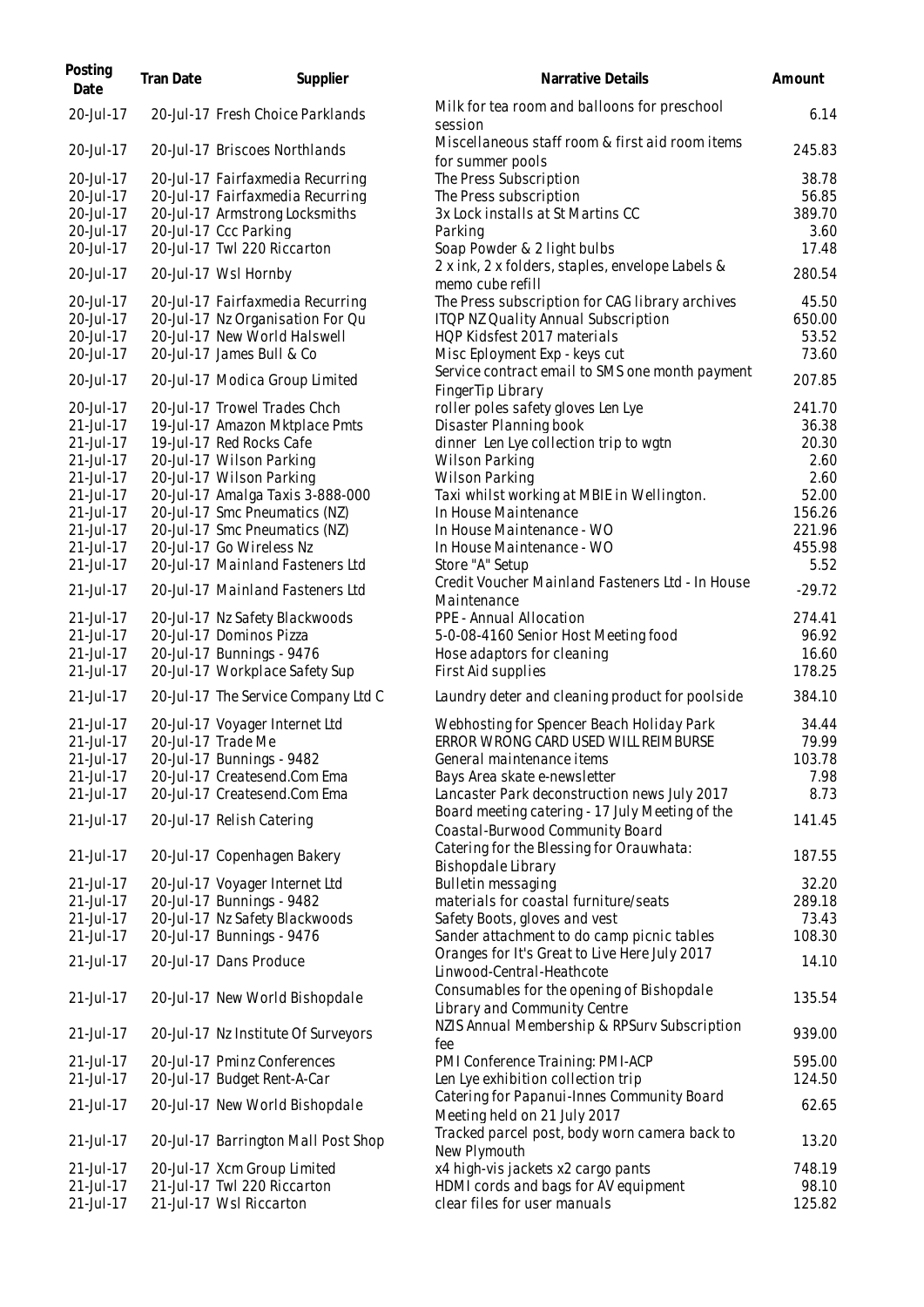| Posting<br>Date                                                                                                                             | <b>Tran Date</b> | Supplier                                                                                                                                                                                                                                                                                                                                | Narrative Details                                                                                                                                                                                                                                                                                                                                                                                                       | Amount                                                                                         |
|---------------------------------------------------------------------------------------------------------------------------------------------|------------------|-----------------------------------------------------------------------------------------------------------------------------------------------------------------------------------------------------------------------------------------------------------------------------------------------------------------------------------------|-------------------------------------------------------------------------------------------------------------------------------------------------------------------------------------------------------------------------------------------------------------------------------------------------------------------------------------------------------------------------------------------------------------------------|------------------------------------------------------------------------------------------------|
| $21 -$ Jul $-17$                                                                                                                            |                  | 21-Jul-17 New World Fendalton                                                                                                                                                                                                                                                                                                           | Buying of supplies for the Bishopdale Community<br>Centre                                                                                                                                                                                                                                                                                                                                                               | 118.97                                                                                         |
| $21$ -Jul-17<br>21-Jul-17<br>21-Jul-17                                                                                                      |                  | 21-Jul-17 Spotlight Stores NZ Ltd<br>21-Jul-17 Countdown<br>21-Jul-17 Mitre 10 Beckenham                                                                                                                                                                                                                                                | Tivaevae backing materials<br>Stock for resale<br>Vehicle cleaner                                                                                                                                                                                                                                                                                                                                                       | 181.34<br>23.18<br>20.35                                                                       |
| 21-Jul-17                                                                                                                                   |                  | 21-Jul-17 New World Fendalton                                                                                                                                                                                                                                                                                                           | Food for RSU marketing photo shoot (Swimsmart)                                                                                                                                                                                                                                                                                                                                                                          | 22.25                                                                                          |
| 21-Jul-17                                                                                                                                   |                  | 21-Jul-17 Mitre 10 Mega Papanui                                                                                                                                                                                                                                                                                                         | Pegboard hooks to mount pamphlet holders on<br>shelf ends                                                                                                                                                                                                                                                                                                                                                               | 11.88                                                                                          |
| 21-Jul-17<br>21-Jul-17<br>21-Jul-17                                                                                                         |                  | 21-Jul-17 Ccc Parking<br>21-Jul-17 Countdown<br>21-Jul-17 Countdown                                                                                                                                                                                                                                                                     | car parking for PDP training at Civic<br>Snacks for comic book club (monthly event)<br>Prizes for customer competition<br>Water for It's Great to Live Here July 2017                                                                                                                                                                                                                                                   | 6.70<br>4.89<br>49.58                                                                          |
| 21-Jul-17                                                                                                                                   |                  | 21-Jul-17 Countdown                                                                                                                                                                                                                                                                                                                     | Linwood-Central-Heathcote                                                                                                                                                                                                                                                                                                                                                                                               | 2.67                                                                                           |
| 21-Jul-17<br>21-Jul-17                                                                                                                      |                  | 21-Jul-17 Fishpond Co NZ<br>21-Jul-17 Countdown                                                                                                                                                                                                                                                                                         | 2 Books<br>healthy option quiz participation prize at                                                                                                                                                                                                                                                                                                                                                                   | 177.98<br>14.27                                                                                |
| 21-Jul-17<br>21-Jul-17<br>21-Jul-17<br>21-Jul-17<br>21-Jul-17<br>$21$ -Jul-17<br>21-Jul-17                                                  | 21-Jul-17 Icons  | 21-Jul-17 Freshchoice Barrington<br>21-Jul-17 Pak N Save Riccarton<br>21-Jul-17 Placemakers Riccarton<br>21-Jul-17 Hoyts Riccarton<br>21-Jul-17 Briscoes Northlands<br>21-Jul-17 Mitre 10 Mega Papanui                                                                                                                                  | community promotion event<br>Milk Voucher For SP team + bottle of milk<br>Elastic for Ien Iye Universe ball<br>Green Room drinks film fest<br>double sided tape film fest<br>prizes for film fest<br><b>Bishopdale Library Fitout</b><br>Bishopdale Library Fitout                                                                                                                                                      | 23.49<br>4.80<br>46.15<br>58.06<br>200.00<br>59.28<br>857.30                                   |
| 21-Jul-17                                                                                                                                   | 21-Jul-17 Branz  |                                                                                                                                                                                                                                                                                                                                         | BRANZ Good Practice Guide - Internal Linings 2nd<br>edition                                                                                                                                                                                                                                                                                                                                                             | 54.80                                                                                          |
| 24-Jul-17<br>24-Jul-17<br>24-Jul-17<br>24-Jul-17<br>24-Jul-17<br>24-Jul-17<br>24-Jul-17<br>24-Jul-17<br>24-Jul-17<br>24-Jul-17<br>24-Jul-17 |                  | 19-Jul-17 Paypal *medshopnewz<br>19-Jul-17 Apple NZ Gcs<br>19-Jul-17 Jotform Inc.<br>19-Jul-17 Christchurch Airport<br>19-Jul-17 Paypal *counciltrus<br>20-Jul-17 Mainland Taxi<br>20-Jul-17 Paypal *nzgrouptrav<br>20-Jul-17 Paypal *preservedli<br>20-Jul-17 Paknsave Moorhouse<br>21-Jul-17 Wilson Parking<br>21-Jul-17 Dollar Store | tweezers for seed handling<br>Amaziograph for IPAD South Learning Centre<br>Web form for OHS reporting<br>Parking Len Lye collection trip<br>Library book - NGV publication on Bill Henson<br>Taxi whilst working at MBIE in Wellington.<br>coloured tags for BG building evacuations<br>Catering for Stoddart Cottage opening<br>Milk for staff room<br><b>Wilson Parking</b><br>Display material Orauwhata Bishopdale | 22.70<br>38.87<br>26.49<br>50.00<br>97.37<br>45.50<br>84.18<br>410.00<br>4.50<br>6.60<br>25.50 |
| 24-Jul-17                                                                                                                                   |                  | 21-Jul-17 New World Bishopdale                                                                                                                                                                                                                                                                                                          | Catering for opening day Orauwhata Bishopdale                                                                                                                                                                                                                                                                                                                                                                           | 33.19                                                                                          |
| 24-Jul-17                                                                                                                                   |                  | 21-Jul-17 Papertree Bishopdale                                                                                                                                                                                                                                                                                                          | Koha for kapa haka performance opening day<br>Orauwhata                                                                                                                                                                                                                                                                                                                                                                 | 100.00                                                                                         |
| 24-Jul-17                                                                                                                                   |                  | 21-Jul-17 Workplace Safety Sup                                                                                                                                                                                                                                                                                                          | H & S Consumables Workshop                                                                                                                                                                                                                                                                                                                                                                                              | 115.92                                                                                         |
| 24-Jul-17<br>24-Jul-17                                                                                                                      |                  | 21-Jul-17 Resene Paints<br>21-Jul-17 Bunnings - 9476                                                                                                                                                                                                                                                                                    | Paint for Len Lye Plinths<br>Hardware for swim platforms                                                                                                                                                                                                                                                                                                                                                                | 179.92<br>42.17                                                                                |
| 24-Jul-17                                                                                                                                   |                  | 21-Jul-17 Nz Institute Of Surveyors                                                                                                                                                                                                                                                                                                     | Ticket to Book - Map Projections in New Zealand                                                                                                                                                                                                                                                                                                                                                                         | 34.50                                                                                          |
| 24-Jul-17                                                                                                                                   |                  | 21-Jul-17 Nz Safety Blackwoods                                                                                                                                                                                                                                                                                                          | Waterproof safety jacket as existing one has aged<br>and not waterproof any longer                                                                                                                                                                                                                                                                                                                                      | 247.39                                                                                         |
| 24-Jul-17<br>24-Jul-17<br>24-Jul-17<br>24-Jul-17<br>24-Jul-17                                                                               |                  | 21-Jul-17 Createsend.Com Ema<br>21-Jul-17 Kfc - 510<br>21-Jul-17 Twl 123 Eastgate<br>21-Jul-17 Nz Safety Blackwoods<br>21-Jul-17 Triton Hearing Limited                                                                                                                                                                                 | Newsline 21/7<br>Food for activated CD Centre<br>Mattress for CD Centre<br><b>Boots</b><br>Personal expenditure - made in error                                                                                                                                                                                                                                                                                         | 82.86<br>121.80<br>142.00<br>143.75<br>225.00                                                  |
| 24-Jul-17<br>24-Jul-17                                                                                                                      |                  | 21-Jul-17 Bunnings - 9482<br>21-Jul-17 New World Bishopdale                                                                                                                                                                                                                                                                             | Hooks<br>Consumables for the opening of Bishopdale                                                                                                                                                                                                                                                                                                                                                                      | 13.35<br>23.92                                                                                 |
| 24-Jul-17                                                                                                                                   |                  | 21-Jul-17 New World Bishopdale                                                                                                                                                                                                                                                                                                          | Library and Community Centre<br>Consumables for the opening of Bishopdale<br>Library and Community Centre                                                                                                                                                                                                                                                                                                               | 72.27                                                                                          |
| 24-Jul-17                                                                                                                                   | 21-Jul-17 Ipenz  |                                                                                                                                                                                                                                                                                                                                         | Practical Project Management - Managing for<br>Success training                                                                                                                                                                                                                                                                                                                                                         | 575.00                                                                                         |
| 24-Jul-17<br>24-Jul-17<br>24-Jul-17                                                                                                         |                  | 21-Jul-17 Wilson Parking<br>21-Jul-17 Christchurch Airport<br>21-Jul-17 Capital Taxis                                                                                                                                                                                                                                                   | Car parking for meetings at Civic building<br>CHCH Airport Parking<br>Capital Taxis - Wellington                                                                                                                                                                                                                                                                                                                        | 10.60<br>25.00<br>47.50                                                                        |
| 24-Jul-17                                                                                                                                   |                  | 21-Jul-17 Barrington Mall Post Shop                                                                                                                                                                                                                                                                                                     | postage for lost property to police                                                                                                                                                                                                                                                                                                                                                                                     | 4.00                                                                                           |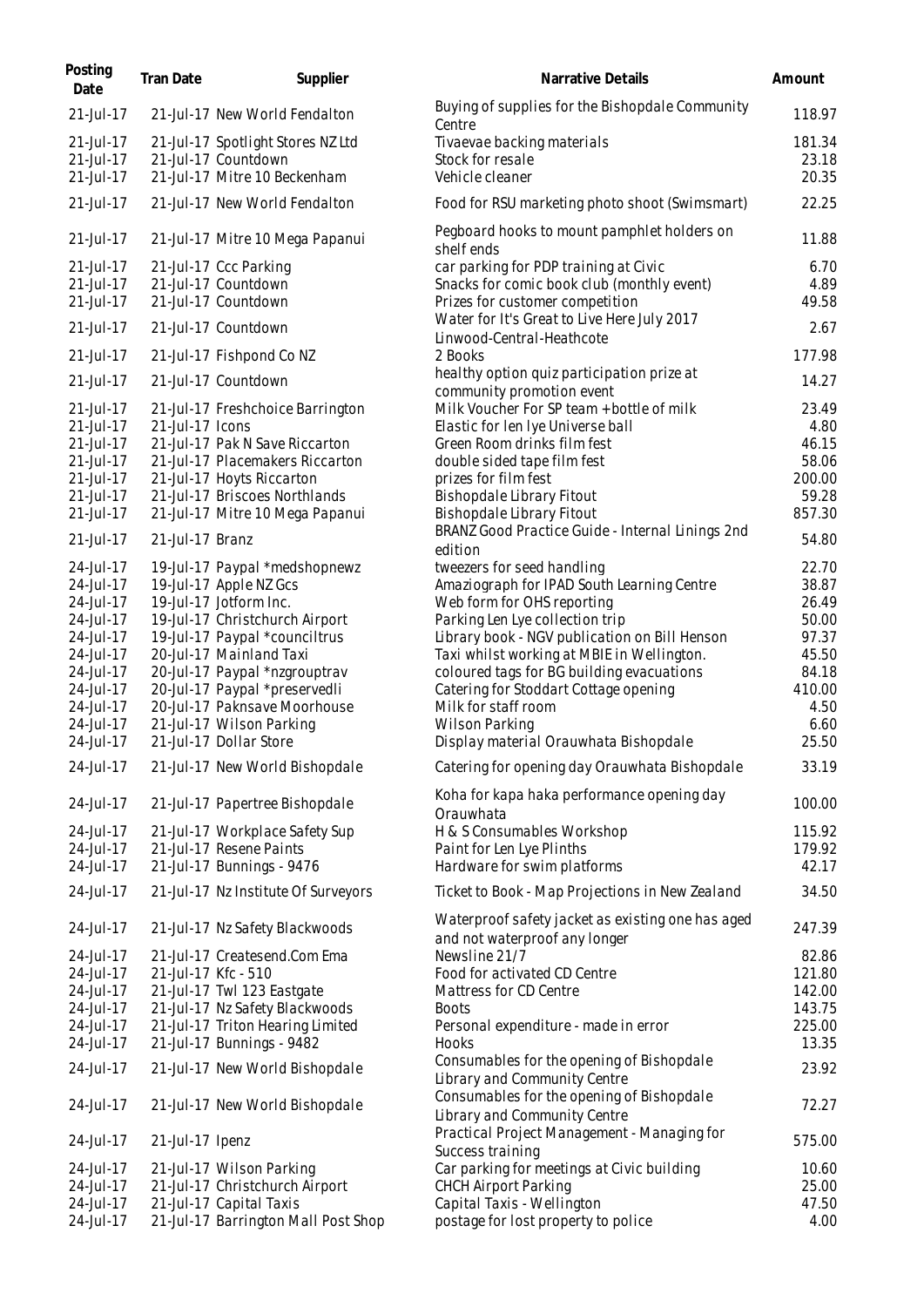| 24-Jul-17<br>External stakeholder site visit refreshment<br>21-Jul-17 Bp Connect Hoon Hay<br>24-Jul-17<br>21-Jul-17 Zesto Armagh<br>External stakeholder meeting, refreshments<br>24-Jul-17<br>21-Jul-17 Wilson Parking<br>Parking PDP Training<br>24-Jul-17<br>Cake for Bishopdale Community Centre opening<br>22-Jul-17 Kidds Cakes & Bakery<br>24-Jul-17<br>22-Jul-17 Amazon Mktplace Pmts<br>Purchased Book "After Great Disasters"<br>24-Jul-17<br>22-Jul-17 Createsend.Com Ema<br>Flooding - Residents update<br>24-Jul-17<br>22-Jul-17 Createsend.Com Ema<br>Flooding - Residents update<br>Flowers for the opening of Orauwhata:<br>24-Jul-17<br>22-Jul-17 New World Bishopdale<br>Bishopdale<br>24-Jul-17<br>22-Jul-17 Subway Barbadoes<br>Civil Defence (EOC) lunch 22/7/7/17<br>24-Jul-17<br>22-Jul-17 Mitre 10 Mega Papanui<br>Jigsaw blades for workshop<br>24-Jul-17<br>22-Jul-17 Loose Change<br>gift bags film fest<br>EOC- Civil Defence Emergency Event - Logistic<br>24-Jul-17<br>22-Jul-17 New World South City<br>Order #03904 Catering<br>EOC- Civil Defence Emergency Event - Logistic<br>24-Jul-17<br>22-Jul-17 Pizza Hut Ferrymead<br>Order #03905 Catering<br>Flooding - Residents update<br>24-Jul-17<br>23-Jul-17 Createsend.Com Ema<br>23-Jul-17 Createsend.Com Ema<br>Flooding - Residents update<br>24-Jul-17<br>23-Jul-17 Createsend.Com Ema<br>24-Jul-17<br>Flooding - Residents update<br>24-Jul-17<br>23-Jul-17 Ecocentral Ltd<br>dump fees<br>24-Jul-17<br>23-Jul-17 New World St Martins<br>EOC Catering Cost July Floods<br>Small single serve bottled water, fruit drinks and<br>24-Jul-17<br>23-Jul-17 New World St Martins<br>bananas<br>EOC- Civil Defence Emergency Event - Logistic<br>24-Jul-17<br>23-Jul-17 Couplands Bakeries<br>Catering .Cut Sandwiches and Muffins<br>23-Jul-17 Subway Barbadoes<br>Subway purchase for EOC catering<br>294.10<br>24-Jul-17<br>24-Jul-17<br>23-Jul-17 Vendella International<br>tea, coffee, hot choc and milk for tourist flats<br>24-Jul-17<br>24-Jul-17 Countdown<br>Volunteer Acknowledgment<br>24-Jul-17 Countdown<br>24-Jul-17<br>Cotton buds for Landscape Lesson<br>24-Jul-17 Fendalton Service Ctr<br>Parking Coupons<br>24-Jul-17<br>24-Jul-17<br>Extensions cords<br>24-Jul-17 Countdown<br>24-Jul-17 Pgg Wrightson Chch<br>2 Saws Silky Pocketboy.<br>24-Jul-17<br>24-Jul-17 Mitre 10 Mega Hornby<br>THINGS for Gardners BG.<br>24-Jul-17<br>24-Jul-17 New World Stanmore<br>Food for EOC staff<br>24-Jul-17<br>24-Jul-17<br>24-Jul-17 Supervalue Sumner<br>Volunteer morning tea<br>96.98<br>24-Jul-17<br>24-Jul-17 1day<br>Portable Lithium Vehicle Jump Starter<br>EOC Catering. Receipt not kept. Picked up by<br>24-Jul-17<br>24-Jul-17 Subway Barbadoes<br>others.<br>5001-4342 SM Monthly Posting Platform<br>25-Jul-17<br>23-Jul-17 Sprout Social<br>25-Jul-17<br>EOC Catering Cost July Floods<br>23-Jul-17 Thai Box<br>25-Jul-17<br>23-Jul-17 Paknsave Moorhouse<br>EOC Catering Cost July Floods<br>25-Jul-17<br>23-Jul-17 Whitcoulls Thepalms 47<br>farewell card<br>25-Jul-17<br>24-Jul-17 P935 Chester Street<br>Town Hall PCG meeting<br>25-Jul-17<br>24-Jul-17 Kaiapoi Tyre Centre Limit<br>Vehicle maintenance<br>24-Jul-17 Createsend.Com Ema<br>25-Jul-17<br>Friends of the Art Gallery email<br>24-Jul-17 Createsend.Com Ema<br>25-Jul-17<br>Flooding - Residents update<br>24-Jul-17 Createsend.Com Ema<br>25-Jul-17<br>Flooding - Residents update<br>25-Jul-17<br>24-Jul-17 Createsend.Com Ema<br>Art Gallery email<br>25-Jul-17<br>24-Jul-17 Nams Group Ltd<br>Investment Logic Mapping<br>684.25<br>Courier tickets for Monthly CCC pool water<br>25-Jul-17<br>24-Jul-17 Courier Post Christchurch<br>samples.<br>25-Jul-17<br>24-Jul-17 Nz Safety Blackwoods<br>Health and Safety - safety boots<br>25-Jul-17<br>24-Jul-17 Nz Safety Blackwoods<br>Health and Safety - safety boots<br>25-Jul-17<br>24-Jul-17 Crisp<br>carrots<br>25-Jul-17 Coffee Culture Cc Airp<br>25-Jul-17<br>5001-4325 Brand Activation meeting<br>25-Jul-17 Twl 220 Riccarton<br>25-Jul-17<br>5001-4325 Brand Activation props<br>25-Jul-17<br>25-Jul-17 Southern Woods Nursery<br>buy 150 plants<br>25-Jul-17<br>25-Jul-17 Uoc Parking Meters<br>Parking for city centre meeting<br>25-Jul-17<br>25-Jul-17 Uoc Parking Meters<br>Parking for city centre meeting<br>25-Jul-17<br>25-Jul-17 Ccc Parking<br>parking for meeting at civic<br>Catering for Community Board meeting<br>25-Jul-17<br>25-Jul-17 Parsley And Sage<br>25-Jul-17 Ccc Parking<br>Parking - Meetings at Civic<br>25-Jul-17<br>Catering for Burwood Event - Residents<br>25-Jul-17<br>25-Jul-17 Countdown | Posting<br>Date | <b>Tran Date</b> | Supplier | Narrative Details | Amount                 |
|------------------------------------------------------------------------------------------------------------------------------------------------------------------------------------------------------------------------------------------------------------------------------------------------------------------------------------------------------------------------------------------------------------------------------------------------------------------------------------------------------------------------------------------------------------------------------------------------------------------------------------------------------------------------------------------------------------------------------------------------------------------------------------------------------------------------------------------------------------------------------------------------------------------------------------------------------------------------------------------------------------------------------------------------------------------------------------------------------------------------------------------------------------------------------------------------------------------------------------------------------------------------------------------------------------------------------------------------------------------------------------------------------------------------------------------------------------------------------------------------------------------------------------------------------------------------------------------------------------------------------------------------------------------------------------------------------------------------------------------------------------------------------------------------------------------------------------------------------------------------------------------------------------------------------------------------------------------------------------------------------------------------------------------------------------------------------------------------------------------------------------------------------------------------------------------------------------------------------------------------------------------------------------------------------------------------------------------------------------------------------------------------------------------------------------------------------------------------------------------------------------------------------------------------------------------------------------------------------------------------------------------------------------------------------------------------------------------------------------------------------------------------------------------------------------------------------------------------------------------------------------------------------------------------------------------------------------------------------------------------------------------------------------------------------------------------------------------------------------------------------------------------------------------------------------------------------------------------------------------------------------------------------------------------------------------------------------------------------------------------------------------------------------------------------------------------------------------------------------------------------------------------------------------------------------------------------------------------------------------------------------------------------------------------------------------------------------------------------------------------------------------------------------------------------------------------------------------------------------------------------------------------------------------------------------------------------------------------------------------------------------------------------------------------------------------------------------------------------------------------------------------------------------------------------------------------------------------------------------------------------------------------------------------------------------------------------------------------------------------------------------------------------------------------------------------------------------------------------------------------------------------------------------------------------------------------------------------------------------------------------------------------------------------------------|-----------------|------------------|----------|-------------------|------------------------|
|                                                                                                                                                                                                                                                                                                                                                                                                                                                                                                                                                                                                                                                                                                                                                                                                                                                                                                                                                                                                                                                                                                                                                                                                                                                                                                                                                                                                                                                                                                                                                                                                                                                                                                                                                                                                                                                                                                                                                                                                                                                                                                                                                                                                                                                                                                                                                                                                                                                                                                                                                                                                                                                                                                                                                                                                                                                                                                                                                                                                                                                                                                                                                                                                                                                                                                                                                                                                                                                                                                                                                                                                                                                                                                                                                                                                                                                                                                                                                                                                                                                                                                                                                                                                                                                                                                                                                                                                                                                                                                                                                                                                                                                                              |                 |                  |          |                   | 5.30<br>28.03<br>10.60 |
|                                                                                                                                                                                                                                                                                                                                                                                                                                                                                                                                                                                                                                                                                                                                                                                                                                                                                                                                                                                                                                                                                                                                                                                                                                                                                                                                                                                                                                                                                                                                                                                                                                                                                                                                                                                                                                                                                                                                                                                                                                                                                                                                                                                                                                                                                                                                                                                                                                                                                                                                                                                                                                                                                                                                                                                                                                                                                                                                                                                                                                                                                                                                                                                                                                                                                                                                                                                                                                                                                                                                                                                                                                                                                                                                                                                                                                                                                                                                                                                                                                                                                                                                                                                                                                                                                                                                                                                                                                                                                                                                                                                                                                                                              |                 |                  |          |                   | 135.00                 |
|                                                                                                                                                                                                                                                                                                                                                                                                                                                                                                                                                                                                                                                                                                                                                                                                                                                                                                                                                                                                                                                                                                                                                                                                                                                                                                                                                                                                                                                                                                                                                                                                                                                                                                                                                                                                                                                                                                                                                                                                                                                                                                                                                                                                                                                                                                                                                                                                                                                                                                                                                                                                                                                                                                                                                                                                                                                                                                                                                                                                                                                                                                                                                                                                                                                                                                                                                                                                                                                                                                                                                                                                                                                                                                                                                                                                                                                                                                                                                                                                                                                                                                                                                                                                                                                                                                                                                                                                                                                                                                                                                                                                                                                                              |                 |                  |          |                   | 57.03                  |
|                                                                                                                                                                                                                                                                                                                                                                                                                                                                                                                                                                                                                                                                                                                                                                                                                                                                                                                                                                                                                                                                                                                                                                                                                                                                                                                                                                                                                                                                                                                                                                                                                                                                                                                                                                                                                                                                                                                                                                                                                                                                                                                                                                                                                                                                                                                                                                                                                                                                                                                                                                                                                                                                                                                                                                                                                                                                                                                                                                                                                                                                                                                                                                                                                                                                                                                                                                                                                                                                                                                                                                                                                                                                                                                                                                                                                                                                                                                                                                                                                                                                                                                                                                                                                                                                                                                                                                                                                                                                                                                                                                                                                                                                              |                 |                  |          |                   | 10.09                  |
|                                                                                                                                                                                                                                                                                                                                                                                                                                                                                                                                                                                                                                                                                                                                                                                                                                                                                                                                                                                                                                                                                                                                                                                                                                                                                                                                                                                                                                                                                                                                                                                                                                                                                                                                                                                                                                                                                                                                                                                                                                                                                                                                                                                                                                                                                                                                                                                                                                                                                                                                                                                                                                                                                                                                                                                                                                                                                                                                                                                                                                                                                                                                                                                                                                                                                                                                                                                                                                                                                                                                                                                                                                                                                                                                                                                                                                                                                                                                                                                                                                                                                                                                                                                                                                                                                                                                                                                                                                                                                                                                                                                                                                                                              |                 |                  |          |                   | 10.54                  |
|                                                                                                                                                                                                                                                                                                                                                                                                                                                                                                                                                                                                                                                                                                                                                                                                                                                                                                                                                                                                                                                                                                                                                                                                                                                                                                                                                                                                                                                                                                                                                                                                                                                                                                                                                                                                                                                                                                                                                                                                                                                                                                                                                                                                                                                                                                                                                                                                                                                                                                                                                                                                                                                                                                                                                                                                                                                                                                                                                                                                                                                                                                                                                                                                                                                                                                                                                                                                                                                                                                                                                                                                                                                                                                                                                                                                                                                                                                                                                                                                                                                                                                                                                                                                                                                                                                                                                                                                                                                                                                                                                                                                                                                                              |                 |                  |          |                   | 32.97                  |
|                                                                                                                                                                                                                                                                                                                                                                                                                                                                                                                                                                                                                                                                                                                                                                                                                                                                                                                                                                                                                                                                                                                                                                                                                                                                                                                                                                                                                                                                                                                                                                                                                                                                                                                                                                                                                                                                                                                                                                                                                                                                                                                                                                                                                                                                                                                                                                                                                                                                                                                                                                                                                                                                                                                                                                                                                                                                                                                                                                                                                                                                                                                                                                                                                                                                                                                                                                                                                                                                                                                                                                                                                                                                                                                                                                                                                                                                                                                                                                                                                                                                                                                                                                                                                                                                                                                                                                                                                                                                                                                                                                                                                                                                              |                 |                  |          |                   | 211.00                 |
|                                                                                                                                                                                                                                                                                                                                                                                                                                                                                                                                                                                                                                                                                                                                                                                                                                                                                                                                                                                                                                                                                                                                                                                                                                                                                                                                                                                                                                                                                                                                                                                                                                                                                                                                                                                                                                                                                                                                                                                                                                                                                                                                                                                                                                                                                                                                                                                                                                                                                                                                                                                                                                                                                                                                                                                                                                                                                                                                                                                                                                                                                                                                                                                                                                                                                                                                                                                                                                                                                                                                                                                                                                                                                                                                                                                                                                                                                                                                                                                                                                                                                                                                                                                                                                                                                                                                                                                                                                                                                                                                                                                                                                                                              |                 |                  |          |                   | 43.55<br>10.50         |
|                                                                                                                                                                                                                                                                                                                                                                                                                                                                                                                                                                                                                                                                                                                                                                                                                                                                                                                                                                                                                                                                                                                                                                                                                                                                                                                                                                                                                                                                                                                                                                                                                                                                                                                                                                                                                                                                                                                                                                                                                                                                                                                                                                                                                                                                                                                                                                                                                                                                                                                                                                                                                                                                                                                                                                                                                                                                                                                                                                                                                                                                                                                                                                                                                                                                                                                                                                                                                                                                                                                                                                                                                                                                                                                                                                                                                                                                                                                                                                                                                                                                                                                                                                                                                                                                                                                                                                                                                                                                                                                                                                                                                                                                              |                 |                  |          |                   | 60.69                  |
|                                                                                                                                                                                                                                                                                                                                                                                                                                                                                                                                                                                                                                                                                                                                                                                                                                                                                                                                                                                                                                                                                                                                                                                                                                                                                                                                                                                                                                                                                                                                                                                                                                                                                                                                                                                                                                                                                                                                                                                                                                                                                                                                                                                                                                                                                                                                                                                                                                                                                                                                                                                                                                                                                                                                                                                                                                                                                                                                                                                                                                                                                                                                                                                                                                                                                                                                                                                                                                                                                                                                                                                                                                                                                                                                                                                                                                                                                                                                                                                                                                                                                                                                                                                                                                                                                                                                                                                                                                                                                                                                                                                                                                                                              |                 |                  |          |                   | 280.00                 |
|                                                                                                                                                                                                                                                                                                                                                                                                                                                                                                                                                                                                                                                                                                                                                                                                                                                                                                                                                                                                                                                                                                                                                                                                                                                                                                                                                                                                                                                                                                                                                                                                                                                                                                                                                                                                                                                                                                                                                                                                                                                                                                                                                                                                                                                                                                                                                                                                                                                                                                                                                                                                                                                                                                                                                                                                                                                                                                                                                                                                                                                                                                                                                                                                                                                                                                                                                                                                                                                                                                                                                                                                                                                                                                                                                                                                                                                                                                                                                                                                                                                                                                                                                                                                                                                                                                                                                                                                                                                                                                                                                                                                                                                                              |                 |                  |          |                   | 10.48                  |
|                                                                                                                                                                                                                                                                                                                                                                                                                                                                                                                                                                                                                                                                                                                                                                                                                                                                                                                                                                                                                                                                                                                                                                                                                                                                                                                                                                                                                                                                                                                                                                                                                                                                                                                                                                                                                                                                                                                                                                                                                                                                                                                                                                                                                                                                                                                                                                                                                                                                                                                                                                                                                                                                                                                                                                                                                                                                                                                                                                                                                                                                                                                                                                                                                                                                                                                                                                                                                                                                                                                                                                                                                                                                                                                                                                                                                                                                                                                                                                                                                                                                                                                                                                                                                                                                                                                                                                                                                                                                                                                                                                                                                                                                              |                 |                  |          |                   | 11.35                  |
|                                                                                                                                                                                                                                                                                                                                                                                                                                                                                                                                                                                                                                                                                                                                                                                                                                                                                                                                                                                                                                                                                                                                                                                                                                                                                                                                                                                                                                                                                                                                                                                                                                                                                                                                                                                                                                                                                                                                                                                                                                                                                                                                                                                                                                                                                                                                                                                                                                                                                                                                                                                                                                                                                                                                                                                                                                                                                                                                                                                                                                                                                                                                                                                                                                                                                                                                                                                                                                                                                                                                                                                                                                                                                                                                                                                                                                                                                                                                                                                                                                                                                                                                                                                                                                                                                                                                                                                                                                                                                                                                                                                                                                                                              |                 |                  |          |                   | 11.55<br>24.50         |
|                                                                                                                                                                                                                                                                                                                                                                                                                                                                                                                                                                                                                                                                                                                                                                                                                                                                                                                                                                                                                                                                                                                                                                                                                                                                                                                                                                                                                                                                                                                                                                                                                                                                                                                                                                                                                                                                                                                                                                                                                                                                                                                                                                                                                                                                                                                                                                                                                                                                                                                                                                                                                                                                                                                                                                                                                                                                                                                                                                                                                                                                                                                                                                                                                                                                                                                                                                                                                                                                                                                                                                                                                                                                                                                                                                                                                                                                                                                                                                                                                                                                                                                                                                                                                                                                                                                                                                                                                                                                                                                                                                                                                                                                              |                 |                  |          |                   | 242.39                 |
|                                                                                                                                                                                                                                                                                                                                                                                                                                                                                                                                                                                                                                                                                                                                                                                                                                                                                                                                                                                                                                                                                                                                                                                                                                                                                                                                                                                                                                                                                                                                                                                                                                                                                                                                                                                                                                                                                                                                                                                                                                                                                                                                                                                                                                                                                                                                                                                                                                                                                                                                                                                                                                                                                                                                                                                                                                                                                                                                                                                                                                                                                                                                                                                                                                                                                                                                                                                                                                                                                                                                                                                                                                                                                                                                                                                                                                                                                                                                                                                                                                                                                                                                                                                                                                                                                                                                                                                                                                                                                                                                                                                                                                                                              |                 |                  |          |                   | 102.04                 |
|                                                                                                                                                                                                                                                                                                                                                                                                                                                                                                                                                                                                                                                                                                                                                                                                                                                                                                                                                                                                                                                                                                                                                                                                                                                                                                                                                                                                                                                                                                                                                                                                                                                                                                                                                                                                                                                                                                                                                                                                                                                                                                                                                                                                                                                                                                                                                                                                                                                                                                                                                                                                                                                                                                                                                                                                                                                                                                                                                                                                                                                                                                                                                                                                                                                                                                                                                                                                                                                                                                                                                                                                                                                                                                                                                                                                                                                                                                                                                                                                                                                                                                                                                                                                                                                                                                                                                                                                                                                                                                                                                                                                                                                                              |                 |                  |          |                   | 164.35                 |
|                                                                                                                                                                                                                                                                                                                                                                                                                                                                                                                                                                                                                                                                                                                                                                                                                                                                                                                                                                                                                                                                                                                                                                                                                                                                                                                                                                                                                                                                                                                                                                                                                                                                                                                                                                                                                                                                                                                                                                                                                                                                                                                                                                                                                                                                                                                                                                                                                                                                                                                                                                                                                                                                                                                                                                                                                                                                                                                                                                                                                                                                                                                                                                                                                                                                                                                                                                                                                                                                                                                                                                                                                                                                                                                                                                                                                                                                                                                                                                                                                                                                                                                                                                                                                                                                                                                                                                                                                                                                                                                                                                                                                                                                              |                 |                  |          |                   |                        |
|                                                                                                                                                                                                                                                                                                                                                                                                                                                                                                                                                                                                                                                                                                                                                                                                                                                                                                                                                                                                                                                                                                                                                                                                                                                                                                                                                                                                                                                                                                                                                                                                                                                                                                                                                                                                                                                                                                                                                                                                                                                                                                                                                                                                                                                                                                                                                                                                                                                                                                                                                                                                                                                                                                                                                                                                                                                                                                                                                                                                                                                                                                                                                                                                                                                                                                                                                                                                                                                                                                                                                                                                                                                                                                                                                                                                                                                                                                                                                                                                                                                                                                                                                                                                                                                                                                                                                                                                                                                                                                                                                                                                                                                                              |                 |                  |          |                   | 190.72                 |
|                                                                                                                                                                                                                                                                                                                                                                                                                                                                                                                                                                                                                                                                                                                                                                                                                                                                                                                                                                                                                                                                                                                                                                                                                                                                                                                                                                                                                                                                                                                                                                                                                                                                                                                                                                                                                                                                                                                                                                                                                                                                                                                                                                                                                                                                                                                                                                                                                                                                                                                                                                                                                                                                                                                                                                                                                                                                                                                                                                                                                                                                                                                                                                                                                                                                                                                                                                                                                                                                                                                                                                                                                                                                                                                                                                                                                                                                                                                                                                                                                                                                                                                                                                                                                                                                                                                                                                                                                                                                                                                                                                                                                                                                              |                 |                  |          |                   | 32.00                  |
|                                                                                                                                                                                                                                                                                                                                                                                                                                                                                                                                                                                                                                                                                                                                                                                                                                                                                                                                                                                                                                                                                                                                                                                                                                                                                                                                                                                                                                                                                                                                                                                                                                                                                                                                                                                                                                                                                                                                                                                                                                                                                                                                                                                                                                                                                                                                                                                                                                                                                                                                                                                                                                                                                                                                                                                                                                                                                                                                                                                                                                                                                                                                                                                                                                                                                                                                                                                                                                                                                                                                                                                                                                                                                                                                                                                                                                                                                                                                                                                                                                                                                                                                                                                                                                                                                                                                                                                                                                                                                                                                                                                                                                                                              |                 |                  |          |                   | 24.00                  |
|                                                                                                                                                                                                                                                                                                                                                                                                                                                                                                                                                                                                                                                                                                                                                                                                                                                                                                                                                                                                                                                                                                                                                                                                                                                                                                                                                                                                                                                                                                                                                                                                                                                                                                                                                                                                                                                                                                                                                                                                                                                                                                                                                                                                                                                                                                                                                                                                                                                                                                                                                                                                                                                                                                                                                                                                                                                                                                                                                                                                                                                                                                                                                                                                                                                                                                                                                                                                                                                                                                                                                                                                                                                                                                                                                                                                                                                                                                                                                                                                                                                                                                                                                                                                                                                                                                                                                                                                                                                                                                                                                                                                                                                                              |                 |                  |          |                   | 124.00                 |
|                                                                                                                                                                                                                                                                                                                                                                                                                                                                                                                                                                                                                                                                                                                                                                                                                                                                                                                                                                                                                                                                                                                                                                                                                                                                                                                                                                                                                                                                                                                                                                                                                                                                                                                                                                                                                                                                                                                                                                                                                                                                                                                                                                                                                                                                                                                                                                                                                                                                                                                                                                                                                                                                                                                                                                                                                                                                                                                                                                                                                                                                                                                                                                                                                                                                                                                                                                                                                                                                                                                                                                                                                                                                                                                                                                                                                                                                                                                                                                                                                                                                                                                                                                                                                                                                                                                                                                                                                                                                                                                                                                                                                                                                              |                 |                  |          |                   | 25.33                  |
|                                                                                                                                                                                                                                                                                                                                                                                                                                                                                                                                                                                                                                                                                                                                                                                                                                                                                                                                                                                                                                                                                                                                                                                                                                                                                                                                                                                                                                                                                                                                                                                                                                                                                                                                                                                                                                                                                                                                                                                                                                                                                                                                                                                                                                                                                                                                                                                                                                                                                                                                                                                                                                                                                                                                                                                                                                                                                                                                                                                                                                                                                                                                                                                                                                                                                                                                                                                                                                                                                                                                                                                                                                                                                                                                                                                                                                                                                                                                                                                                                                                                                                                                                                                                                                                                                                                                                                                                                                                                                                                                                                                                                                                                              |                 |                  |          |                   | 104.98                 |
|                                                                                                                                                                                                                                                                                                                                                                                                                                                                                                                                                                                                                                                                                                                                                                                                                                                                                                                                                                                                                                                                                                                                                                                                                                                                                                                                                                                                                                                                                                                                                                                                                                                                                                                                                                                                                                                                                                                                                                                                                                                                                                                                                                                                                                                                                                                                                                                                                                                                                                                                                                                                                                                                                                                                                                                                                                                                                                                                                                                                                                                                                                                                                                                                                                                                                                                                                                                                                                                                                                                                                                                                                                                                                                                                                                                                                                                                                                                                                                                                                                                                                                                                                                                                                                                                                                                                                                                                                                                                                                                                                                                                                                                                              |                 |                  |          |                   | 460.42                 |
|                                                                                                                                                                                                                                                                                                                                                                                                                                                                                                                                                                                                                                                                                                                                                                                                                                                                                                                                                                                                                                                                                                                                                                                                                                                                                                                                                                                                                                                                                                                                                                                                                                                                                                                                                                                                                                                                                                                                                                                                                                                                                                                                                                                                                                                                                                                                                                                                                                                                                                                                                                                                                                                                                                                                                                                                                                                                                                                                                                                                                                                                                                                                                                                                                                                                                                                                                                                                                                                                                                                                                                                                                                                                                                                                                                                                                                                                                                                                                                                                                                                                                                                                                                                                                                                                                                                                                                                                                                                                                                                                                                                                                                                                              |                 |                  |          |                   | 124.69                 |
|                                                                                                                                                                                                                                                                                                                                                                                                                                                                                                                                                                                                                                                                                                                                                                                                                                                                                                                                                                                                                                                                                                                                                                                                                                                                                                                                                                                                                                                                                                                                                                                                                                                                                                                                                                                                                                                                                                                                                                                                                                                                                                                                                                                                                                                                                                                                                                                                                                                                                                                                                                                                                                                                                                                                                                                                                                                                                                                                                                                                                                                                                                                                                                                                                                                                                                                                                                                                                                                                                                                                                                                                                                                                                                                                                                                                                                                                                                                                                                                                                                                                                                                                                                                                                                                                                                                                                                                                                                                                                                                                                                                                                                                                              |                 |                  |          |                   | 7.97                   |
|                                                                                                                                                                                                                                                                                                                                                                                                                                                                                                                                                                                                                                                                                                                                                                                                                                                                                                                                                                                                                                                                                                                                                                                                                                                                                                                                                                                                                                                                                                                                                                                                                                                                                                                                                                                                                                                                                                                                                                                                                                                                                                                                                                                                                                                                                                                                                                                                                                                                                                                                                                                                                                                                                                                                                                                                                                                                                                                                                                                                                                                                                                                                                                                                                                                                                                                                                                                                                                                                                                                                                                                                                                                                                                                                                                                                                                                                                                                                                                                                                                                                                                                                                                                                                                                                                                                                                                                                                                                                                                                                                                                                                                                                              |                 |                  |          |                   |                        |
|                                                                                                                                                                                                                                                                                                                                                                                                                                                                                                                                                                                                                                                                                                                                                                                                                                                                                                                                                                                                                                                                                                                                                                                                                                                                                                                                                                                                                                                                                                                                                                                                                                                                                                                                                                                                                                                                                                                                                                                                                                                                                                                                                                                                                                                                                                                                                                                                                                                                                                                                                                                                                                                                                                                                                                                                                                                                                                                                                                                                                                                                                                                                                                                                                                                                                                                                                                                                                                                                                                                                                                                                                                                                                                                                                                                                                                                                                                                                                                                                                                                                                                                                                                                                                                                                                                                                                                                                                                                                                                                                                                                                                                                                              |                 |                  |          |                   | 80.00<br>81.62         |
|                                                                                                                                                                                                                                                                                                                                                                                                                                                                                                                                                                                                                                                                                                                                                                                                                                                                                                                                                                                                                                                                                                                                                                                                                                                                                                                                                                                                                                                                                                                                                                                                                                                                                                                                                                                                                                                                                                                                                                                                                                                                                                                                                                                                                                                                                                                                                                                                                                                                                                                                                                                                                                                                                                                                                                                                                                                                                                                                                                                                                                                                                                                                                                                                                                                                                                                                                                                                                                                                                                                                                                                                                                                                                                                                                                                                                                                                                                                                                                                                                                                                                                                                                                                                                                                                                                                                                                                                                                                                                                                                                                                                                                                                              |                 |                  |          |                   | 132.50                 |
|                                                                                                                                                                                                                                                                                                                                                                                                                                                                                                                                                                                                                                                                                                                                                                                                                                                                                                                                                                                                                                                                                                                                                                                                                                                                                                                                                                                                                                                                                                                                                                                                                                                                                                                                                                                                                                                                                                                                                                                                                                                                                                                                                                                                                                                                                                                                                                                                                                                                                                                                                                                                                                                                                                                                                                                                                                                                                                                                                                                                                                                                                                                                                                                                                                                                                                                                                                                                                                                                                                                                                                                                                                                                                                                                                                                                                                                                                                                                                                                                                                                                                                                                                                                                                                                                                                                                                                                                                                                                                                                                                                                                                                                                              |                 |                  |          |                   | 215.37                 |
|                                                                                                                                                                                                                                                                                                                                                                                                                                                                                                                                                                                                                                                                                                                                                                                                                                                                                                                                                                                                                                                                                                                                                                                                                                                                                                                                                                                                                                                                                                                                                                                                                                                                                                                                                                                                                                                                                                                                                                                                                                                                                                                                                                                                                                                                                                                                                                                                                                                                                                                                                                                                                                                                                                                                                                                                                                                                                                                                                                                                                                                                                                                                                                                                                                                                                                                                                                                                                                                                                                                                                                                                                                                                                                                                                                                                                                                                                                                                                                                                                                                                                                                                                                                                                                                                                                                                                                                                                                                                                                                                                                                                                                                                              |                 |                  |          |                   | 15.99                  |
|                                                                                                                                                                                                                                                                                                                                                                                                                                                                                                                                                                                                                                                                                                                                                                                                                                                                                                                                                                                                                                                                                                                                                                                                                                                                                                                                                                                                                                                                                                                                                                                                                                                                                                                                                                                                                                                                                                                                                                                                                                                                                                                                                                                                                                                                                                                                                                                                                                                                                                                                                                                                                                                                                                                                                                                                                                                                                                                                                                                                                                                                                                                                                                                                                                                                                                                                                                                                                                                                                                                                                                                                                                                                                                                                                                                                                                                                                                                                                                                                                                                                                                                                                                                                                                                                                                                                                                                                                                                                                                                                                                                                                                                                              |                 |                  |          |                   | 6.60                   |
|                                                                                                                                                                                                                                                                                                                                                                                                                                                                                                                                                                                                                                                                                                                                                                                                                                                                                                                                                                                                                                                                                                                                                                                                                                                                                                                                                                                                                                                                                                                                                                                                                                                                                                                                                                                                                                                                                                                                                                                                                                                                                                                                                                                                                                                                                                                                                                                                                                                                                                                                                                                                                                                                                                                                                                                                                                                                                                                                                                                                                                                                                                                                                                                                                                                                                                                                                                                                                                                                                                                                                                                                                                                                                                                                                                                                                                                                                                                                                                                                                                                                                                                                                                                                                                                                                                                                                                                                                                                                                                                                                                                                                                                                              |                 |                  |          |                   | 29.00                  |
|                                                                                                                                                                                                                                                                                                                                                                                                                                                                                                                                                                                                                                                                                                                                                                                                                                                                                                                                                                                                                                                                                                                                                                                                                                                                                                                                                                                                                                                                                                                                                                                                                                                                                                                                                                                                                                                                                                                                                                                                                                                                                                                                                                                                                                                                                                                                                                                                                                                                                                                                                                                                                                                                                                                                                                                                                                                                                                                                                                                                                                                                                                                                                                                                                                                                                                                                                                                                                                                                                                                                                                                                                                                                                                                                                                                                                                                                                                                                                                                                                                                                                                                                                                                                                                                                                                                                                                                                                                                                                                                                                                                                                                                                              |                 |                  |          |                   | 9.63                   |
|                                                                                                                                                                                                                                                                                                                                                                                                                                                                                                                                                                                                                                                                                                                                                                                                                                                                                                                                                                                                                                                                                                                                                                                                                                                                                                                                                                                                                                                                                                                                                                                                                                                                                                                                                                                                                                                                                                                                                                                                                                                                                                                                                                                                                                                                                                                                                                                                                                                                                                                                                                                                                                                                                                                                                                                                                                                                                                                                                                                                                                                                                                                                                                                                                                                                                                                                                                                                                                                                                                                                                                                                                                                                                                                                                                                                                                                                                                                                                                                                                                                                                                                                                                                                                                                                                                                                                                                                                                                                                                                                                                                                                                                                              |                 |                  |          |                   | 11.50                  |
|                                                                                                                                                                                                                                                                                                                                                                                                                                                                                                                                                                                                                                                                                                                                                                                                                                                                                                                                                                                                                                                                                                                                                                                                                                                                                                                                                                                                                                                                                                                                                                                                                                                                                                                                                                                                                                                                                                                                                                                                                                                                                                                                                                                                                                                                                                                                                                                                                                                                                                                                                                                                                                                                                                                                                                                                                                                                                                                                                                                                                                                                                                                                                                                                                                                                                                                                                                                                                                                                                                                                                                                                                                                                                                                                                                                                                                                                                                                                                                                                                                                                                                                                                                                                                                                                                                                                                                                                                                                                                                                                                                                                                                                                              |                 |                  |          |                   | 11.79                  |
|                                                                                                                                                                                                                                                                                                                                                                                                                                                                                                                                                                                                                                                                                                                                                                                                                                                                                                                                                                                                                                                                                                                                                                                                                                                                                                                                                                                                                                                                                                                                                                                                                                                                                                                                                                                                                                                                                                                                                                                                                                                                                                                                                                                                                                                                                                                                                                                                                                                                                                                                                                                                                                                                                                                                                                                                                                                                                                                                                                                                                                                                                                                                                                                                                                                                                                                                                                                                                                                                                                                                                                                                                                                                                                                                                                                                                                                                                                                                                                                                                                                                                                                                                                                                                                                                                                                                                                                                                                                                                                                                                                                                                                                                              |                 |                  |          |                   | 113.71                 |
|                                                                                                                                                                                                                                                                                                                                                                                                                                                                                                                                                                                                                                                                                                                                                                                                                                                                                                                                                                                                                                                                                                                                                                                                                                                                                                                                                                                                                                                                                                                                                                                                                                                                                                                                                                                                                                                                                                                                                                                                                                                                                                                                                                                                                                                                                                                                                                                                                                                                                                                                                                                                                                                                                                                                                                                                                                                                                                                                                                                                                                                                                                                                                                                                                                                                                                                                                                                                                                                                                                                                                                                                                                                                                                                                                                                                                                                                                                                                                                                                                                                                                                                                                                                                                                                                                                                                                                                                                                                                                                                                                                                                                                                                              |                 |                  |          |                   | 57.00                  |
|                                                                                                                                                                                                                                                                                                                                                                                                                                                                                                                                                                                                                                                                                                                                                                                                                                                                                                                                                                                                                                                                                                                                                                                                                                                                                                                                                                                                                                                                                                                                                                                                                                                                                                                                                                                                                                                                                                                                                                                                                                                                                                                                                                                                                                                                                                                                                                                                                                                                                                                                                                                                                                                                                                                                                                                                                                                                                                                                                                                                                                                                                                                                                                                                                                                                                                                                                                                                                                                                                                                                                                                                                                                                                                                                                                                                                                                                                                                                                                                                                                                                                                                                                                                                                                                                                                                                                                                                                                                                                                                                                                                                                                                                              |                 |                  |          |                   | 142.35                 |
|                                                                                                                                                                                                                                                                                                                                                                                                                                                                                                                                                                                                                                                                                                                                                                                                                                                                                                                                                                                                                                                                                                                                                                                                                                                                                                                                                                                                                                                                                                                                                                                                                                                                                                                                                                                                                                                                                                                                                                                                                                                                                                                                                                                                                                                                                                                                                                                                                                                                                                                                                                                                                                                                                                                                                                                                                                                                                                                                                                                                                                                                                                                                                                                                                                                                                                                                                                                                                                                                                                                                                                                                                                                                                                                                                                                                                                                                                                                                                                                                                                                                                                                                                                                                                                                                                                                                                                                                                                                                                                                                                                                                                                                                              |                 |                  |          |                   | 160.88                 |
|                                                                                                                                                                                                                                                                                                                                                                                                                                                                                                                                                                                                                                                                                                                                                                                                                                                                                                                                                                                                                                                                                                                                                                                                                                                                                                                                                                                                                                                                                                                                                                                                                                                                                                                                                                                                                                                                                                                                                                                                                                                                                                                                                                                                                                                                                                                                                                                                                                                                                                                                                                                                                                                                                                                                                                                                                                                                                                                                                                                                                                                                                                                                                                                                                                                                                                                                                                                                                                                                                                                                                                                                                                                                                                                                                                                                                                                                                                                                                                                                                                                                                                                                                                                                                                                                                                                                                                                                                                                                                                                                                                                                                                                                              |                 |                  |          |                   | 24.00                  |
|                                                                                                                                                                                                                                                                                                                                                                                                                                                                                                                                                                                                                                                                                                                                                                                                                                                                                                                                                                                                                                                                                                                                                                                                                                                                                                                                                                                                                                                                                                                                                                                                                                                                                                                                                                                                                                                                                                                                                                                                                                                                                                                                                                                                                                                                                                                                                                                                                                                                                                                                                                                                                                                                                                                                                                                                                                                                                                                                                                                                                                                                                                                                                                                                                                                                                                                                                                                                                                                                                                                                                                                                                                                                                                                                                                                                                                                                                                                                                                                                                                                                                                                                                                                                                                                                                                                                                                                                                                                                                                                                                                                                                                                                              |                 |                  |          |                   | 24.20                  |
|                                                                                                                                                                                                                                                                                                                                                                                                                                                                                                                                                                                                                                                                                                                                                                                                                                                                                                                                                                                                                                                                                                                                                                                                                                                                                                                                                                                                                                                                                                                                                                                                                                                                                                                                                                                                                                                                                                                                                                                                                                                                                                                                                                                                                                                                                                                                                                                                                                                                                                                                                                                                                                                                                                                                                                                                                                                                                                                                                                                                                                                                                                                                                                                                                                                                                                                                                                                                                                                                                                                                                                                                                                                                                                                                                                                                                                                                                                                                                                                                                                                                                                                                                                                                                                                                                                                                                                                                                                                                                                                                                                                                                                                                              |                 |                  |          |                   | 79.98                  |
|                                                                                                                                                                                                                                                                                                                                                                                                                                                                                                                                                                                                                                                                                                                                                                                                                                                                                                                                                                                                                                                                                                                                                                                                                                                                                                                                                                                                                                                                                                                                                                                                                                                                                                                                                                                                                                                                                                                                                                                                                                                                                                                                                                                                                                                                                                                                                                                                                                                                                                                                                                                                                                                                                                                                                                                                                                                                                                                                                                                                                                                                                                                                                                                                                                                                                                                                                                                                                                                                                                                                                                                                                                                                                                                                                                                                                                                                                                                                                                                                                                                                                                                                                                                                                                                                                                                                                                                                                                                                                                                                                                                                                                                                              |                 |                  |          |                   | 353.62                 |
|                                                                                                                                                                                                                                                                                                                                                                                                                                                                                                                                                                                                                                                                                                                                                                                                                                                                                                                                                                                                                                                                                                                                                                                                                                                                                                                                                                                                                                                                                                                                                                                                                                                                                                                                                                                                                                                                                                                                                                                                                                                                                                                                                                                                                                                                                                                                                                                                                                                                                                                                                                                                                                                                                                                                                                                                                                                                                                                                                                                                                                                                                                                                                                                                                                                                                                                                                                                                                                                                                                                                                                                                                                                                                                                                                                                                                                                                                                                                                                                                                                                                                                                                                                                                                                                                                                                                                                                                                                                                                                                                                                                                                                                                              |                 |                  |          |                   | 3.50                   |
|                                                                                                                                                                                                                                                                                                                                                                                                                                                                                                                                                                                                                                                                                                                                                                                                                                                                                                                                                                                                                                                                                                                                                                                                                                                                                                                                                                                                                                                                                                                                                                                                                                                                                                                                                                                                                                                                                                                                                                                                                                                                                                                                                                                                                                                                                                                                                                                                                                                                                                                                                                                                                                                                                                                                                                                                                                                                                                                                                                                                                                                                                                                                                                                                                                                                                                                                                                                                                                                                                                                                                                                                                                                                                                                                                                                                                                                                                                                                                                                                                                                                                                                                                                                                                                                                                                                                                                                                                                                                                                                                                                                                                                                                              |                 |                  |          |                   | 6.50                   |
|                                                                                                                                                                                                                                                                                                                                                                                                                                                                                                                                                                                                                                                                                                                                                                                                                                                                                                                                                                                                                                                                                                                                                                                                                                                                                                                                                                                                                                                                                                                                                                                                                                                                                                                                                                                                                                                                                                                                                                                                                                                                                                                                                                                                                                                                                                                                                                                                                                                                                                                                                                                                                                                                                                                                                                                                                                                                                                                                                                                                                                                                                                                                                                                                                                                                                                                                                                                                                                                                                                                                                                                                                                                                                                                                                                                                                                                                                                                                                                                                                                                                                                                                                                                                                                                                                                                                                                                                                                                                                                                                                                                                                                                                              |                 |                  |          |                   | 6.70                   |
|                                                                                                                                                                                                                                                                                                                                                                                                                                                                                                                                                                                                                                                                                                                                                                                                                                                                                                                                                                                                                                                                                                                                                                                                                                                                                                                                                                                                                                                                                                                                                                                                                                                                                                                                                                                                                                                                                                                                                                                                                                                                                                                                                                                                                                                                                                                                                                                                                                                                                                                                                                                                                                                                                                                                                                                                                                                                                                                                                                                                                                                                                                                                                                                                                                                                                                                                                                                                                                                                                                                                                                                                                                                                                                                                                                                                                                                                                                                                                                                                                                                                                                                                                                                                                                                                                                                                                                                                                                                                                                                                                                                                                                                                              |                 |                  |          |                   | 164.16<br>6.70         |
|                                                                                                                                                                                                                                                                                                                                                                                                                                                                                                                                                                                                                                                                                                                                                                                                                                                                                                                                                                                                                                                                                                                                                                                                                                                                                                                                                                                                                                                                                                                                                                                                                                                                                                                                                                                                                                                                                                                                                                                                                                                                                                                                                                                                                                                                                                                                                                                                                                                                                                                                                                                                                                                                                                                                                                                                                                                                                                                                                                                                                                                                                                                                                                                                                                                                                                                                                                                                                                                                                                                                                                                                                                                                                                                                                                                                                                                                                                                                                                                                                                                                                                                                                                                                                                                                                                                                                                                                                                                                                                                                                                                                                                                                              |                 |                  |          | Associations      | 15.68                  |